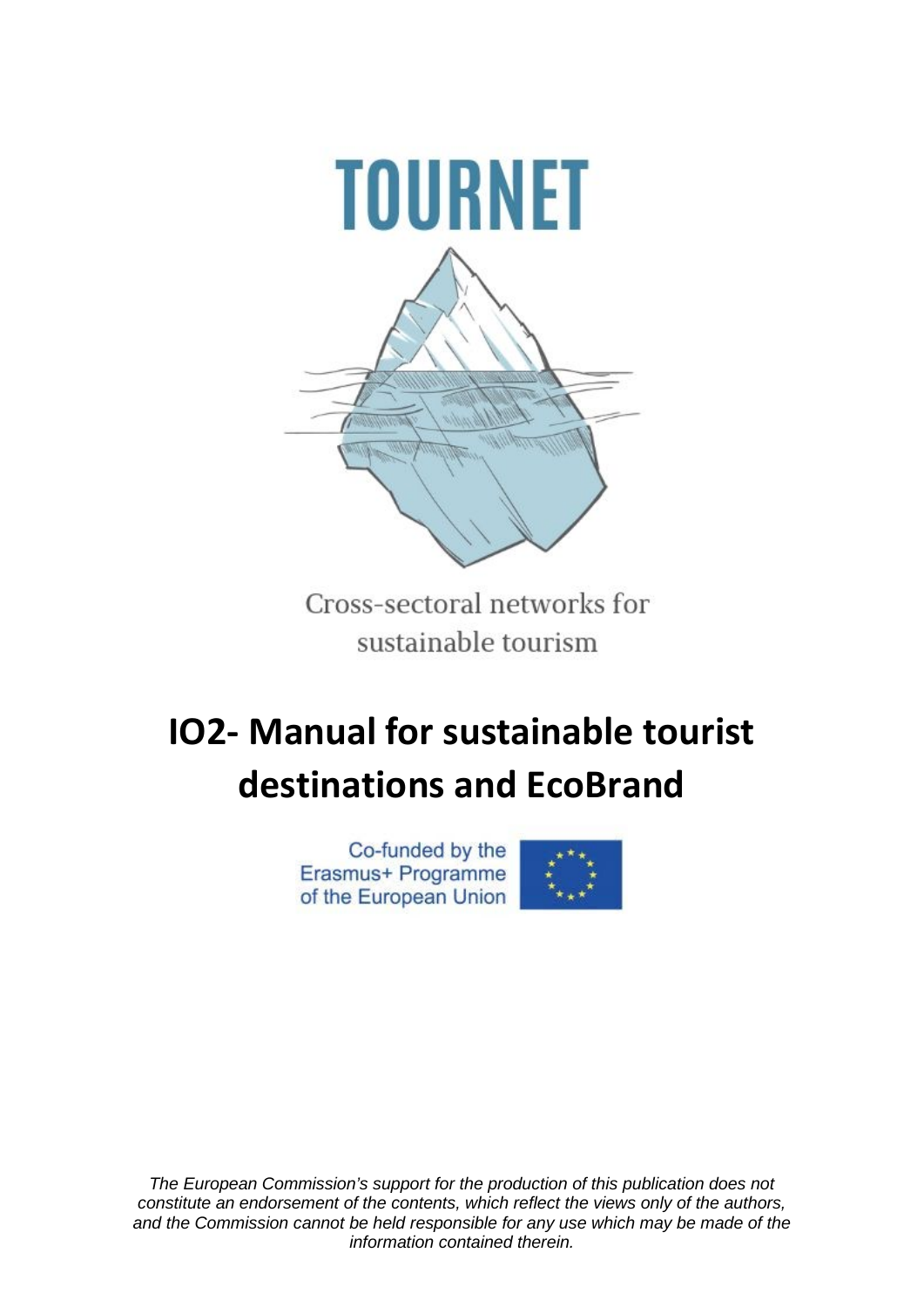



# **Project title:** TOURNET: Cross-sectoral networks for sustainable tourism

**Grant Agreement number**: 2019-1-DK01-KA202-060287

**Publisher**: ARCTIC CIRCLE BUSINESS (Greenland)

**Editing**: The partnership of the ERASMUS+ TOURNET project:

- CIHEAM-Mediterranean Agronomic Institute of Chania (Greece)
- Método Estudios Consultores SLU (Spain)
- Centro Integrado Público de Formación Profesional Misericordia (Spain)
- Universitat Politècnica de València (Spain)
- Centro Europeo de Empresas e Innovación de Burgos (Spain)
- $\triangleright$  Visit Greenland (Greenland)
- JU Srednja ekonomsko-ugostiteljska škola Bar (Montenegro)

©Copyright: The consortium of Erasmus+ project TOURNET: Cross-sectoral networks for sustainable tourism Interactive PDF file Publication date: October 2021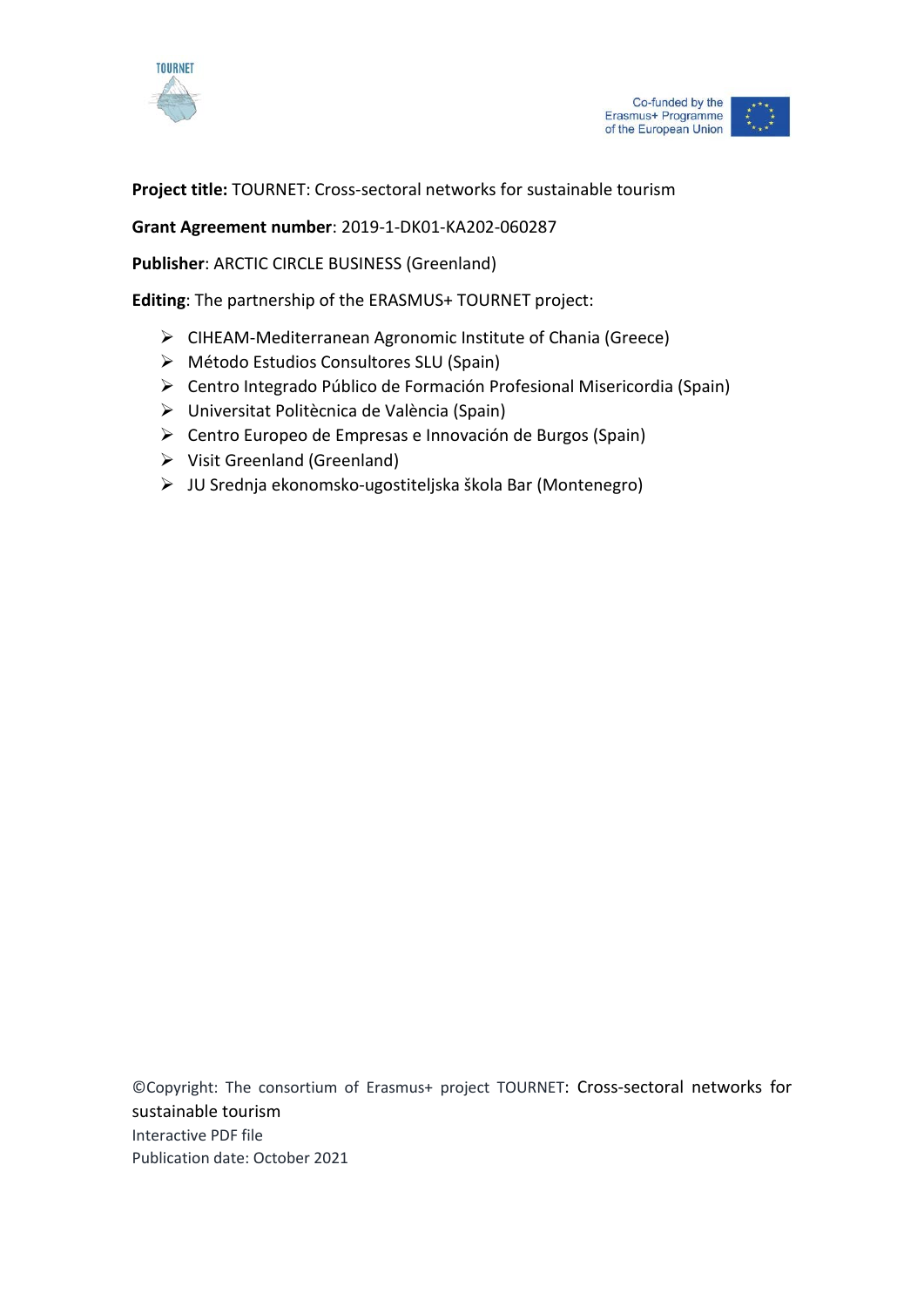

Co-funded by the<br>Erasmus+ Programme<br>of the European Union  $\star$ 

# List of contents

| 1. INTRODUCTION:                                                    | 4  |
|---------------------------------------------------------------------|----|
| 2. EXISTING EUROPEAN LABELS IN TOURISM SUSTAINABILITY: GREEN LABELS | 6  |
| 3. SUSTAINABILITY STRATEGY FOR THE CSTN                             | 14 |
| 3.1 WATER QUALITY AND CSTN                                          | 14 |
| 3.2 BIODIVERSITY AND CSTN                                           | 17 |
| 3.3 MANAGEMENT OF PROTECTED NATURAL SPACES.                         | 20 |
| 3.4 INTANGIBLE HERITGE AND CSTN                                     | 31 |
| 3.5 DIGITAL TOOLS TO SUPPORT SUSTAINABILITY                         | 36 |
| 4. TOURNET ECOBRAND                                                 | 41 |
| 5. MARKETING TOOLS                                                  | 46 |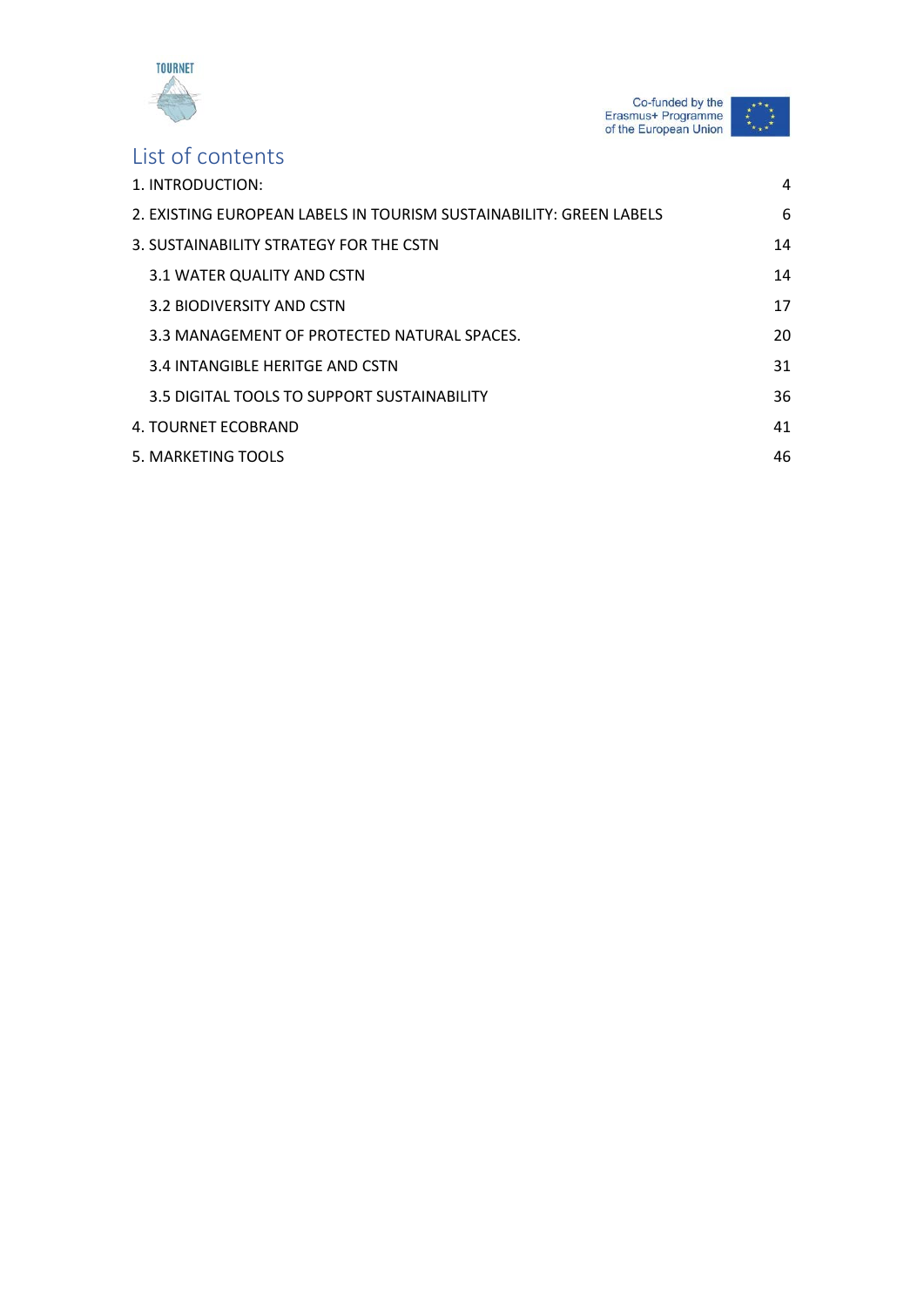

# <span id="page-3-0"></span>1. INTRODUCTION:

The CSTN Green Manual is a framework to develop a holistic sustainable approach within the destination. It should include as many ideas as possible. In that sense the CSTN Green Manual is a summary of guidelines to be used as supporting material for developing a sustainable tourist destination. The CSTN stakeholders should take it as a guide to develop joint green actions.

On the other hand, the EcoBrand is the tool that makes some elements compulsory. Therefore, the Manual helps to develop green strategies in an open sense while the EcoBrand label includes the elements that are compulsory to achieve. So, when visiting an EcoBrand labelled destination developed by a CSTN we know that we are going to find all those elements.

For instance, a guideline for the CSTN Manual is that all hotels and restaurants should include posters and pictures with the local biodiversity. If it is included in the Green Manual it means that it is a recommendation while if it is in the EcoBrand means that it becomes compulsory.

Regarding both the Green Manual and the EcoBrand, we can differentiate two management views within a CSTN: internal and external.

The **internal management** view is related to each stakeholder. It includes elements like water management in hotels, reducing food waste in restaurants, green energies in taxis, Km 0 products in restaurants, etc

Usually, the existing European labels in tourism sustainability are mainly focused on internal management. It is in that sense that external management is the key element for a CSTN.

Generally speaking, a CSTN should develop an extended vision. This extended vision relies mainly on external management.

The **external management** view is a holistic approach due to the fact that CSTN stakeholders are cross-sectorial. The external management is mainly related to elements like biodiversity, heritage protection, education and training, management of protected natural spaces, intangible elements to promote, etc.

For instance, some restaurants can develop a strategy to limit food waste but a CSTN, due to the fact that the charity shelter is a stakeholder, can develop a formal strategy to provide them with spare food.

For instance, the CSTN can limit crowded areas and develop others due to the fact that local authorities are stakeholders.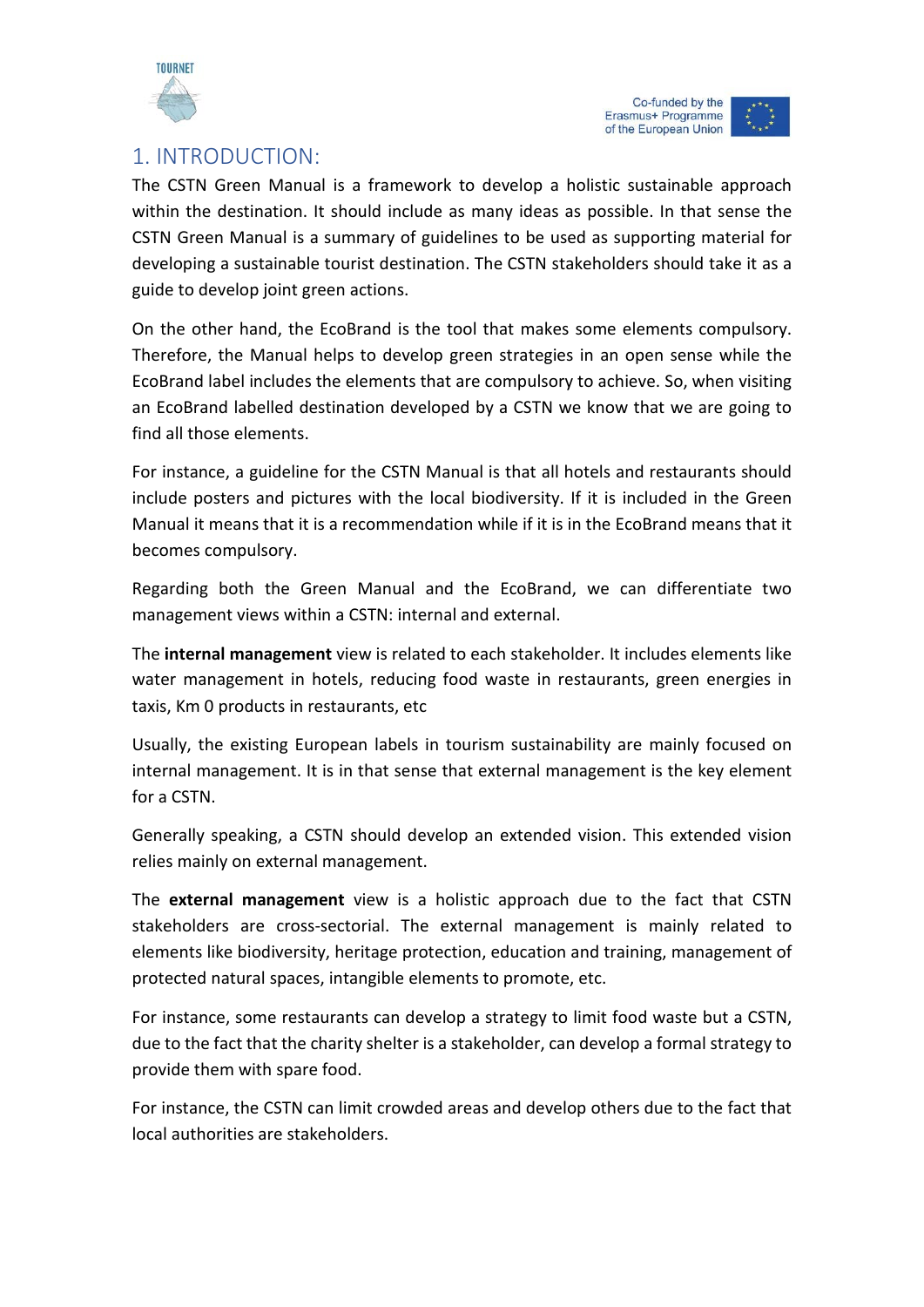



For instance, due to the fact that the VET school is a CSTN stakeholder they can match their offer according to their needs. And vice-versa.

To sum it up, the extended vision is the key element of the CSTN. The Green Manual is the main tool.

The EcoBrand is a second step. Once a CSTN has some experience developing the Green Manual, an EcoBrand is a suitable approach to obtain visibility. Accordingly, it is a strategy to obtain more tourists but also more green inspired tourists. It acts as a quality mark.

While most tourist green labels are focused on the internal element, the extended vision should be the key element also for the CSTN EcoBrand in order to ensure an authentic experience.

Authentic and sustainable tourist experiences are the CSTN future!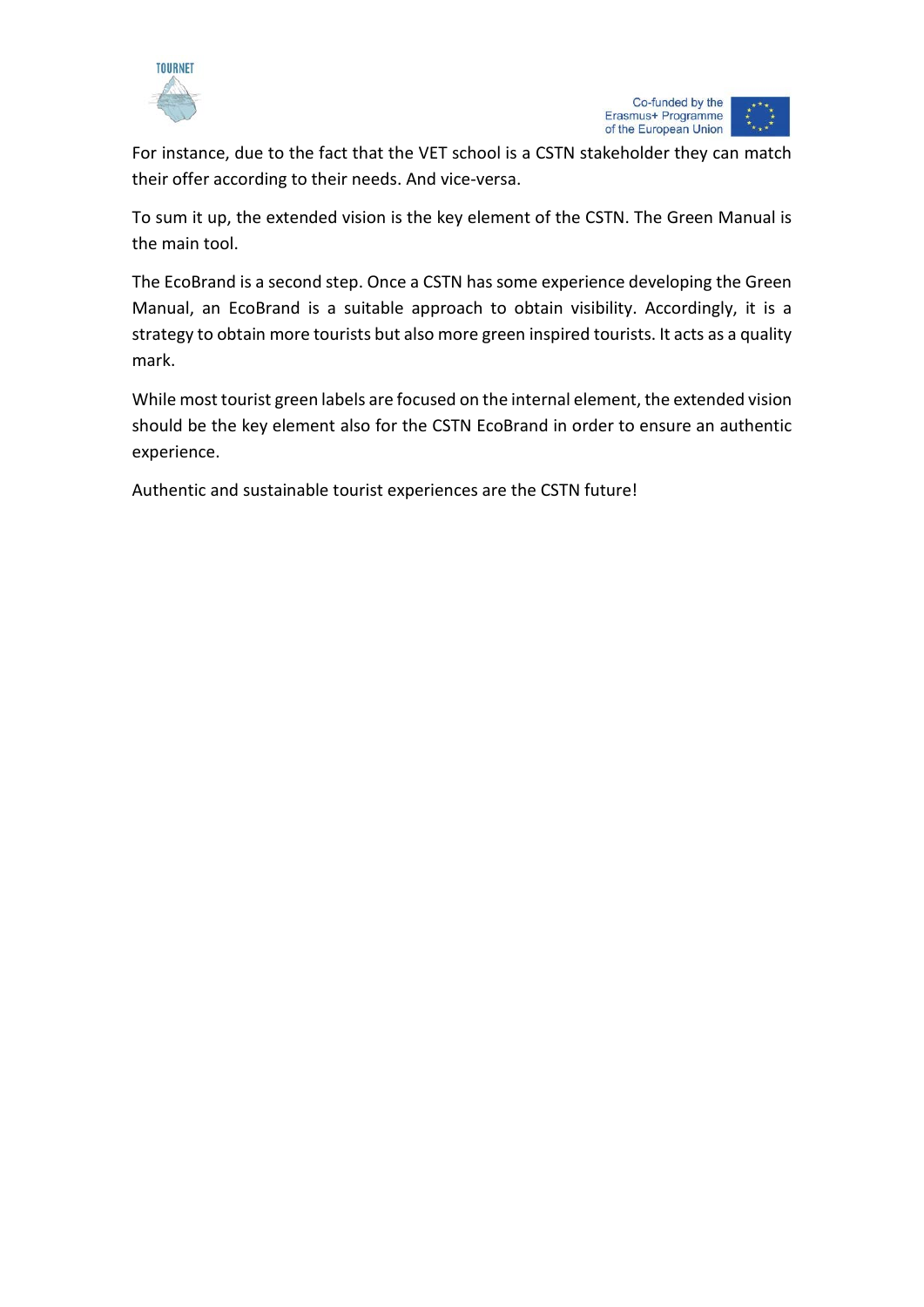

# <span id="page-5-0"></span>2. EXISTING EUROPEAN LABELS IN TOURISM SUSTAINABILITY: GREEN LABELS

Tourism is an activity with huge impact. Accordingly, tourism green labels tend to promote sustainability.

A cross-sectoral approach is a suitable framework to manage sustainability in a small and fragmented tourism destination. Sustainability is the key element. Therefore, a cross-sectoral tourism network (CSTN) should develop their own tourism green label.

A cross-sectoral tourism network (CSTN) is a management approach to promote a winwin relationship within a small and fragmented tourist destination. It helps to develop a holistic approach. For instance, it allows to reduce the negative side effects of tourism, like pollution, but also to promote handicrafts, local food or traditions. It faces sustainability with a wide approach.

In this course we propose the development of a management model for sustainable tourism in small destinations in order to promote development in small communities: the cross-sectoral tourism network (CSTN). The CSTN is a key tool to develop a tourist destination in a sustainable way. Keeping the tourist destination fragmented allows to have more tourist and to protect both natural and cultural environment. The tourist dispersion becomes natural. The CSTN also fosters the heterogeneity within the tourist destination.

This CSTN approach is directly linked with the Sustainable Development Goals. This CSTN strategy addresses the challenges related to poverty, inequality, climate change, environmental degradation, peace and justice.

CSTN's can include many type of stakeholders, not only tourist ones, fostering the sustainability possibilities in a holistic way.

A suitable tool for a CSTN's network is to develop a green label. Accordingly, it is important to learn from existent green labels in the tourism sector. Now, we introduce four main study cases.

# **STUDY CASES:**

- 1. The Green Globe Program
- 2. The Slovenia Green Scheme
- 3. GREEN DESTINATIONS TOP 100
- 4. EUROPARC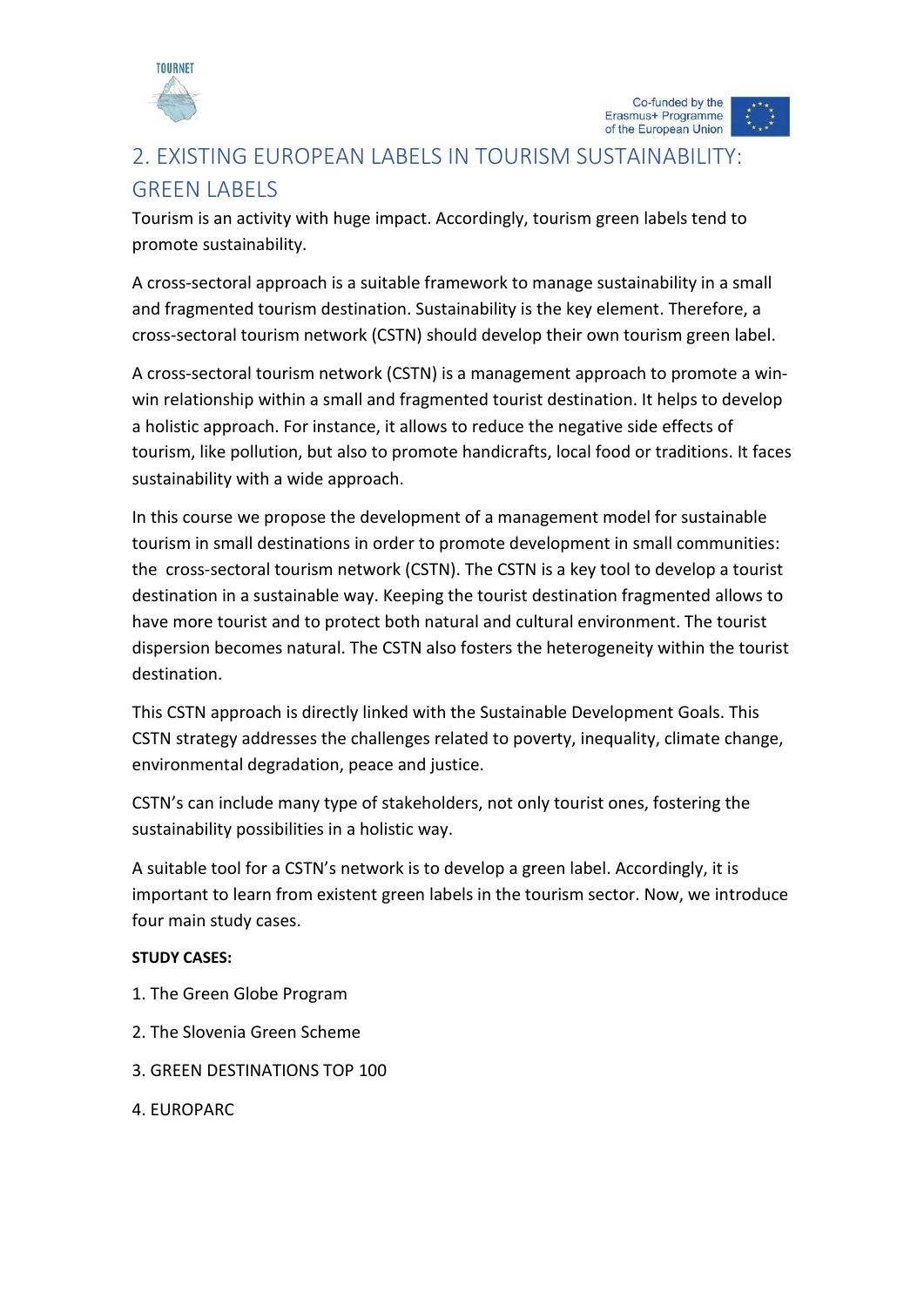

#### **1. THE GREEN GLOBE PROGRAM**

The Green Globe program traces its roots back to the United Nations Rio de Janeiro Earth Summit in 1992, where 182 heads of state from around the world endorsed the Agenda 21 principles of sustainable development. The Earth Summit was unprecedented for a U.N. conference, as it was the first time world leaders acknowledged, as a group, that consumption of non-renewable resources was leading to environmental degradation.

In the early 1990′s the term sustainable tourism was in its infancy. Pioneering tourism operators concerned about the effect their operations had on the environment and how best to measure that impact, were often categorized into special interest tourism. Green Globe was developed to provide a way forward for tourism organizations who were interested in measuring their environmental impact and then developing and implementing strategies to reduce those impacts.

Following the Summit and after 2 years of additional development, a Green Globe membership program was established. By the end of 1994, 19 travel industry associations had endorsed the program and through joint marketing strategies, promoted Green Globe to their members.

By 1995, Green Globe membership had risen to 350 in 74 countries. Green Globe's environmental program played an important role at World Travel Market and helped World Travel Market organize the exhibition's first Environmental Awareness Day.

The Green Globe destination program was designed in 1997 to extend corporate improvement and Agenda 21 principles to communities. Pilot programs were initiated in Vilamoura (Portugal), Jersey, Crete and Corfu. The first regional partnership was established with Caribbean Hotel Association under the banner of the Caribbean Alliance for Sustainable Tourism CAST ( http://www.cha-cast.com). By 1998, membership in the Green Globe program had risen to 500 entities in 100 countries. Also in 1998, a strategic alliance was formed with the Sustainable Tourism Cooperative Research Centre (STCRC) in Australia, in which STCRC would act as a global research facility on sustainable tourism, actively promoting the Green Globe program.

In March 1999, Green Globe presented its annual Green Globe achievement awards to 20 companies at ITB Berlin, one of the world's leading trade shows for the travel industry. Under the WTTC umbrella and together with the International Hotel & Restaurant Association, Green Globe's certification and destination management program was highlighted at the United Nations Commission on Sustainable Development, which took place in New York in April 1999. Green Globe also became a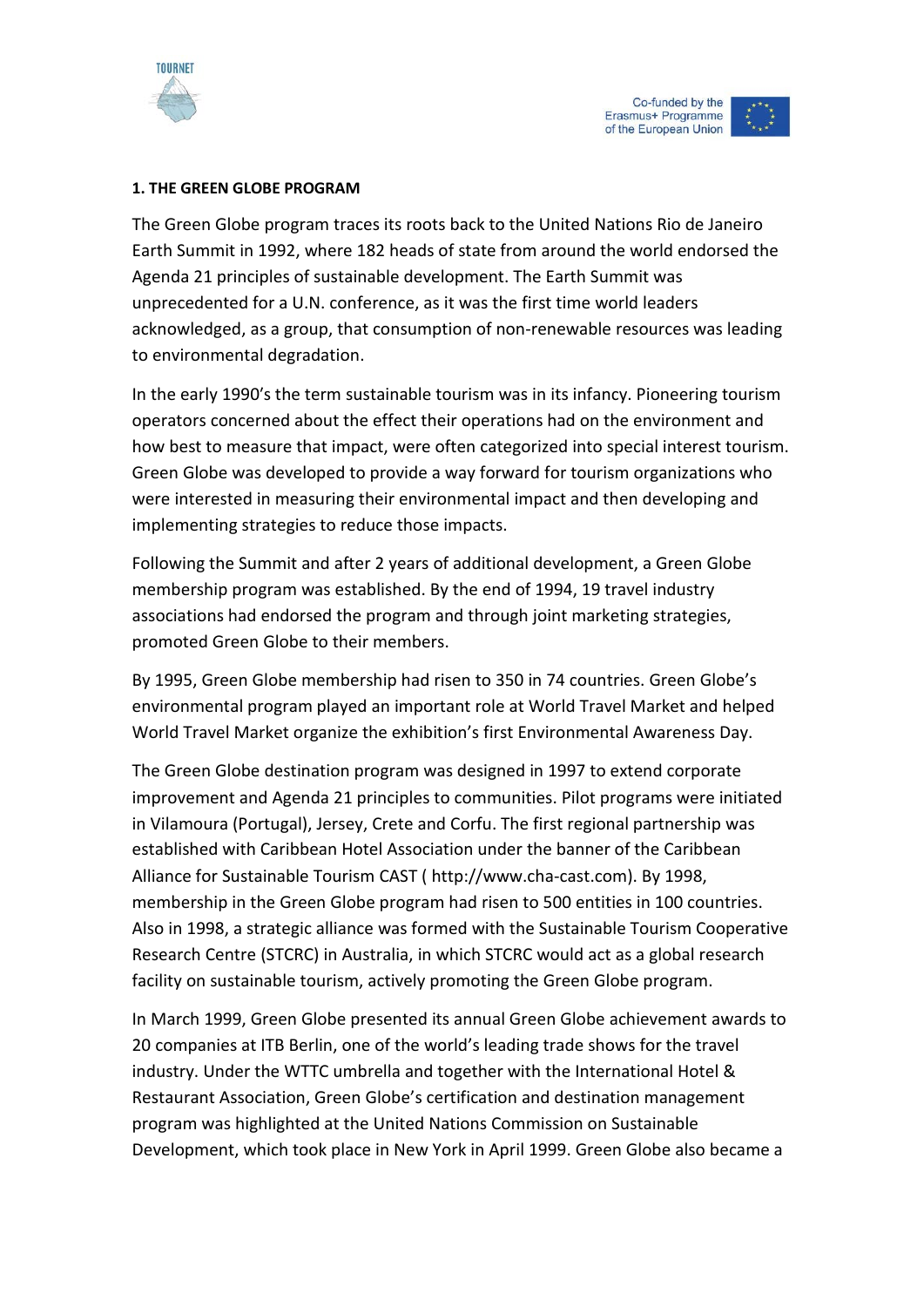



separate and autonomous organization from the World Travel & Tourism Council in 1999.

In 2000, Green Globe Asia Pacific (GGAP), a joint venture involving Green Globe, Ltd. (UK), was launched at the Pacific Asia Travel Association (PATA) Conference in Hong Kong.

The 2002 World Summit for Sustainable Development in Johannesburg provided the structure for Green Globe to assist businesses in achieving the desired outcomes for sustainable tourism. The program was also developed to comply with the Mohonk Agreement, which summarized the guidelines for an international sustainable tourism certification program.

Green Globe Accreditation was established in 2002 to maintain quality of assessment services offered through accredited certification bodies, including SGS (worldwide), AJA (worldwide) Groupa Mendez (Mexico) and GT Certification (South America). Assessors were trained on four continents to deliver local assessment services.

# Green Globe Certification

The Green Globe certification is a structured assessment of the sustainability performance of travel and tourism businesses and their supply chain partners. Businesses can monitor improvements and document achievements leading to certification of their enterprises' sustainable operation and management.

The Green Globe Standard includes 44 core criteria supported by over 380 compliance indicators. The applicable indicators vary by type of certification, geographical area as well as local factors. The entire Green Globe Standard is reviewed and updated twice per calendar year.

Green Globe is active in harmonizing with other established sustainability certification programs around the world. The process of harmonization contributes to maintaining core criteria and at the same time addresses regional issues through the adoption of locally developed standards

The Green Globe Standard is based on the following international standards and agreements:

- $\triangleright$  Global Sustainable Tourism Criteria
- $\triangleright$  Global Partnership for Sustainable Tourism Criteria (STC Partnership)
- $\triangleright$  Baseline Criteria of the Sustainable Tourism Certification Network of the Americas
- $\triangleright$  Agenda 21 and principles for Sustainable Development endorsed by 182 Governments at the United Nations Rio de Janeiro Earth Summit in 1992
- $\triangleright$  ISO 9001 / 14001 / 19011 (International Standard Organization)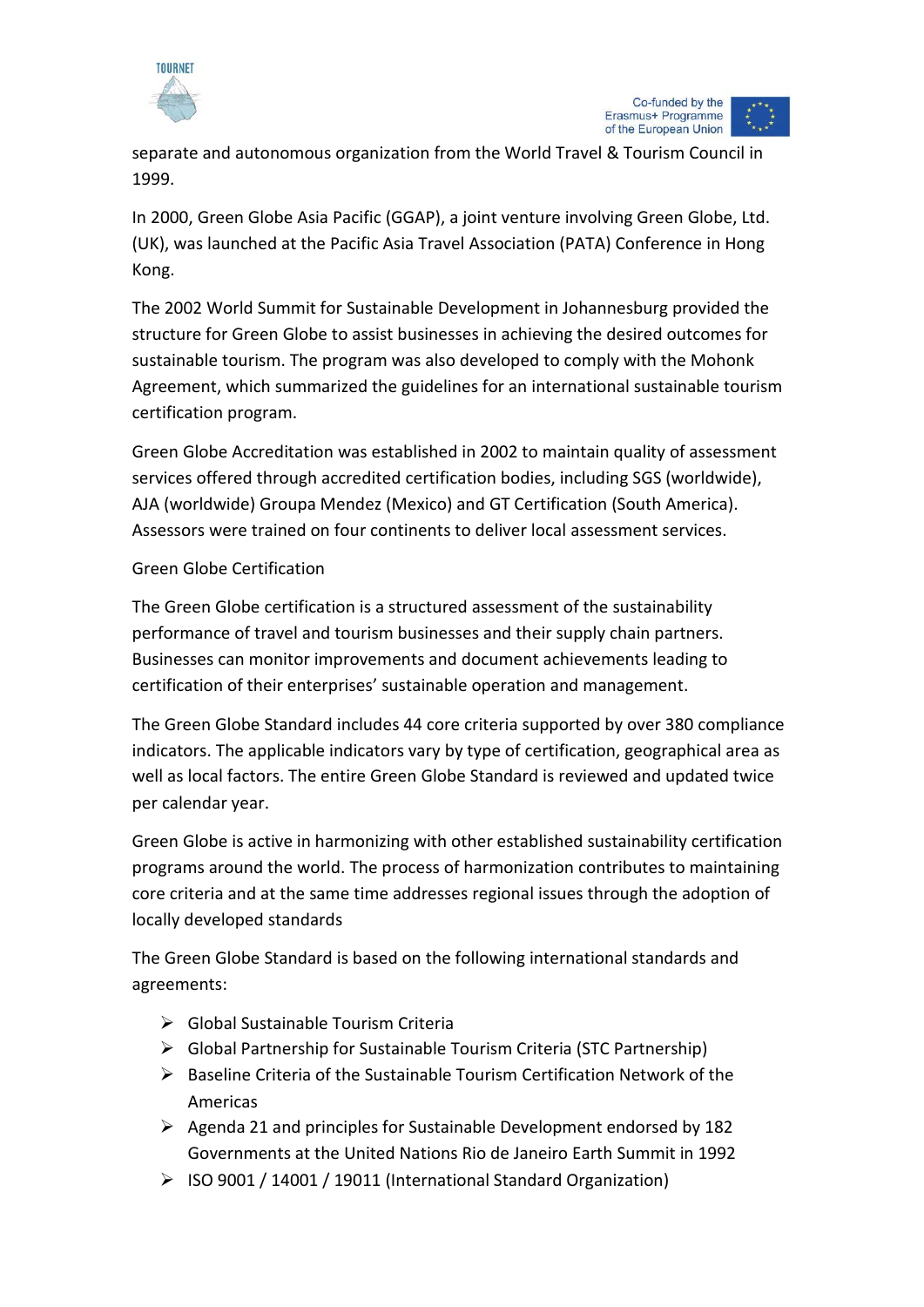



# **2. The Slovenia Green Scheme**

The Green Scheme of Slovenian Tourism was implemented since 2015 under the leadership of the Slovenian Tourist Board.

Supported by GoodPlace and Green Destinations, the program aimed to feature Slovenia as the world's most sustainable tourism destination.

Some of the achievements since the implementation of the program:

- $\geq$  54 SLOVENIA GREEN DESTINATIONS
- > 36% OF MUNICIPALITIES AWARDED
- ▶ 78% OF TOURISTS VISIT SUSTAINABLE DESTINATIONS

The Slovenia Green Scheme expanded its scope and developed standards to award accommodations, parks, travel agencies, attractions, cuisine and beaches.

# **3. GREEN DESTINATIONS TOP 100**

The Green Destinations Top 100 destinations are selected based on the annual Top 100 list, featuring the 100 destinations with the best Good Practice Stories.

These destinations are working hard and making progress towards a more sustainable and responsible tourism industry while creating a more attractive experience for local communities and travellers. Their innovative and effective stories are shared with others to be used as inspiring examples. Since 2014, every year (with the exception of 2015), Green Destinations is proud to reward 100 destinations for their efforts and put them in the spotlight on a global scale.

Applications to the Top 100 competition can be submitted by any person, organisation or company on behalf of the destination.

The procedure and evaluation of the Top 100 competition are supervised and supported by a partnership of organisations, led by Green Destinations.

For 2021 Top 100 destinations will be asked to submit a Good Practice Story, focusing on one of the following categories:

- 1. Localizing the destination supply chain
- 2. Decarbonizing the destination supply chain
- 3. Tourism Reset & Recovery
- 4. Environment & Climate
- 5. Culture & Communities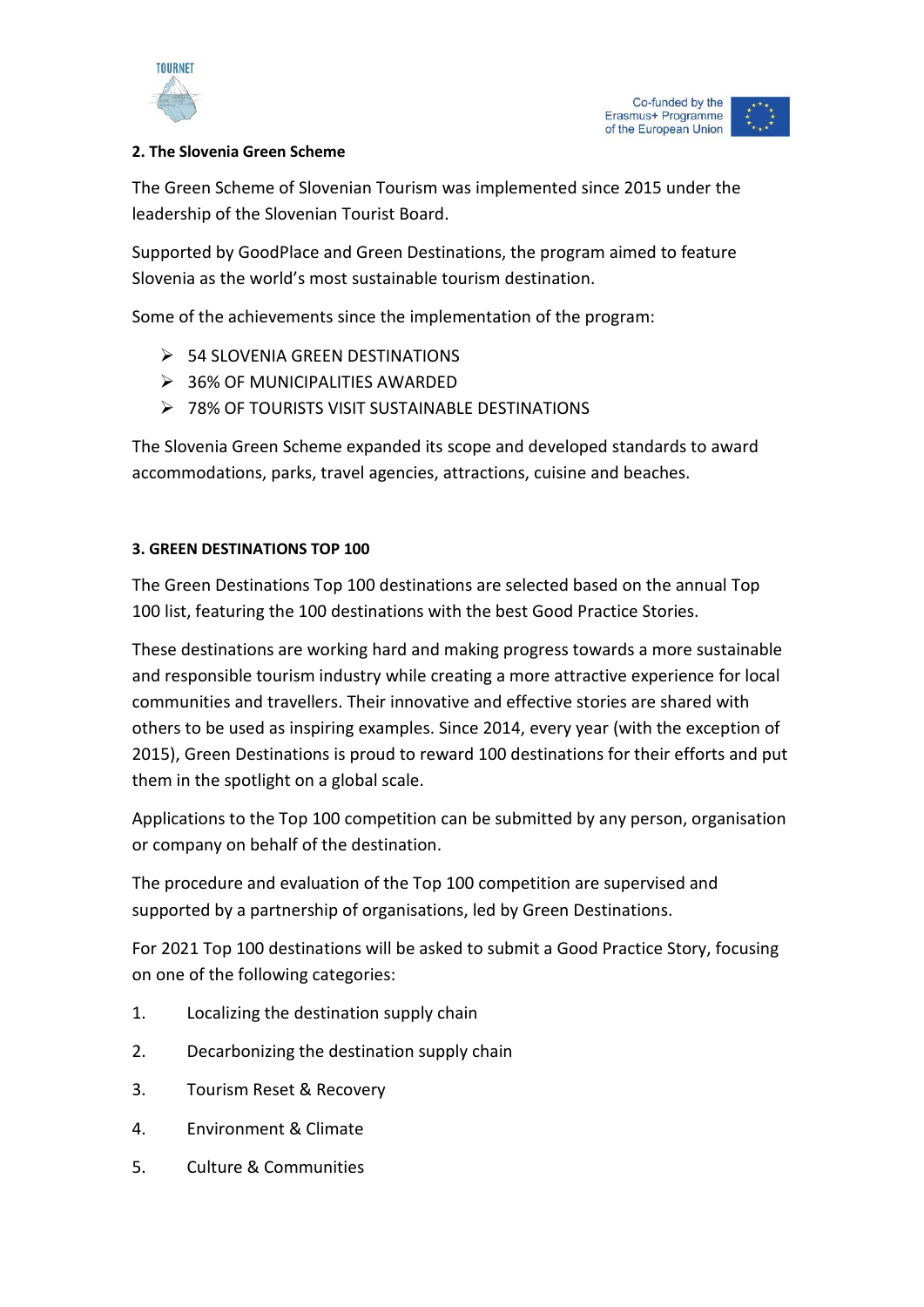



6. Nature & Ecotourism

The evaluation of Good Practice Story is based on the following criteria:

- $\triangleright$  Completeness of documentation
- $\triangleright$  Level of innovation
- $\triangleright$  Effectiveness
- $\triangleright$  Transferability of innovation
- $\triangleright$  Presence of the Sustainability pillars (Economic, Social and Environmental).
- $\triangleright$  First year applicant must address 15 of the 30 core criteria.
- $\triangleright$  Second year applicant must address all 30 core criteria.

## FIRST YEAR CRITERIA

- 1. Sustainable destination coordinator
- 2. Inventory of destination assets
- 3. Destination management policy or strategy
- 4. Responding to tourism impacts on nature
- 5. Landscape & Scenery
- 6. Solid waste reduction
- 7. Reducing transport emissions from travel
- 8. Reducing energy consumption
- 9. Tangible cultural heritage
- 10. Intangible heritage
- 11. Community involvement in planning
- 12. Supporting local entrepreneurs
- 13. Promoting local products and services
- 14. Health & safety
- 15. Promoting sustainability among enterprises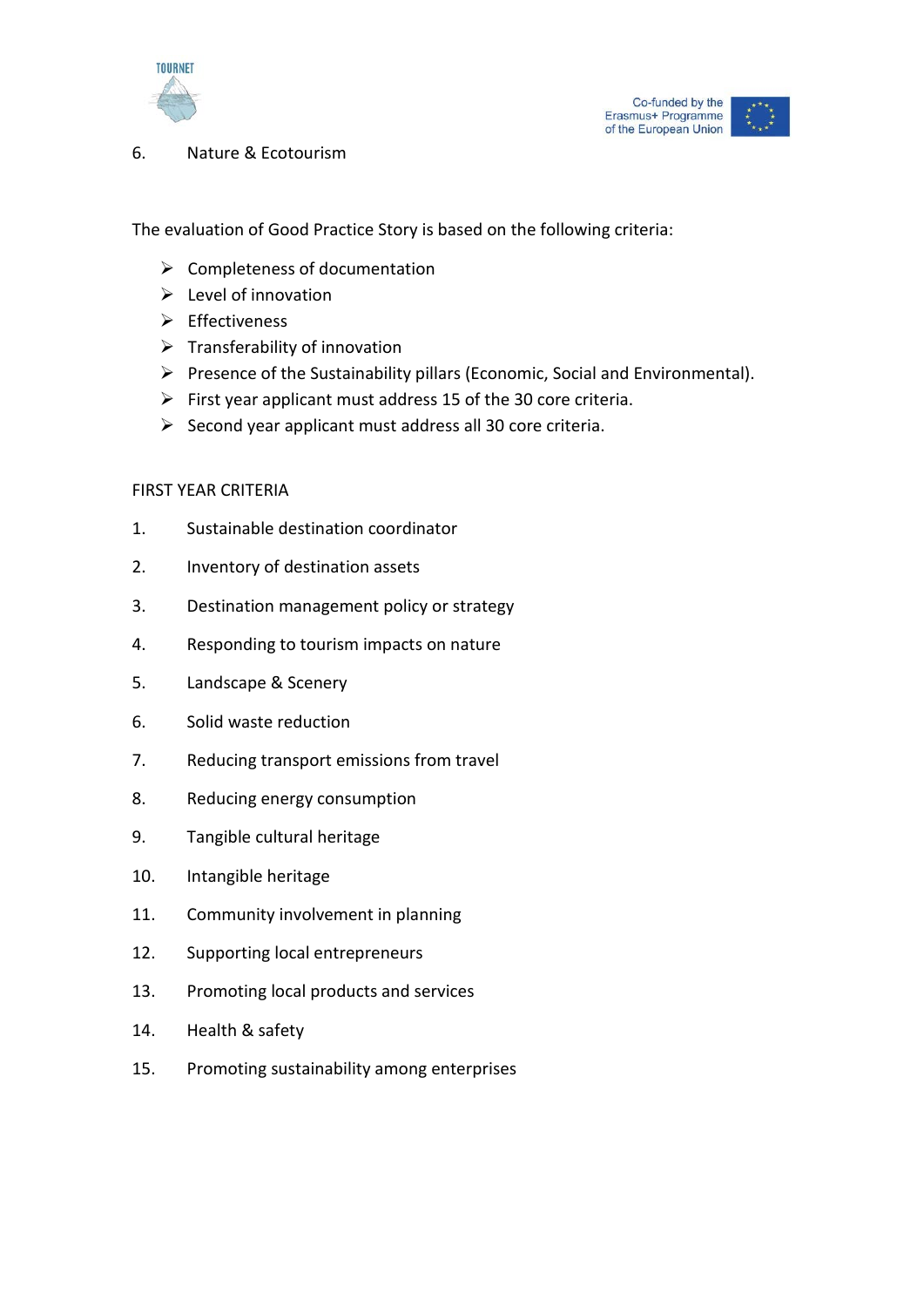



## SECOND YEAR CRITERIA

- 1. All 1st year criteria +
- 2. Managing visitor pressure
- 3. Visitor behaviour at sensitive sites
- 4. Nature conservation & tourism monitoring
- 5. Animal welfare
- 6. Noise
- 7. Light pollution
- 8. Waste water treatment
- 9. Waste separation & recycling
- 10. Renewable Energy
- 11. Responding to climate risks
- 12. Managing tourism impacts on culture
- 13. Human rights
- 14. Inhabitant satisfaction
- 15. Property exploitation
- 16. Sustainability standards

#### **4. EUROPARC**

The EUROPARC Federation is both the voice of Europe's protected areas and their umbrella organization. It brings together a wide range of organizations and individuals involved in the policy and practice of managing national parks and other protected landscapes. Its members represent more than 400 nationally protected areas in 36 European countries. EUROPARC aims to raise awareness of and support for protected areas and to promote good management practices among them.

The European Charter for Sustainable Tourism (ECST) in Protected Areas is a practical management tool that enables Protected Areas to develop tourism sustainably. The ECST is a process divided into 3 parts: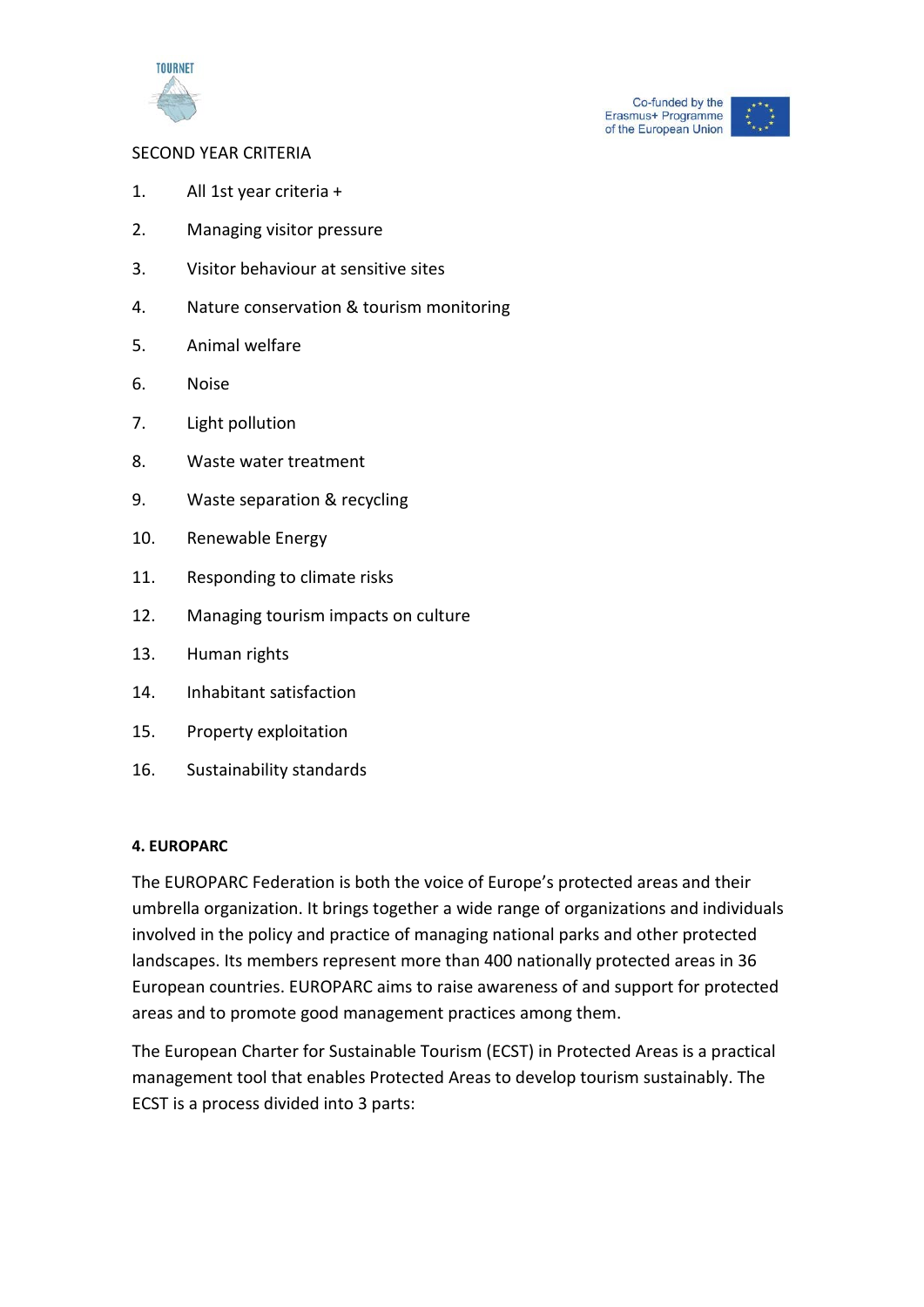



# **1. Sustainable Destinations**

Embedded in the European Charter for Sustainable Tourism in Protected Areas are these important concepts:

- protection of the natural and cultural heritage,
- participation by all stakeholders,
- effective partnership working,
- planning to prepare and implement a sustainable tourism strategy,

- to realise the environmental, social and economic benefits of everyone working more sustainably.

## **2. Sustainable Partners in ECST Areas**

Businesses recognised and assessed for their sustainability practices receive the following benefits:

- $\triangleright$  Closer engagement with protected area authorities;
- $\triangleright$  Right to use the ECST logo;
- $\triangleright$  Visibility on ECST websites; Introduce your data here.
- $\triangleright$  Engagement with training and marketing opportunities as may be developed;
- $\triangleright$  Networking with other businesses recognised by the ECST;
- $\triangleright$  Possible engagement with projects and funding.

#### **3. Sustainable Tour Operators in ECST Areas**

For sustainable tour operators bringing visitors to Protected Areas.

# SUSTAINABILITY & COOPERATION

Enables a closer engagement with Protected Area authorities;

Strenghtens the sustainability of products and services;

Increases visitor satisfaction;

Allows you to gain measureable environmental, economic and social benefits;

Directly contributes to the protection and sustainable management of your natural and cultural heritage.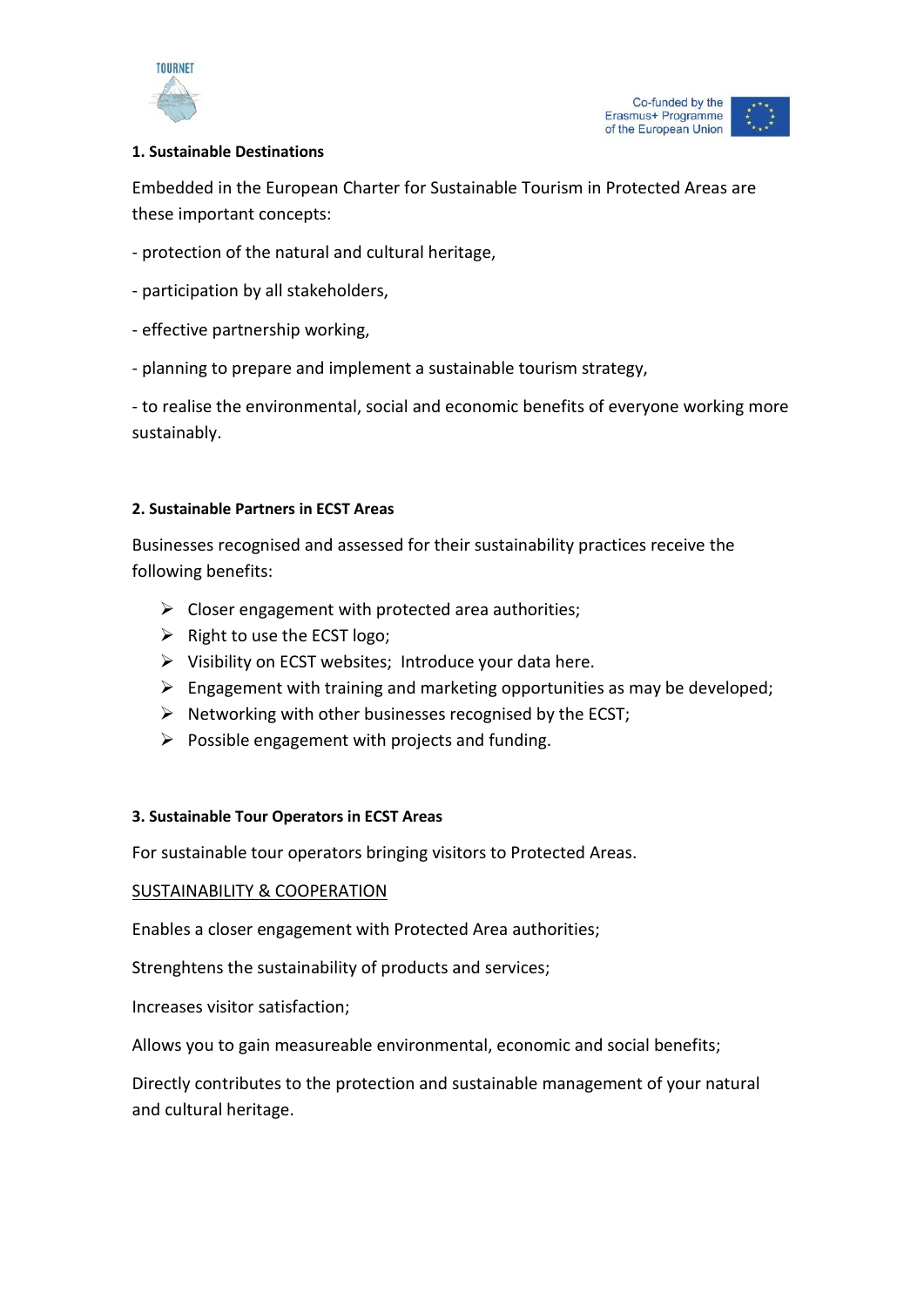



# VISIBILITY & PROMOTION

Right to use the ECST logos for Partners and Tour Operators;

Visibility on the EUROPARC website and network of Sustainable Destinations;

Eligibility to apply for the STAR Awards, a special EUROPARC award for Business Partners and Tour Operators, awarded at the European Parliament;

Recognition and promotion at national and European level.

## NETWORKING & CAPACITY BUILDING

Access to the European Network of Sustainable Destinations for the development of new business opportunities;

Networking with other businesses in sustainable tourism;

Possibility of engaging with projects and funding;

Learning new ideas through participation in the ECST Network Meetings;

Engagement with training and marketing opportunities;

Access to EUROPARC "library" of online tools and trainings in sustainable tourism.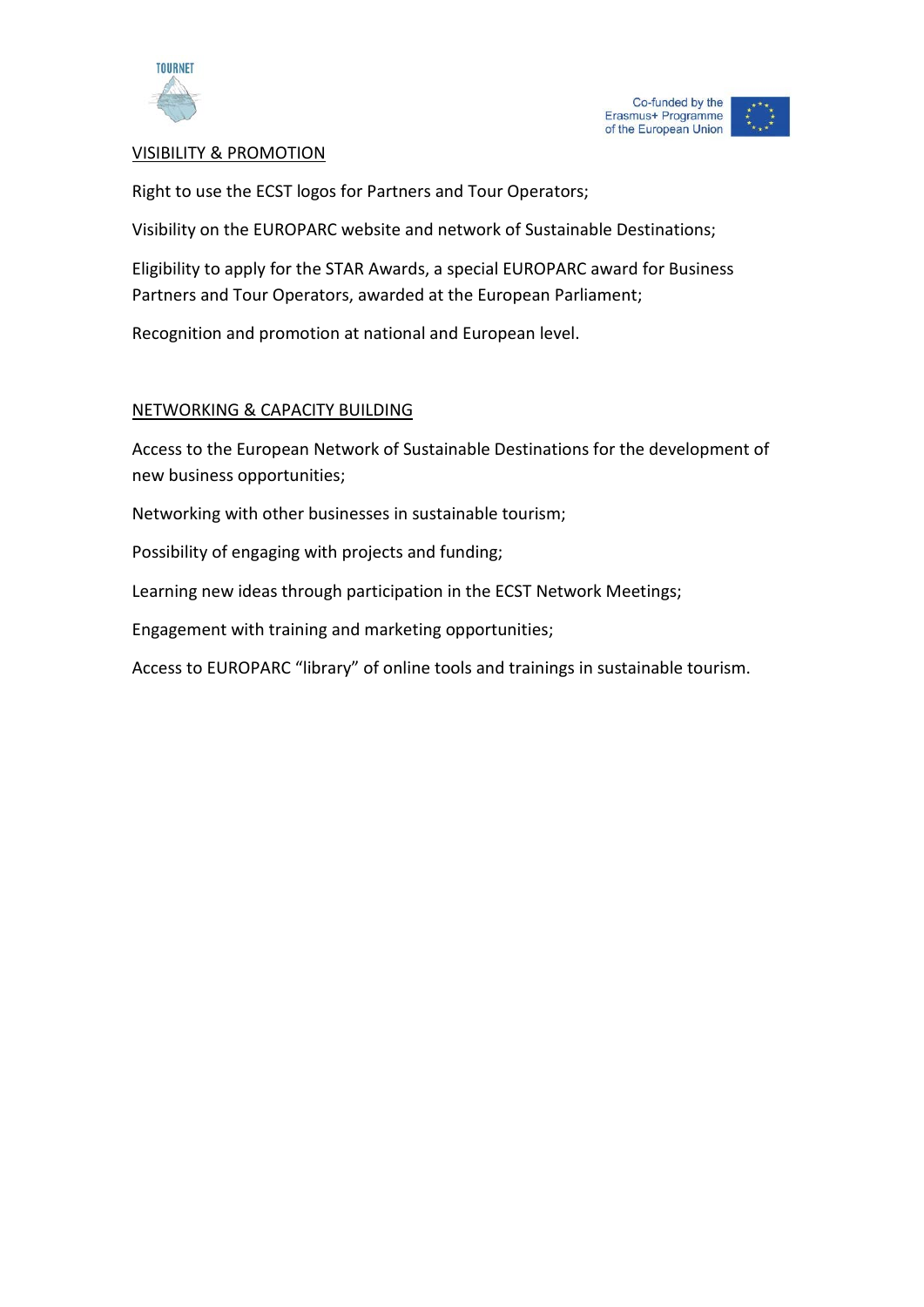

Co-funded by the Erasmus+ Programme of the European Union

# <span id="page-13-0"></span>3. SUSTAINABILITY STRATEGY FOR THE CSTN

This chapter includes several important topics for the sustainability strategy for the CSTN. The first topic is the importance of water quality, how to manage water in wetlands regarding agriculture activities, which we should take into account since the amount of water present in a wetland can vary greatly. Finally, it is highlighted the tourism in wetlands since they are ideal sites for tourism thanks to their natural beauty and biodiversity.

The second topic is biodiversity and CSTN. Here it is mentioned that wetlands are one of the most productive ecosystems on the planet and which are the main benefits of these areas. Furthermore, environmental education is explained, as well as possible activities such as visits and routes, workshops etc. And finally, the example of birdwatching is explained.

The third topic is the management of protected natural spaces, highlighting the basics concepts of protected areas, which is essential to understand how these spaces work and finally the management planning, because if there is no planning, there is a much greater chance that actions will be dispersed and synergies will be missed.

The fourth topic is intangible heritage and CSTN in which we propose 28 actions that a CSTN could develop in order to foster intangible heritage tourism.

The final topic is digital tools to support sustainability, here a number of digital tools that can be used in order to continue working on stimulating and re-starting tourism based on sustainability and innovation are explained, such as Smart City and Smart Tourism, Big data, Drones etc.

To summarise this chapter includes all the relevant topics to create a sustainability strategy for the CSTN and we believe following these steps it is possible to reach the goal.

# <span id="page-13-1"></span>3.1 WATER QUALITY AND CSTN

As a society, we  $-$  you and  $I -$  use landscapes to live in, to go to school or work in and to relax in. We also use landscapes to produce food and to make other products. The way in which we use landscapes can be divided into three main functions: for people, for profit and for the planet (the three 'P's). We therefore need to decide how to use landscapes for our benefit (societally and economically, therefore for both people and profit) without harming nature (the planet). We are using a landscape sustainably if the three main functions are in balance. It is important that we use landscapes sustainably so that we, but also future generations, have a good environment to live in.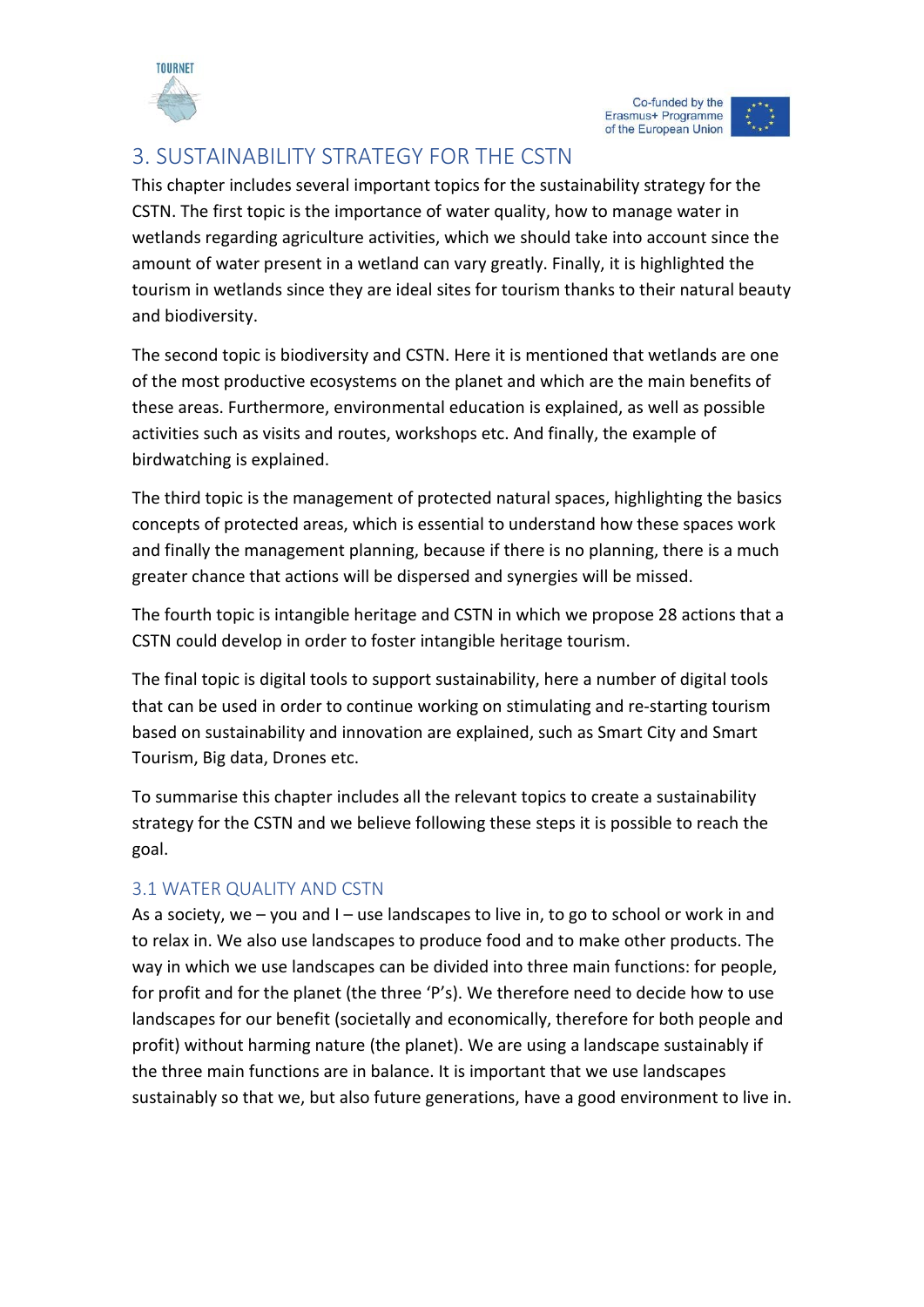

# **Water management in wetlands with high impact of agricultural activities**

The distribution of water from rivers, coastal ravines or water bodies such as lakes and lagoons to meet the demands of crops, has been a constant since medieval times in Mediterranean areas. The hydraulic technology of the Andalusians, not without a significant dose of inventiveness, made it possible to direct the scarce water resources of these Mediterranean environments to the primitive lands of the orchards. The development of these techniques has in many cases allowed deep transformations of the territory in which, despite becoming anthropized landscapes and governed by man, result in valuable agricultural ecosystems. In fact, certain organisms have adapted over the years to landscapes created by humans.

In Spain, especially in coastal areas, there are many wetlands. Practically all of these areas have at some time been intervened by man to develop agricultural (normally flooded crops, such as rice fields), livestock or extractive activities (hunting, fishing, salt, etc.).

In the case of agricultural activities developed in wetlands, these have implied important transformations of the territory in terms of water management. Water inputs and outputs, channels as well as water levels and flooding periods are artificially controlled to meet the needs of the crops grown there and even other activities such as fishing or hunting. Although it is a natural area highly modified by man, it conserves a rich biodiversity.

Wetlands are mainly defined by the presence of saturated or waterlogged soils. A wetland is an ecosystem inundated by water, either permanently or seasonally, where oxygen-free processes prevail. The primary factor that distinguishes wetlands from other landforms or water bodies is the characteristic vegetation of aquatic plants, adapted to the unique hydric soil. This concept has diffused boundaries and different interpretations when is used to catalogue wetlands types. The Ramsar Convention coined a definition globally accepted to individualize these areas, although some regional or national definitions are also frequently used. See for instance the U.S. Fish and Wildlife Service definition (1979):

"Wetlands are lands transitional between terrestrial and aquatic systems where the water table is usually at or near the surface, or the land is covered by shallow water. Wetlands must have one or more of the following three attributes:

1) at least periodically, the land supports predominantly hydrophytes.

2) the substrate is predominantly undrained hydric soil.

3) the substrate is saturated with water or covered by shallow water at some time during the growing season of each year."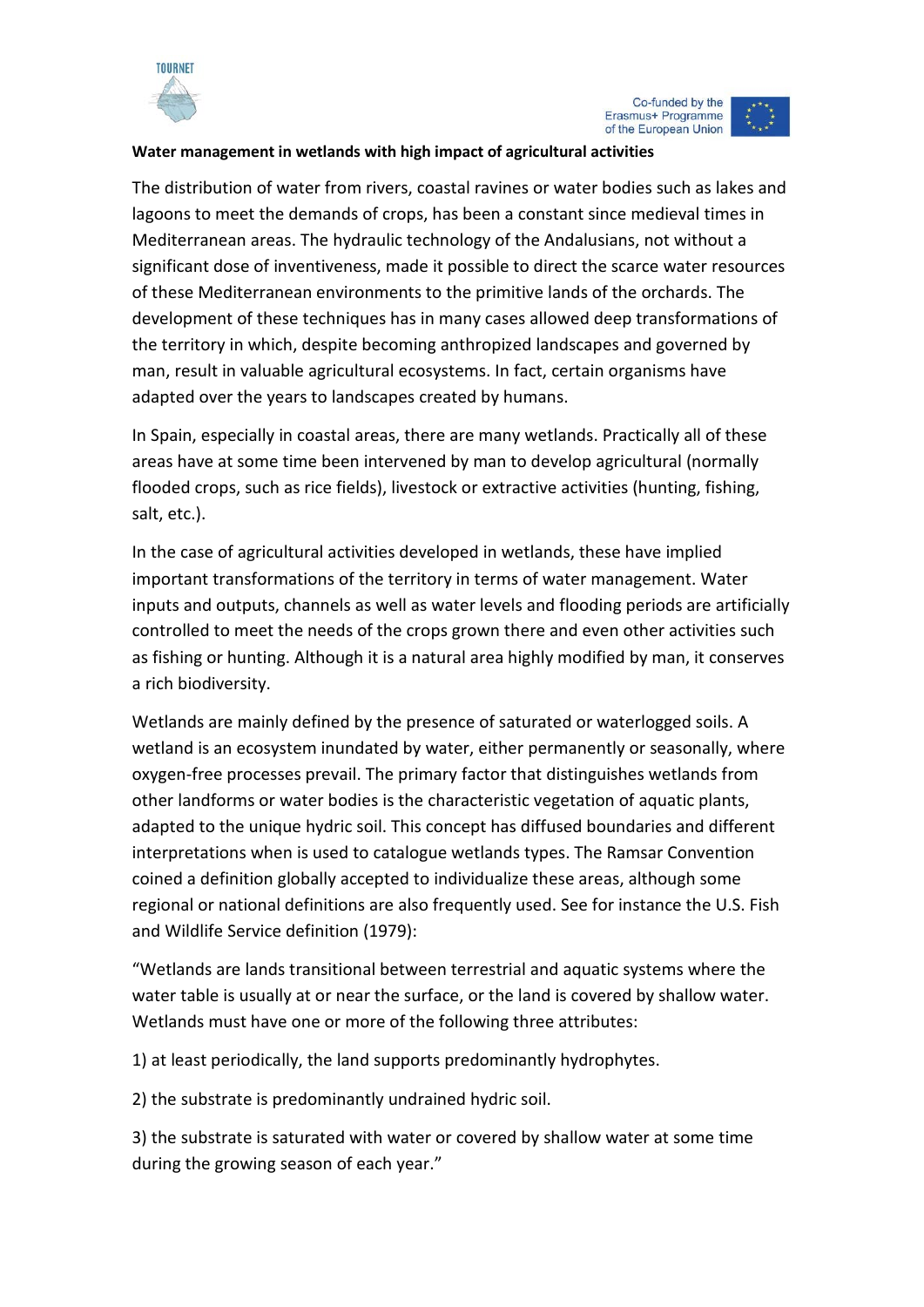

Summarizing, wetlands are defined by the presence of water. They are areas where the presence of water determines most, if not all, the biological, physical, and chemical characteristics of an area. Many wetlands are transitional zones between upland and aquatic ecosystems, although others are scattered across the landscape in upland depressions that collect water or in zones where groundwater comes to the surface. The amount of water present in a wetland can vary greatly. Some wetlands are permanently flooded, while others are only seasonally flooded but retain saturated soils throughout much of the unflooded period. Still other wetlands may rarely flood, but saturated soil conditions still are present long enough to support wetland-adapted plants and for hydric soil characteristics to develop.

# <http://www.wetlands-initiative.org/what-is-a-wetland/>

<https://www.ramsar.org/>

<https://www.epa.gov/wetlands/what-wetland>

## **Tourism in wetlands**

Wetlands are ideal sites for tourism thanks to their natural beauty and biodiversity. Income from this concept can be significant and support local and national livelihoods. Wetlands also provide other services, e.g. water, food, water purification, erosion control, etc., which benefit tourists and encourage them to stay in these areas.

The income generated from tourism in and around wetlands can be substantial for national and local economies: the Broads in the UK support the equivalent of 3,000 full-time jobs; more than 1.6 million people visit the Great Barrier Reef every year, generating revenues in excess of US\$1 billion. But unsustainable tourism can bring short-term benefits, but also long-term losses to the wetland health, jeopardizing ecosystem services and sometimes local livelihoods.

Wetland tourism brings both local and national benefits to people and wildlife, benefits that range from strengthening economies to sustainable livelihoods, healthy populations and thriving ecosystems. At least 35% of Ramsar Sites worldwide experience some degree of tourism activity, and that percentage remains consistent across regions. Of course, it is important to consider tourism in all wetlands, not just those that have been designated Ramsar Sites, since the Contracting Parties to the Convention have committed to managing all wetlands.

Wetlands and their wildlife are a fundamental part of the tourist experience and cultural travel worldwide: with possibilities as varied as visiting the beautiful fjords of Norway, or experiencing stunning sunsets at the Port Launay Ramsar Site in In the Seychelles, tourists, when visiting such special places, can appreciate the different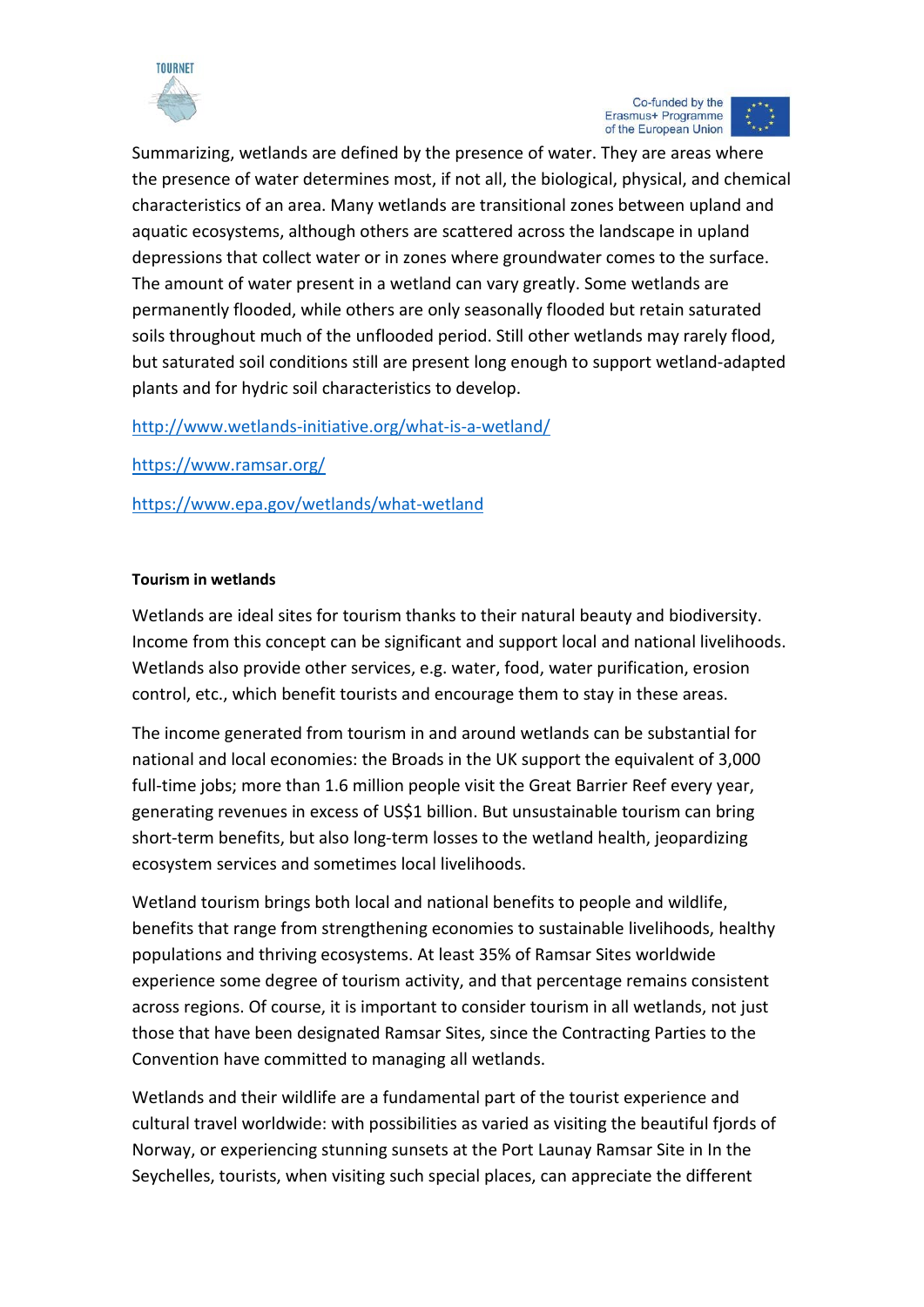



cultures through the prism of magnificent wetland landscapes. Another example where wetlands, tourism and culture are fully connected is the unique cultural experience that awaits the visitor to Australia's Kakadu National Park, home to some of the world's finest Aboriginal art. Ramsar Sites and other wetlands around the world have much to offer the adventurous tourist.

Incorporating wetland-related cultural landscapes in tourism promotion activities is an important essence of communicating the value of wetlands and Ramsar Sites around the world. Cultural aspects of tourism activities in wetlands can bring benefits to local populations and demonstrate the importance of wetlands. Educational and interpretive activities in wetlands are part of a rich tourism experience that should support local cultural values.

# <span id="page-16-0"></span>3.2 BIODIVERSITY AND CSTN

Wetlands are one of the most productive ecosystems on the planet. They are critical for the maintenance of biodiversity and play an important role in the biosphere. As defined by the Convention on Wetlands of International Importance (RAMSAR): "Wetlands are areas of marsh, fen, peat land or water, whether natural or artificial, permanent or temporary, with water that is static or flowing, fresh, brackish or salt, including areas of marine water the depth of which at low tide does not exceed six metres". The Ramsar Convention, is an intergovernmental treaty that provides the framework for national action and international cooperation for the conservation and wise use of wetlands and their resources.

Wetlands benefits can be summarised as follows:

- purification, pollutants dilution and carbon sequestration;
- flood control;
- maintenance of water quality:
- $-$  maintenance of surface and underground water supply:
- ⎯ support for fishing and agriculture;
- $-$  outdoor recreation and education for human society;
- provision of habitat for wildlife, especially waterfowl;
- ⎯ contribution to climatic stability.

The importance of these ecosystem services is enormous as they are essential benefits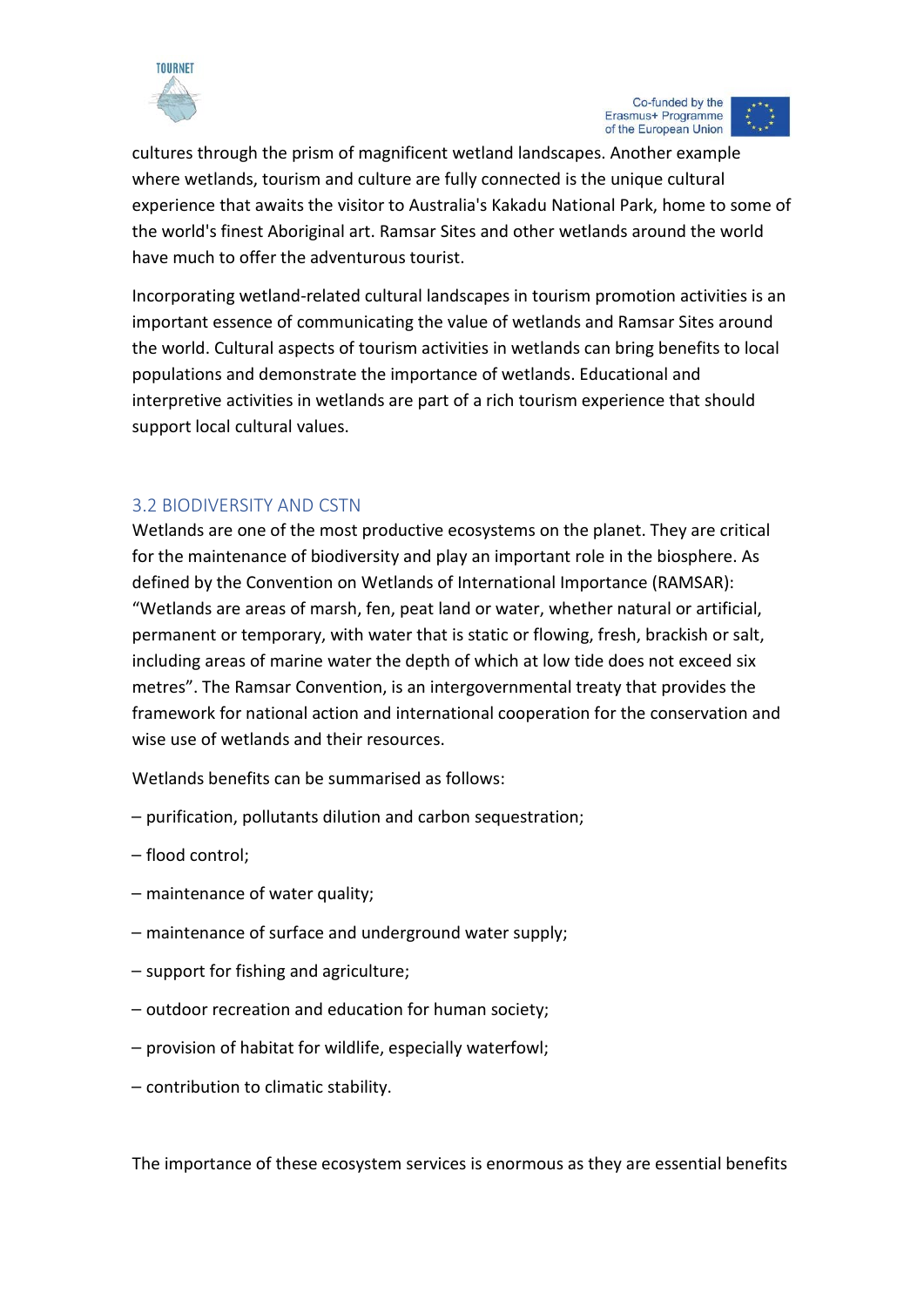



that nature brings to society. For this reason, it is necessary to ensure the functions of

ecosystems and to protect biodiversity.

The cumulative effects of human actions on wetlands ecosystems make the environment undergo major pressures that can affect biological communities present. One of the most important problems of the Mediterranean wetlands is their contamination by discharges of different origin.

Benthic macroinvertebrates are one of the most widely used biological groups as indicators of water quality. This is because they integrate many qualities expected from an indicator: relatively large size, long development cycles, high taxonomic diversity and low costs of samples. The following biotic indices were applied to characterize them: Shannon and Simpson diversity indices.

Several activities related to sustainable tourism can be proposed in the field of biodiversity. Two examples are environmental education and birdwatching:

# **1. Environmental education**

Environmental education programs aim to bring us closer to the life, landscape and culture. The more people, the better. So that we discover them and learn to enjoy them. And so that we can value them as they deserve and commit ourselves to their protection.

# *If you discover it you will like it.*

And, since you can only love what you know, environmental programs promote this commitment through discovery. They are responsible exploration, dissemination and education, always attentive to the reality of an environment that, despite its proximity, its uniqueness and its enormous importance, remains practically unknown today, a true hidden and ignored treasure. Always through its people —its protagonists—, discovering these cultural landscapes, the territory can be a real discovery, an exciting adventure.

# *And if you like it you will want to take care of it.*

They aim to spread the values of the territory and for you to help us improve their knowledge and conservation: landscapes associated with water —with its resources and traditional uses—included in a coastal plain where the old and permanent connection between nature and man has given rise to very characteristic, unique cultural realities.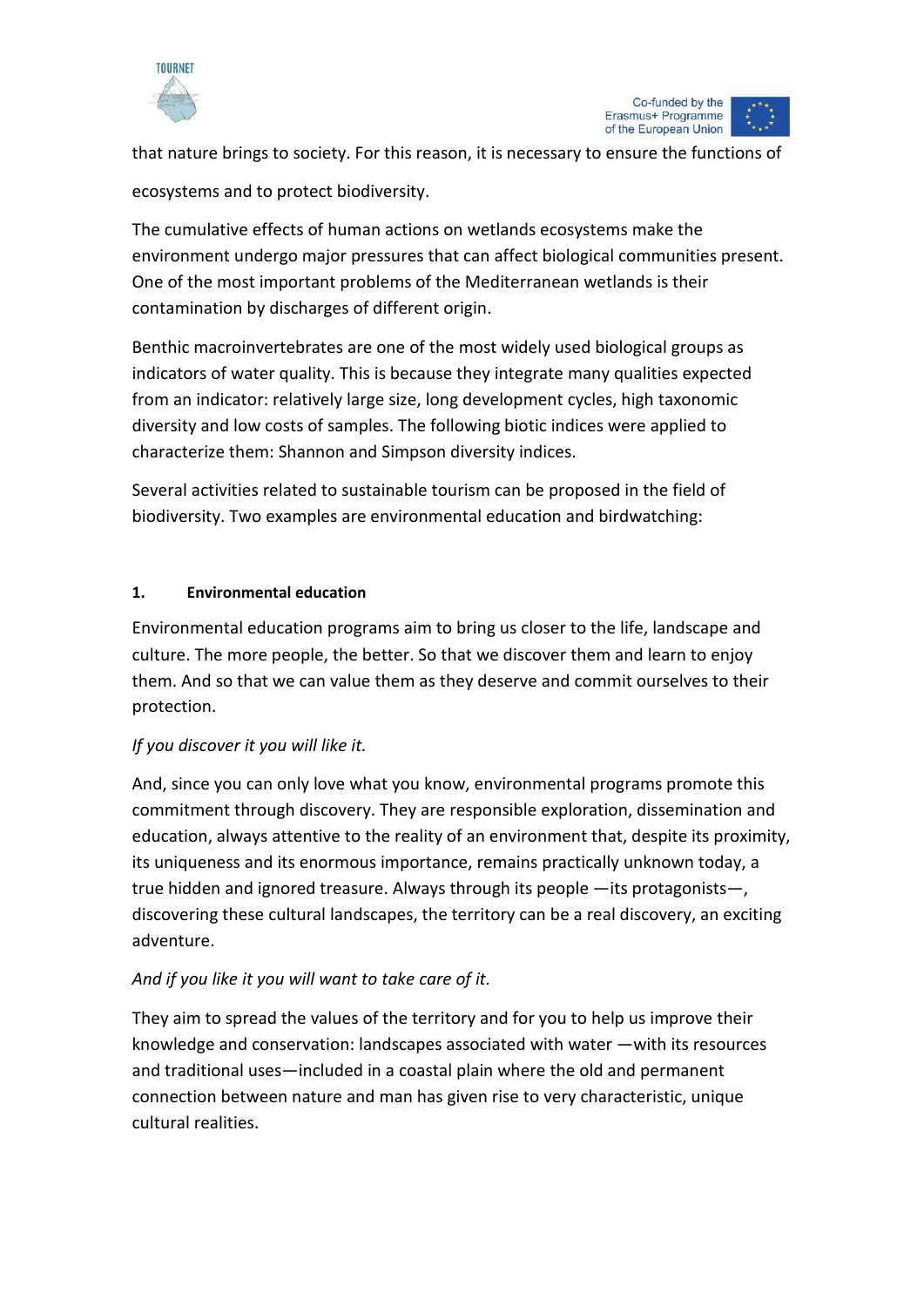

Possible activities:

#### Co-funded by the Erasmus+ Programme of the European Union

# **Visits and routes**

Routes and visits of all kinds, mainly attending to the different thematic lines that this polyhedral reality proposes: water, biodiversity, nature, the different environments and ecosystems, the landscape, customs and traditions, human uses, history, architecture...

The contents of the activities, always of an informative nature and adapted to the different groups and ages, can be generic or more or less specific, and the duration of the visits ranges from a few hours to several days.

# **Workshops, campuses**

Through collaborations with different social agents, these programs have several spaces where visits, activities, workshops and work camps can be carried out. Both facilitate direct contact with reality of the environment and knowledge of its natural and cultural values.

# **2. Birdwatching**

Birdwatching, or birding, is the observing of birds, either as a recreational activity or as a form of citizen science. A birdwatcher may observe by using their naked eye, by using a visual enhancement device like binoculars or a telescope, by listening for bird sounds or by watching public webcams.

# *An example Birding Albufera, birds in sight*

L'Albufera, with its 21,120 hectares, is one of the most important wetlands on the Iberian Peninsula, both for the natural habitats it conserves and for the community of aquatic birds that gather there.

The great variety of environments and landscapes in L'Albufera allows for many alternatives for bird watching in this enclave. However, the difficulty of accessing the most interesting sites, the scant information available and the distances that sometimes have to be traveled, seem to limit the possibilities for observing birds.

Through Birding Albufera, we make continuous outings (from Valencia and other towns) to observe and monitor the birds in the natural park, to which ornithologists and nature lovers in general can join.

Birding Albufera is an Internet portal created in February 2008 by Bosco Dies and Nacho Dies, two ornithology enthusiasts who practice bird watching, an activity that is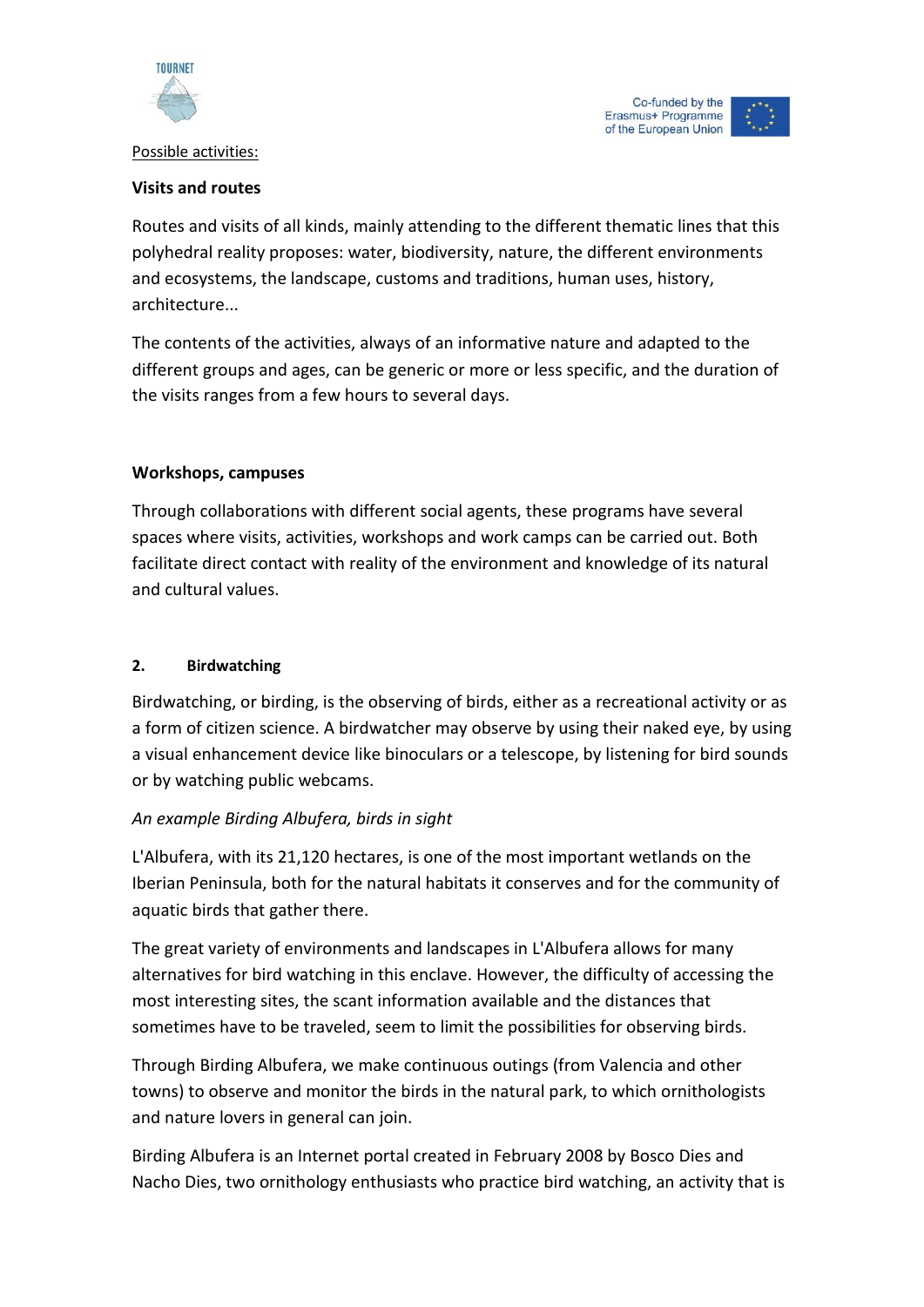

Co-funded by the Erasmus+ Programme of the European Union

known internationally as birdwatching. After 35 years going out to see birds in L'Albufera de Valencia, they have witnessed many of the changes that have taken place around the bird life of this natural area. The beauty of the birds and the landscape of L'Albufera and the evocation of the moments lived during all this time were the impulse that motivated the creation of this portal.

If, initially, the main objective of this website was to inform about the birds of this wetland, now it wants to especially promote nature tourism and bird watching as a way to discover this unique landscape, and thus contribute to its dissemination and conservation.

There are many people interested in going out to see birds in L'Albufera and many more who want to discover the nature and culture of this wetland from a broader perspective. In both cases, it is not easy to find information on how, when and where to enjoy all the attractions of this natural park.

With Birding Albufera, you can find useful information for your field trips and also plan an entire exploration trip to one of the most important wetlands in Mediterranean Europe.

In addition, if you are interested, you can participate in the creation of this portal by registering and sending, if you wish, observations, queries and contributions.

# <span id="page-19-0"></span>3.3 MANAGEMENT OF PROTECTED NATURAL SPACES.

Protected areas are a modern idea. But that is not to say that they have no history. Their best-known form, the national parks, is celebrating its first centenary in Europe. Sweden was the first European country to create national parks, a hundred years ago now, on the 24th of May 1909.

(UN SIGLO DE PARQUES NACIONALES, Fundación Fernando González Bernáldez / EUROPARC para el Organismo Autónomo Parques Nacionales. Madrid 2009)

The consolidation of ecology as a science in the mid-20th century and its direct application in the management of spaces and species has led to the implementation of numerous conservation actions, both of ecological elements and processes, aimed at their promotion and preservation.

One of the priority scenarios in which a large part of these conservation actions has been developed are the protected natural areas, where the establishment of planning tools facilitates the development of these actions. At present, a large number of protected natural areas have their own lines of action in conservation or are cofinanced with other entities, acting as authentic living observatories for the monitoring of ecological elements and processes.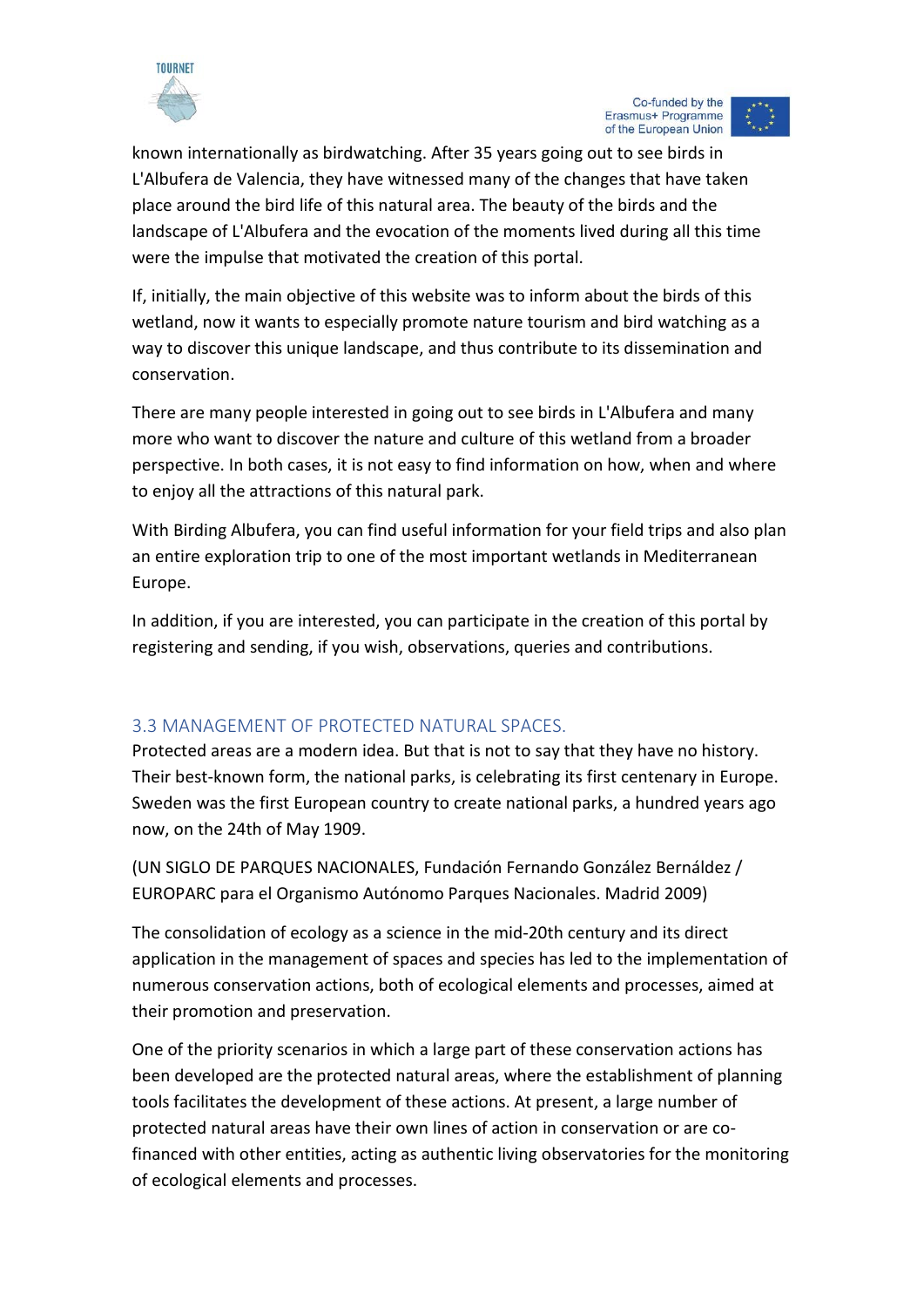

Co-funded by the Erasmus+ Programme of the European Union

This chapter aims to show the main aspects to be considered in the management of protected natural areas, the points that compose it and the capacities that are necessary for a correct, dynamic and adaptive management.

The aim is to describe the most important basic concepts in the planning of protected natural areas in order to develop a management terminology. It also aims to present the basic aspects that a management plan should have and to present a methodology that allows the design of this type of plan.

Aunque obviamente los espacios protegidos no son la única vía para la conservación de la naturaleza (existen otros instrumentos generales y sectoriales en las políticas de las naciones), constituyen hoy por hoy el principal instrumento de gestión directa aplicado a la conservación.

According to the World Database on Protected Areas (WDPA), there are more than 100,000 protected areas in the world, representing almost 20 million square kilometres - 13% of the world's land area.

Although protected areas are obviously not the only way to conserve nature (there are other general and sectoral instruments in the policies of nations), they are currently the main direct management instrument applied to conservation.

# **Basic concepts of protected areas**

The importance of the effort dedicated to protected areas, in terms of material, human and economic resources, as well as the difficulty of managing complex and dynamic systems in a rapidly changing world, make it increasingly necessary to adopt rigorous criteria for their management, in order to optimise the use of resources and make it possible to evaluate their effectiveness. In this context, management planning takes on special relevance.

The origin of protected natural spaces, as we understand them today, is to be found in the social desire to prevent the disappearance of exceptional places that stand out for the grandeur of their landscapes, the richness or uniqueness of their fauna and flora, or for their primitive state. The first national parks were understood as isolated enclosures, segregated from a surrounding territory in a process of vertiginous transformation. The terms picturesque, grandiose, sublime, wild, natural beauty, form part of the terminology used to argue the values of conservation at the dawn of the protected areas and have been recorded in the moving legal documents of the creation of the first national parks.

More recently, scientific evidence has shown that it is not possible to conserve species by maintaining isolated populations, that the fragmentation of ecosystems is one of the main causes of species extinction, and that the protected area is not sufficient to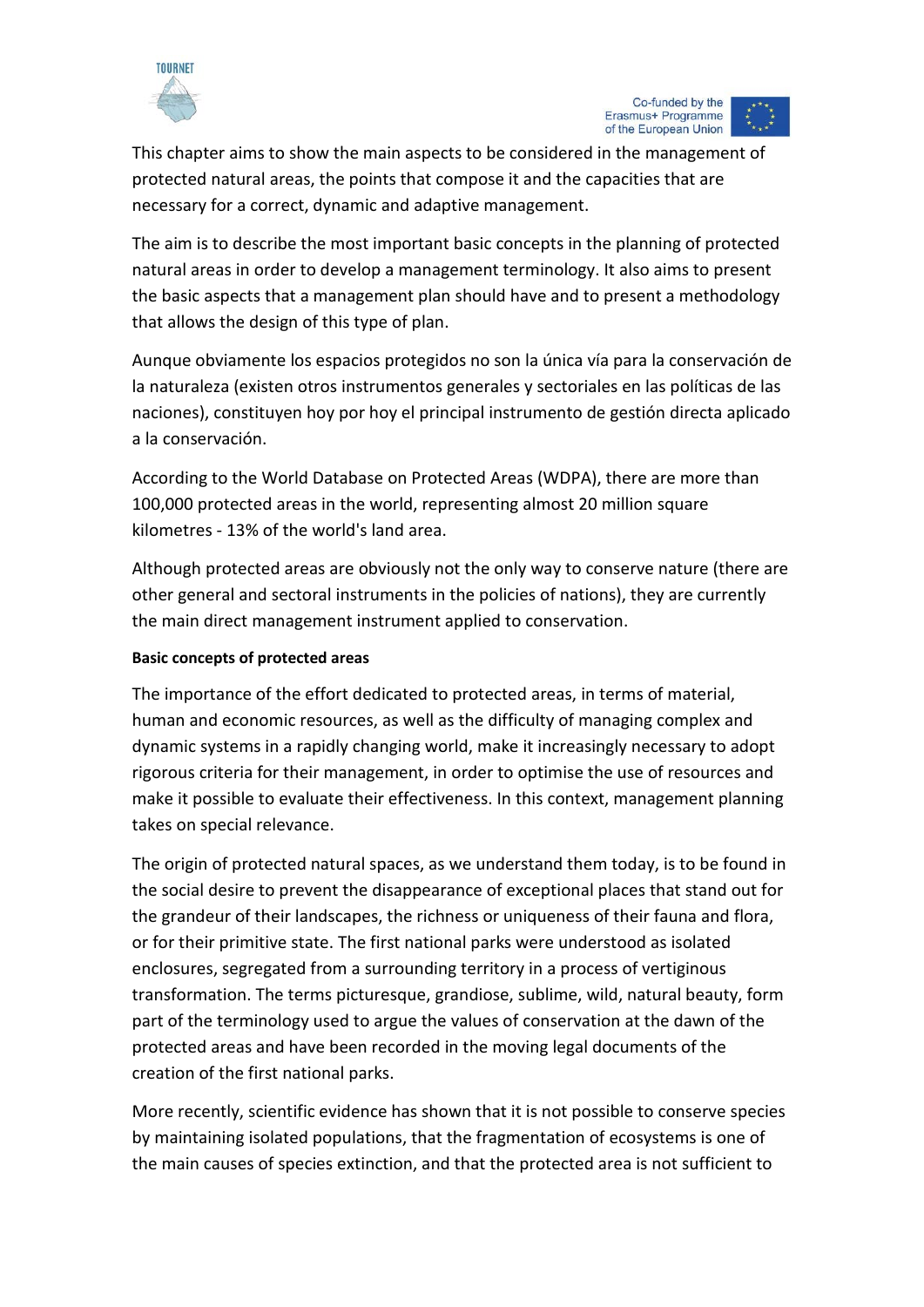

ensure the functioning of ecosystems. As a consequence, proposals for conservation networks and systems are beginning to be developed, incorporating the concept of ecological connectivity and the integration of protected areas in the territory as key elements of ecological functioning at a regional scale (Jongman, 1995; IUCN, 1998; Bennet, 2003). Protected areas are understood as pieces of a territorial mosaic, differentiated by requiring a management model and a protection regime whose objective is to guarantee the provision to society of the benefits derived from the functioning of natural ecosystems.

Classical conservation theories were in tune with the belief in the unchanging balance of nature. Consequently, the aim of the first parks was to maintain undisturbed places, where the functioning of wildlife was respected outside of the human presence, which was considered hostile.

However, from the 1980s onwards, the concept of nature conservation began to evolve, influenced by the development of scientific knowledge, and the traditional concepts of ecological balance and climax as immutable references for the best state of conservation were questioned. Ideas based on dynamic equilibrium, elastic stability or resilience, concepts related to the permanent change to which ecosystems are subjected, are now receiving more attention. Thus, the response to change is of greater interest than the maintenance of ecosystems in an unchanging state. Current approaches to management and conservation are based on the concepts of integrity and ecological health. Ecosystems with higher integrity or ecological health have a greater capacity to resist disturbance (resilience).

We now know that in order to benefit from ecosystem services it is essential to conserve (or restore where necessary) the essential ecological functions or processes that support them, including energy flow and trophic organisation of the ecosystem, biogeochemical cycles and nutrient transfer, population dynamics and species interactions, ecological succession and self-organisation of ecosystems, natural fluctuations and disturbance regimes, propagule dispersal processes and species migration.

Although they are not always given economic value in market systems, natural and semi-natural ecosystems produce indispensable benefits for the economy, public health and general human well-being. An ecosystem with a good level of ecological integrity or health is therefore understood to constitute natural capital, as some of its ecological functions generate services to society, whether or not they have economic value in the market.

Some of these services are locally identifiable and their benefits are also immediate, even quantifiable in economic terms. For example, the increasing tourist activity observed in the surroundings of protected areas is a consequence of the efforts made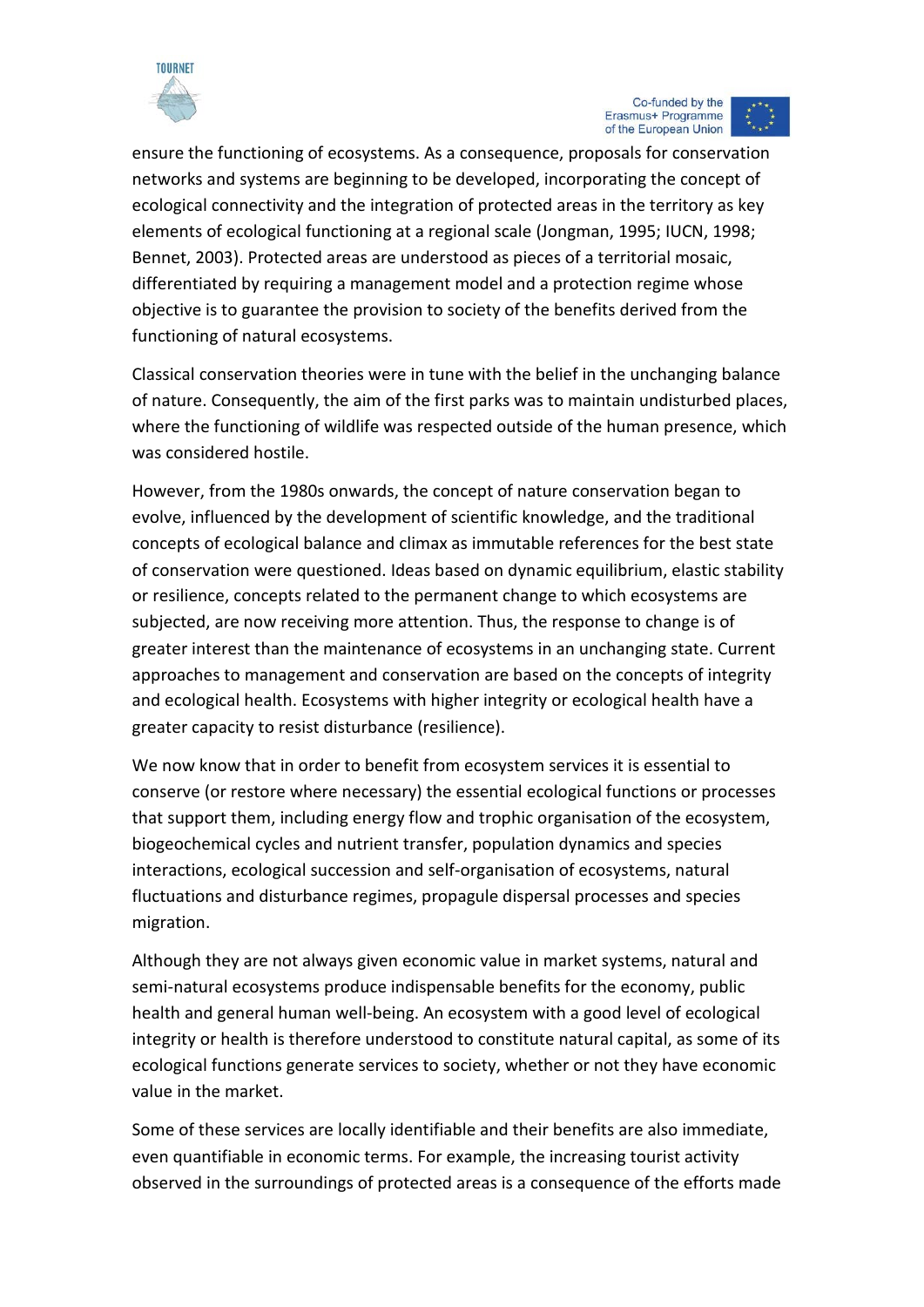

Co-funded by the Erasmus+ Programme of the European Union

to maintain wild ecosystems attractive to visitors. Several recent studies provide assessments along these lines. However, in general, the services provided by protected areas are not yet sufficiently identified and valued; payment for environmental services is still an isolated practice, although it is beginning to be recognised in some countries (e.g. payment for hydrological services, payment for water supply, or purchases of CO2 absorption in international markets).

The essential issue is how to manage ecosystems to ensure social and economic development in the context of a changing world: depending on the management model adopted, the flow of services and thus their social value will decrease or increase.

Protected areas are management structures designed with a stable world in mind and are therefore highly vulnerable to global change. The main challenge for the immediate future is to adapt these management models to the changing world of the 21st century, building capacities to adapt to change. To this end, as opposed to reactive management (aimed at maintaining natural systems in an ideal, reference state), the main tool will be adaptive management, which is based on the capacity to learn from successes and mistakes, which requires planning and management systems that can adapt to change through continuous monitoring and evaluation.

In any case, the most frequently used and accepted definition of conservation is that given in the World Conservation Strategy (IUCN, UNEP and WWF, 1991) "the management of human use of organisms and ecosystems to ensure that such use is sustainable".

In the case of management planning for protected natural areas, the concept of conservation can be narrowed down and defined as the set of actions and techniques aimed at achieving the objectives of protected areas. But what are these objectives? More than 140 different designations of protected natural areas have been identified around the world, which gives an idea of the diversity of objectives and perceptions that these areas may have.

In order to organise and group the different designations, to provide a common language for managers, planners, researchers, politicians and citizens, the IUCN proposes a grouping into seven broad "management categories" for the world's protected natural areas, based on the objectives of these areas (IUCN, 1994).

Strict Nature Reserve: protected area managed primarily for scientific purposes. A terrestrial and/or marine area possessing an outstanding or representative ecosystem, geological or physiological feature and/or species, intended primarily for scientific research and/or environmental monitoring activities.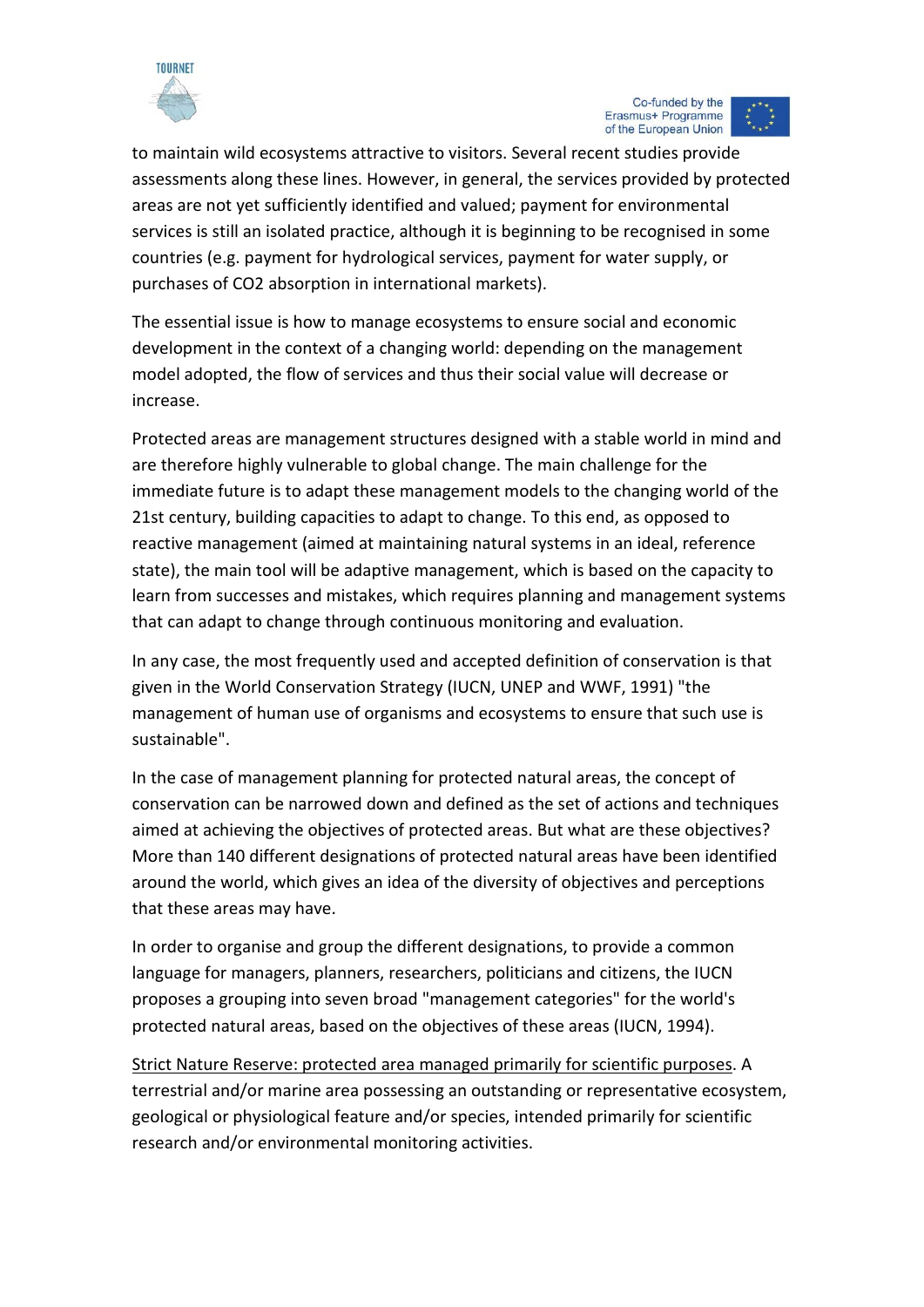

Wilderness Area: protected area managed primarily for nature protection purposes. A large area of unmodified or slightly modified land and/or sea, which retains its natural character and influence, is not permanently or significantly inhabited, and is protected and managed to preserve its natural condition.

National Park: protected area managed primarily for ecosystem conservation and recreational purposes. Natural terrestrial and/or marine area, designated for:

- a) Protecting the ecological integrity of one or more ecosystems for present and future generations.
- b) Excluding types of exploitation or occupation which are hostile to the purpose for which the area was designated.
- c) Providing a framework for spiritual, scientific, educational, recreational and tourism activities, which must be ecologically and culturally compatible.

Natural Monument or Feature: protected area managed primarily for the conservation of specific natural features. An area containing one or more natural or specific natural/cultural features of outstanding or exceptional value because of their implied rarity, representative or aesthetic qualities or cultural significance.

Habitat or Species Management Area: protected area managed primarily for conservation, with intervention at the management level. Terrestrial and/or marine area subject to active intervention for management purposes, to ensure the maintenance of habitats and/or to meet the needs of specific species.

Protected Landscape or Seascape: protected area managed primarily for the conservation of landscapes and seascapes and for recreational purposes. An area of land, with coasts and seas, as the case may be, in which the interactions of humans and nature over the years have produced an area of defined character with significant aesthetic, ecological and/or cultural values, and which often harbours rich biological diversity. Safeguarding the integrity of this traditional interaction is essential for the protection, maintenance and evolution of the area.

Protected Area with Sustainable Use of Natural Resources: protected area managed primarily for the sustainable use of natural ecosystems. An area containing predominantly unmodified natural systems, which is subject to management activities to ensure the long-term protection and maintenance of biological diversity, while providing a sustainable flow of natural products and services to meet community needs.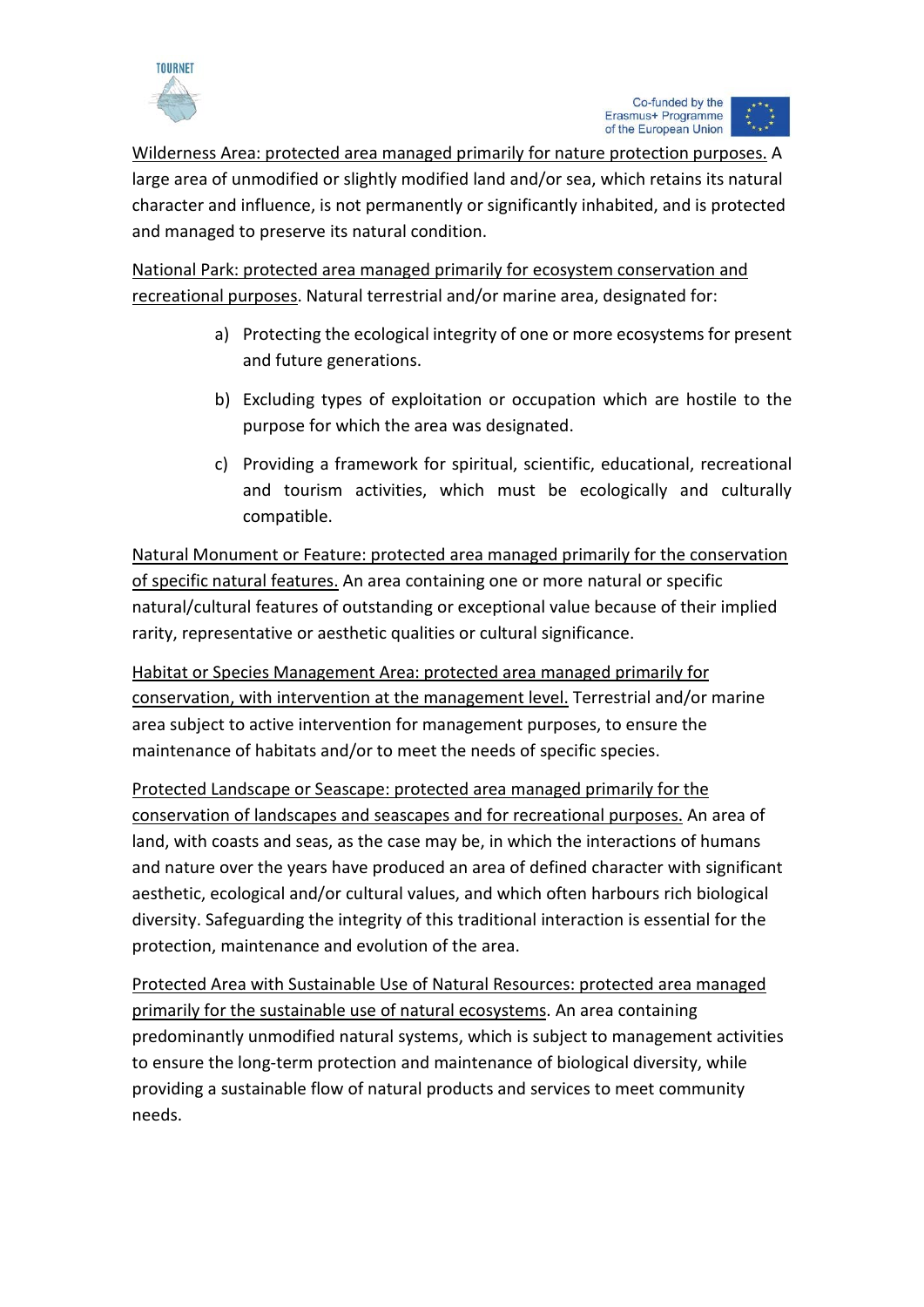

## **Management planning**

Planning is an essential part of management. If there is no planning, there is a much greater chance that actions will be dispersed and synergies will be missed. The use of resources in this situation is inefficient.

To increase and optimise management effectiveness, it is necessary to have both planning instruments where the long-term vision and priorities are set out, and shortterm operational plans where the goals to be achieved are directly dependent on available funding. The former are strategic plans that define the guiding principles for conservation and resource use. They aim to implement a vision of the future by providing information, objectives, desires and purposes. Operational plans set the tone for the effective implementation of the actions identified in accordance with the operational objectives set and the means available. This type of plan, if properly developed, can be decisive in making the management of the protected area efficient and effective.

Dynamic and adaptive management planning would be that in which the choice of specific lines of action and actions to be implemented is made on the basis of the results of previous actions, so that, if necessary, interventions can be redesigned or rethought to ensure the achievement of the ultimate management objectives. Management adapts and evolves dynamically on the basis of its own results.

Adaptive and dynamic management requires that planning goes beyond the conception of protected areas as fixed images in time, which do not change. Reality is changeable. Thus, both the problems and the management objectives to be addressed in a given period may change in a relatively short period of time. A threat to a site, the resolution of which may be considered as the main management objective, may disappear at a given moment, which would require, consequently, a new approach to the programming of actions. Adequate management planning from a dynamic and adaptive perspective should provide sufficient margin to reorient the development of actions to a reality that is, by definition, changing.

There are several types of management:

a) **Preventive management**. The declaration of the protected area does not imply any proactive action, beyond the necessary surveillance, monitoring, control and administrative intervention, including the planning of procedures. It requires the formalisation of conservation objectives and targets. The regulation of uses is a preventive mechanism of a legal or normative nature that can be developed if necessary. The most common administrative instrument is the issuing of mandatory reports or notifications by the relevant managing body. It is a less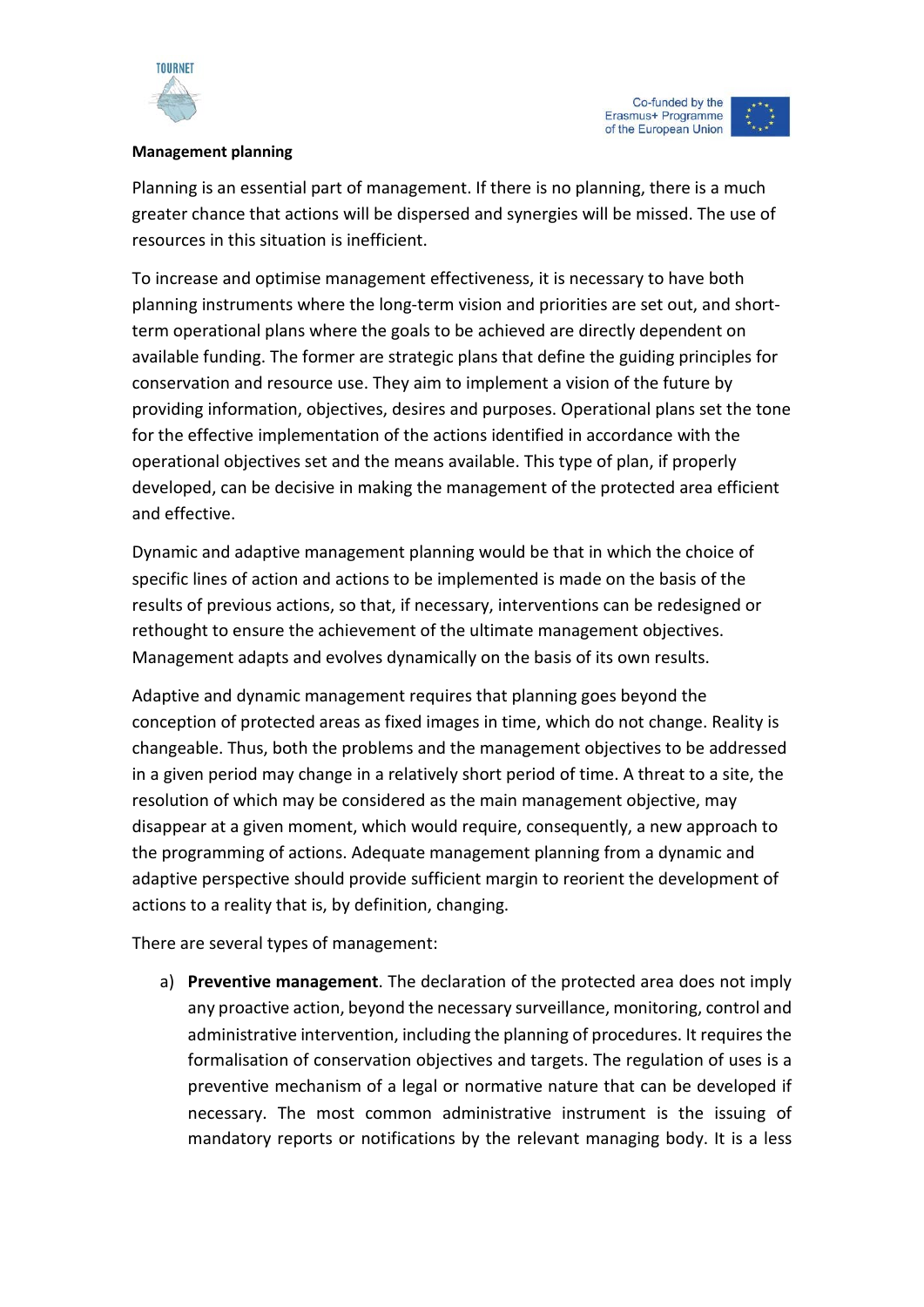



intensive type of management than active management, but it must also be planned.

- b) **Active management**. In addition to the management plan approved by the corresponding authority, the protected site has human (personnel) and material (vehicles, offices) and financial resources specifically dedicated for its implementation. This is usually the easiest indicator to collect about the state of development of management. It acquires different levels of complexity and sophistication through the incorporation of more or less objectives, measures, participatory bodies. Active management thus implies: management plan + explicit budget + staff.
- c) **Active operational management**. It is the prior and essential step in order to be able to measure whether management is effective. It implies: active management + the management plan contains operational objectives, activities, means and deadlines + verification instruments.
- d) **Effective management**. Achievement of objectives can be demonstrated.

**Planning must be participative**. If we accept that the conservation of protected areas must be compatible with safeguarding and improving the quality of life of the people who live in and relate to these areas, and that their declaration requires broad social support that implies assuming commitments, limitations on uses and obligations on the part of the entire community, we will quickly understand the importance of public participation processes in the planning and management of these areas.

There are notable differences in the understanding of what "participation" means in different regions and countries of the world. Such differences are sometimes not evident in theory, but are very tangible in practice. In most cases, public participation processes are limited to merely opening a period of information and consultation with stakeholders in the process of approving the regulations for the protected area. A more ambitious approach is to involve social groups in the objectives of the protected area, seeking their support and even active participation in the achievement of these objectives. It should be borne in mind that participation is not just about informing, it is not just about asking for opinions, participation is not just about consulting. The ultimate aim of participation is to share decision-making in the planning and management of these areas. A basic rule of participation, in order to avoid confusing situations and misunderstandings, is to inform stakeholders about the type of participation proposed and its scope, i.e. what are the limits of their participation. The legitimate authority of the protected area must be explicit about the terms and scope of the proposed participation.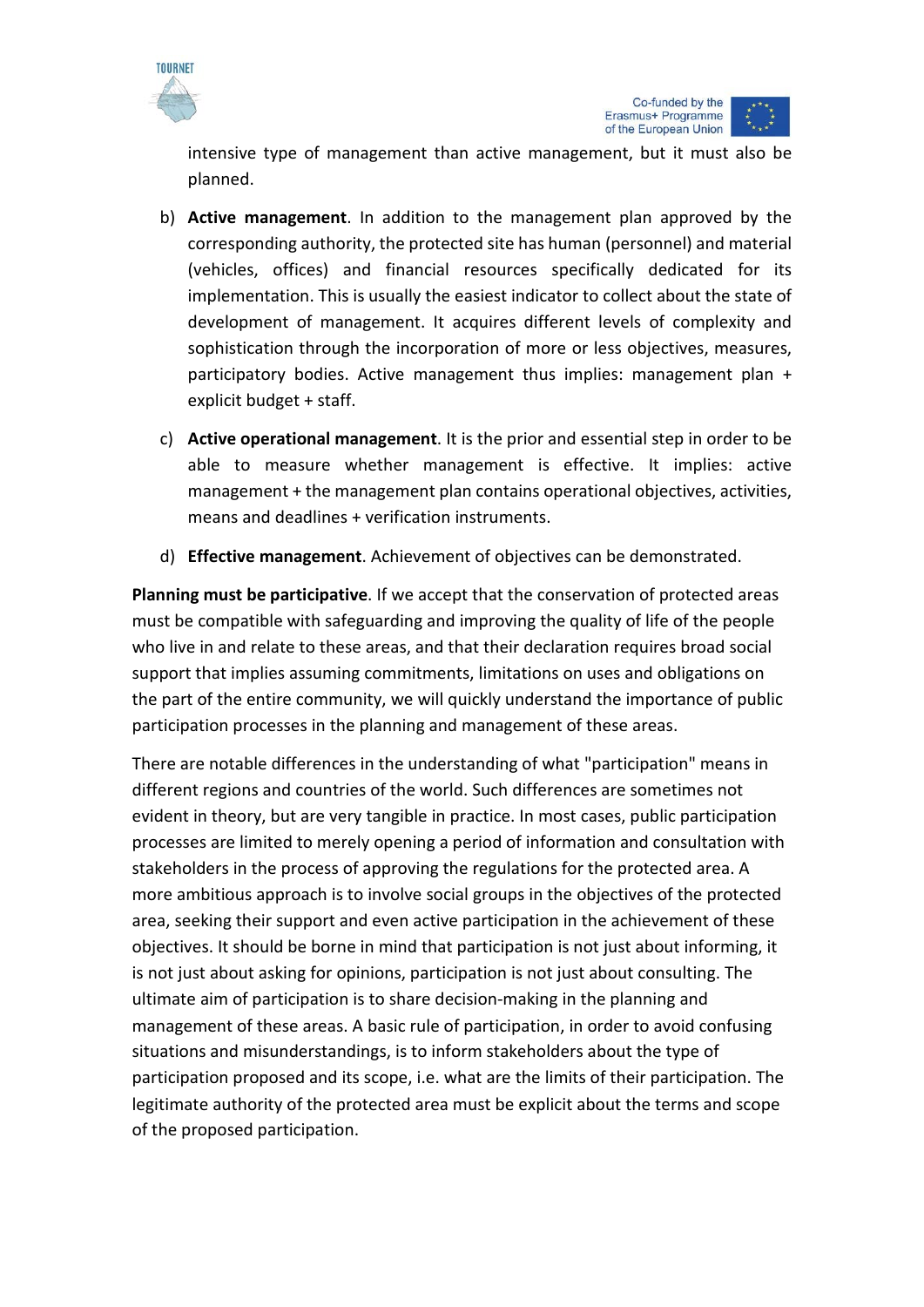

Following the arguments presented in the approved guidelines on participation in the framework of the Ramsar Convention (Resolution VII.8), it is particularly advisable to open participatory processes and involve the local population in the management of the protected area when:

- Active engagement and collaboration of stakeholders is essential for management (e.g. when the space is inhabited or privately owned).
- Access to natural resources is essential for the well-being of the population.
- The population expresses a strong interest in getting involved in management.

The reasons for involving the local population are even stronger when:

- The population has historically enjoyed rights over the area.
- Local interests are significantly affected by the way in which the planning and management of the area is developed.
- The decisions to be taken are complex or controversial.
- The existing management regime has failed to achieve rational use of resources.
- Stakeholders are ready and willing to collaborate and are demanding to do so.

There are several aspects to consider in the course of a participatory management plan elaboration process in protected natural areas.

- In general, planning occurs at important levels of abstraction, but participatory planning must be practical, visual and very clear in relation to its objectives in time and space.
- Each step of the process should be systematised and put in writing, and shared with the participants before moving on to the next phase. In this way, each actor involved will have the opportunity to validate or reject the proposals, always under the vision of group decisions and not individual ones.
- These processes require the participation of the authorities and their commitment to formalise and support with financial resources the development of the actions agreed in the plan.
- The definition of actions and priorities is part of the planning process, however, the approval of the plan is an administrative process normally reserved for the administrative authority, therefore, participants should not be confused by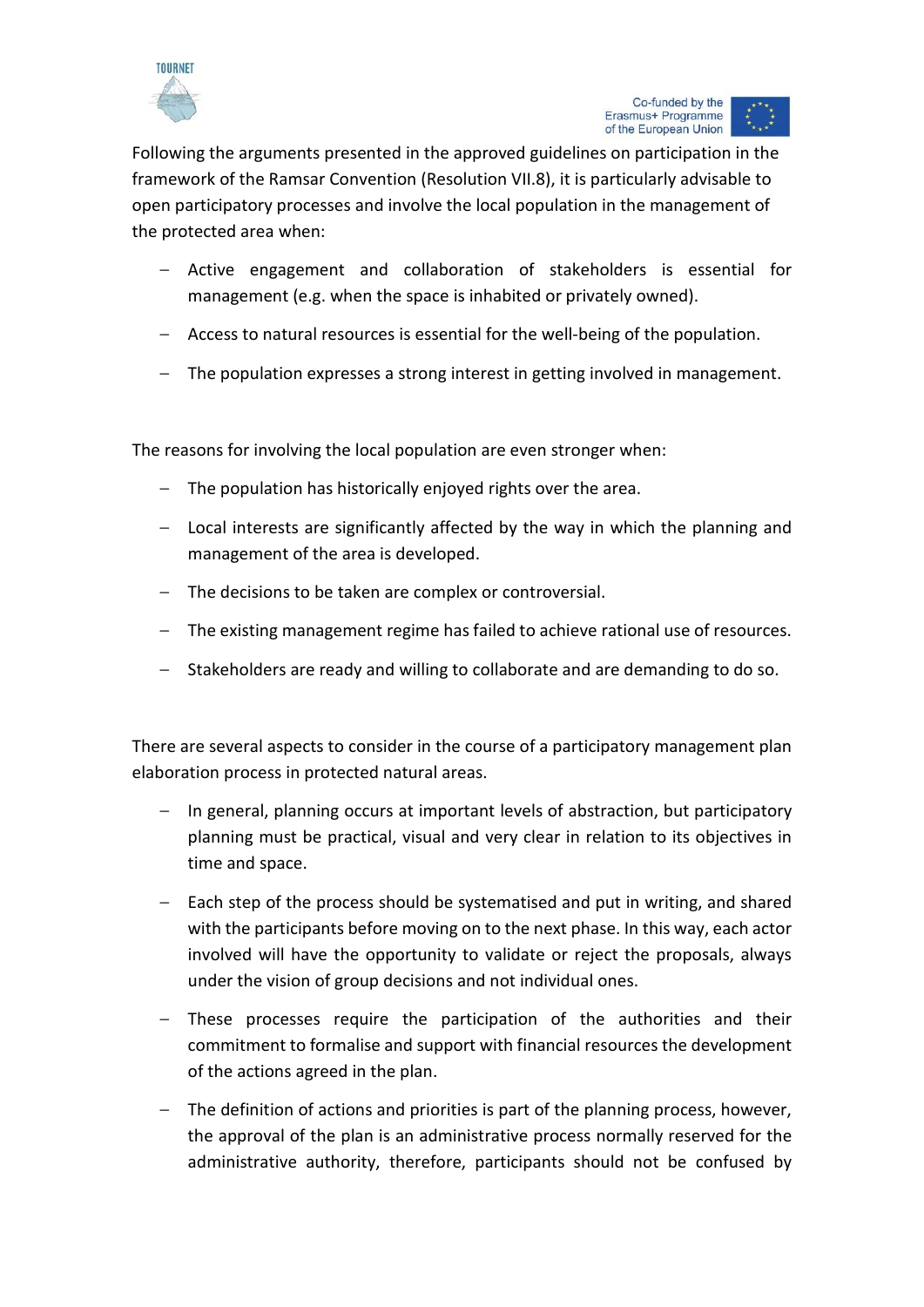

allowing expectations to be raised regarding the authority for the approval of the plan or budget.

– Participation does not presuppose that all options are open. It must be in the context of the objectives of the protected area.

At least three dimensions should be considered in planning:

- a) Administrative/territorial, from national to regional and local public administrations.
- b) Temporal, from annual to multiannual planning, even indefinite (conservation law).
- c) Ecological / hierarchical, from eco-regional planning to intervention on specific habitats.

Planning may include four steps:

- 1. System Plan/Master Plan. National or regional. Indefinite and revisable duration. It designs or develops the system of protected areas.
- 2. County, Island and Natural Resource Management Plans. Of indefinite duration, although revisable. Normative. They set strategic objectives. They organise and structure the territory. Complex procedure.
- 3. Management plan for each site. They usually have a duration between 4 and 8 years. They refer to a legally designated protected area, with a determined surface area and limits. They set out management objectives. Normative. Programmatic and executive nature. Simplified procedure. Some administrations prepare an annual management programme (nonregulatory).
- 4. Specific, thematic or sectoral plans and programmes. They are responsible for developing sectoral planning (public use, sustainable development, conservation, restoration or other). They do not normally have a normative character. They have a temporary nature, with a shortterm application.

The management plan is the basic instrument for intervention in protected areas; it is the document that sets out the management needs of the area in relation to its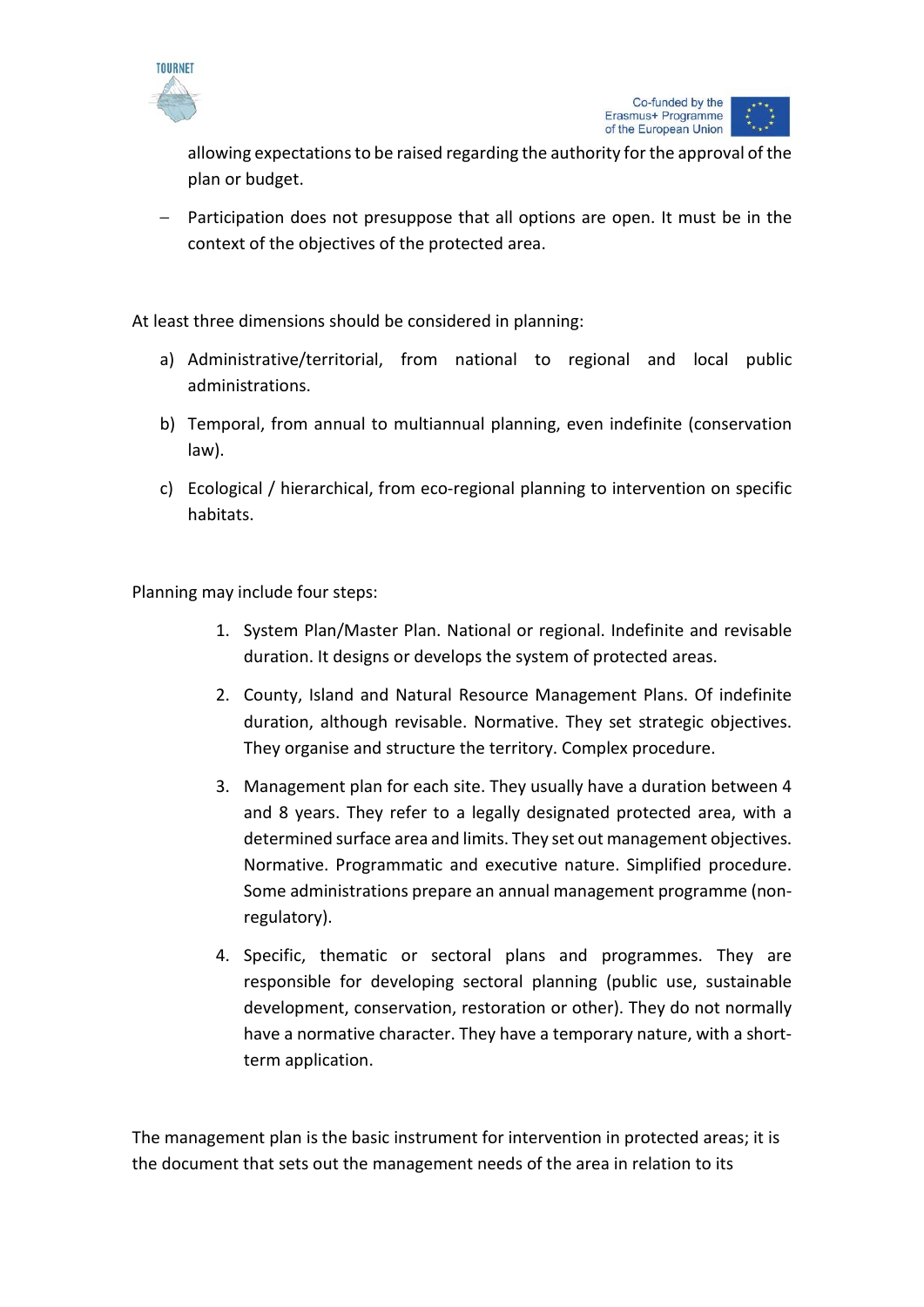

purpose. The elaboration of the management plan is a fundamental step, as this document specifies the objectives, actions, regulations, budget, personnel, etc.

The drafting of management plans is a complex process, in which a multitude of aspects of a very different nature must be taken into account. On the one hand, the different ecological processes responsible for the functioning of natural systems, and on the other, the confluence of multiple social, political, economic and cultural interests. It is therefore essential in the drafting of this type of plan to have a clear, easily accessible methodology that allows the agents involved to understand the process, as well as a structured and logical organisation of the information that ensures the internal coherence of the plan and prevents the essential aspects from being underestimated.

A different planning structure can be conceived for each reality. However, it is recommended that the structure of a management plan should contain the following sections:

- 1) Informative part
	- a) Introduction, background and justification
	- b) General goals or objectives
- 2) Diagnostic part
	- a) Collection and synthesis of information
	- b) Diagnosis, prognosis and potentialities
	- c) Cartography
- 3) Strategy part
	- a) Operational objectives
	- b) Management guidelines
- 4) Operative part
	- a) Regulations
	- b) Zoning, if not previously established in a management plan
	- c) Regime of uses
- 5) Programme of actions
- 6) Participatory and communication strategies for the development and implementation of the plan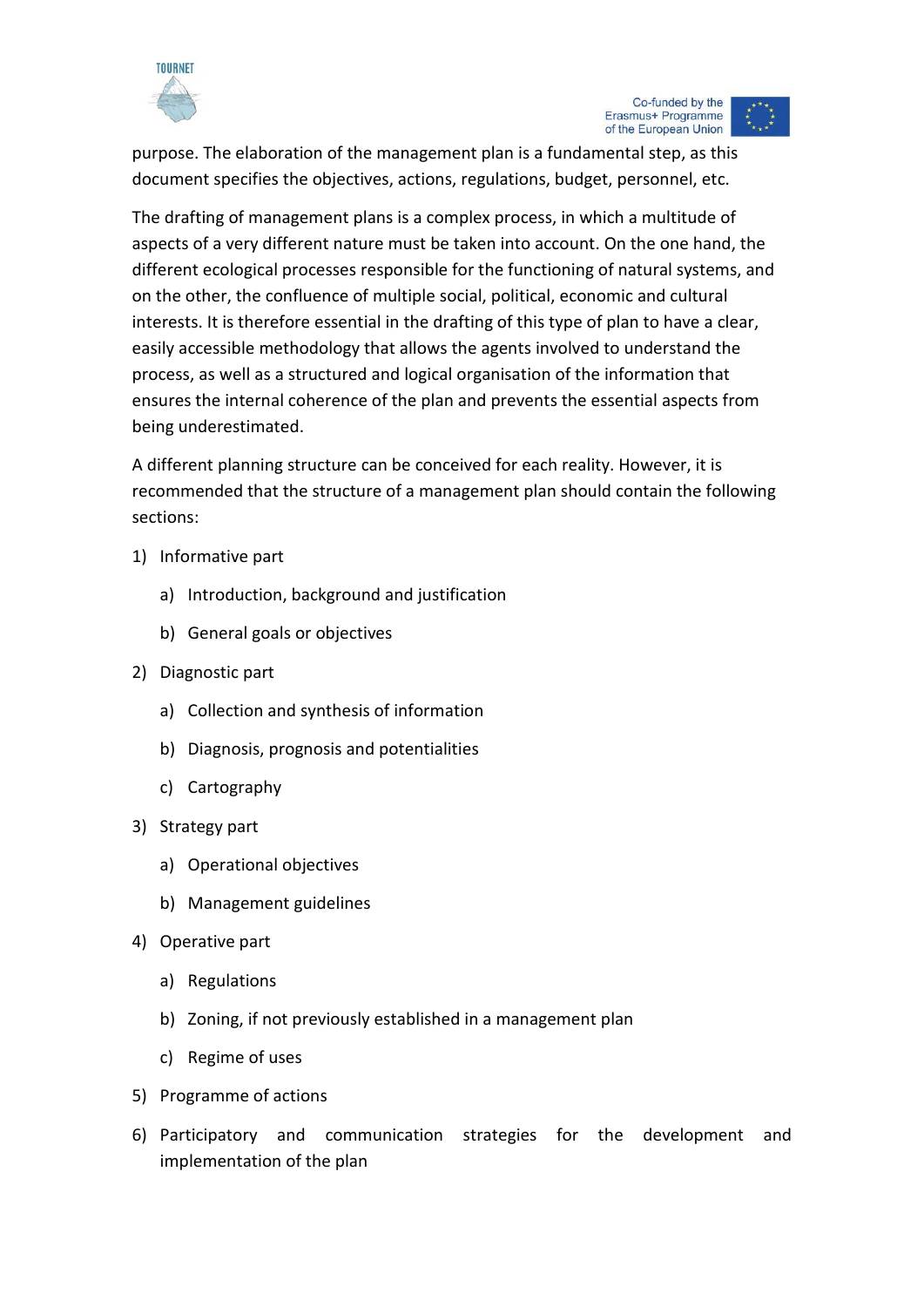





- 7) Economic and financial programme
- 8) Monitoring and evaluation system
- 9) Synthesis document
- 10) Documentary and cartographic annexes

Management plans are the instruments used by those responsible for protected areas to achieve the objectives for which they were created. There are management plans with very different contents and structures, depending on the conditions under which they have been drawn up, the procedure for their approval and implementation, and the time horizon considered. Even so, a management plan, like any institutional plan, must respond to a logical structure and must contain sufficient information to make it possible to evaluate the achievement of its objectives. Deficient management planning in protected areas is one of the main causes that condition their effectiveness. The most common shortcomings that can be identified in the management plans of protected areas include the following:

- Lack of a precise diagnosis, with explicit identification of the objects of conservation and the management needs of the area. There is even frequent confusion between the description of the area (sometimes too detailed) and the diagnosis of the factors affecting it.
- Lack of explicit objectives, or objectives that are too generic or vague.
- The relationship between management objectives and planned measures is often not explicit. Sometimes the measures are not clearly related to the objectives.
- Very rarely does it include funding or a forecast of the means necessary for the implementation of the plan, nor a timetable or prioritisation of actions.
- Mechanisms to evaluate the effectiveness of the plan and monitoring indicators are generally not included.
- Lack of participation in the planning process can lead to unrealistic plans, or plans that are difficult to implement due to a lack of knowledge of conditioning factors external to the plan itself.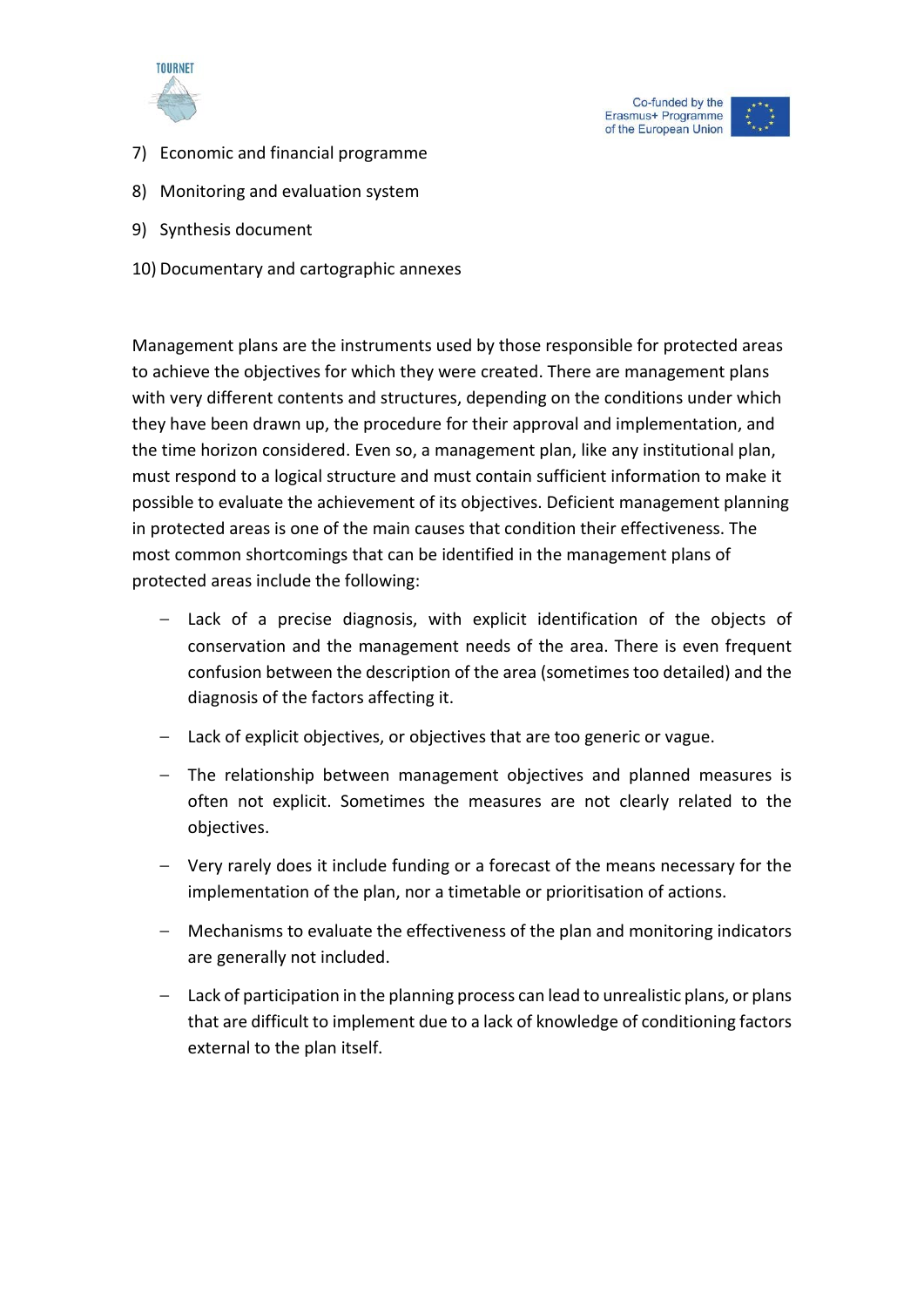

# <span id="page-30-0"></span>3.4 INTANGIBLE HERITGE AND CSTN

The CSTN offers an alternative understanding about intangible heritage sustainability. It breaks the correlationship protection/barrier for quantity development by turning the vision to protection/asset for a quality development. So, it is not about balancing internal conflicts but about fostering a quality tourism that provides a future for the whole community.

To sum it up, nowadays the intangible heritage is an opportunity. However, some actions are required-

Accordingly, he need for an integral approach about tourism sustainability within a CSTN must include the intangible heritage.

The resulting holistic model relies in the fact that intangible heritage is a key element for the sustainability framework.

An authentic intangible heritage is a key element for the "new tourist" in their search for authentic experiences. So, it becomes an element for competitiveness.

In a global world with growing similarities the differences rooted in the tradition are becoming an important asset. In short, becoming a "similar" destination in a global world is the easy way for the short term but promoting local heritage to have a differentiated destination is a strategy for the long term.

According to OMT sustainability tourism should respect the socio-cultural authenticity of host communities in order to ensure long term benefits to all stakeholders that are fairly distributed. The CSTN is a suitable tool to foster that vision.

Due to the fact that intangible heritage protection and development is a long term approach each CSTN should develop a three steps plan.

A. First of all a diagnosis plan guaranteeing stakeholder participation. It should include an intangible heritage capacity calculation in order to protect it.

B. Secondly, they should develop a strategic plan with few strategic axis and a clear division of roles and responsibilities.

C. Thirdly, an implementation plan synchronizing all stakeholders with priority objectives and priority actions.

We propose 28 actions that a CSTN could develop in order to foster intangible heritage tourism.

1. Encourage the use of languages in risk of disappearing.

It should be possible to encourage the use of languages in risk of disappearing by tourists. From restaurant menus also in local language to hotel rooms with local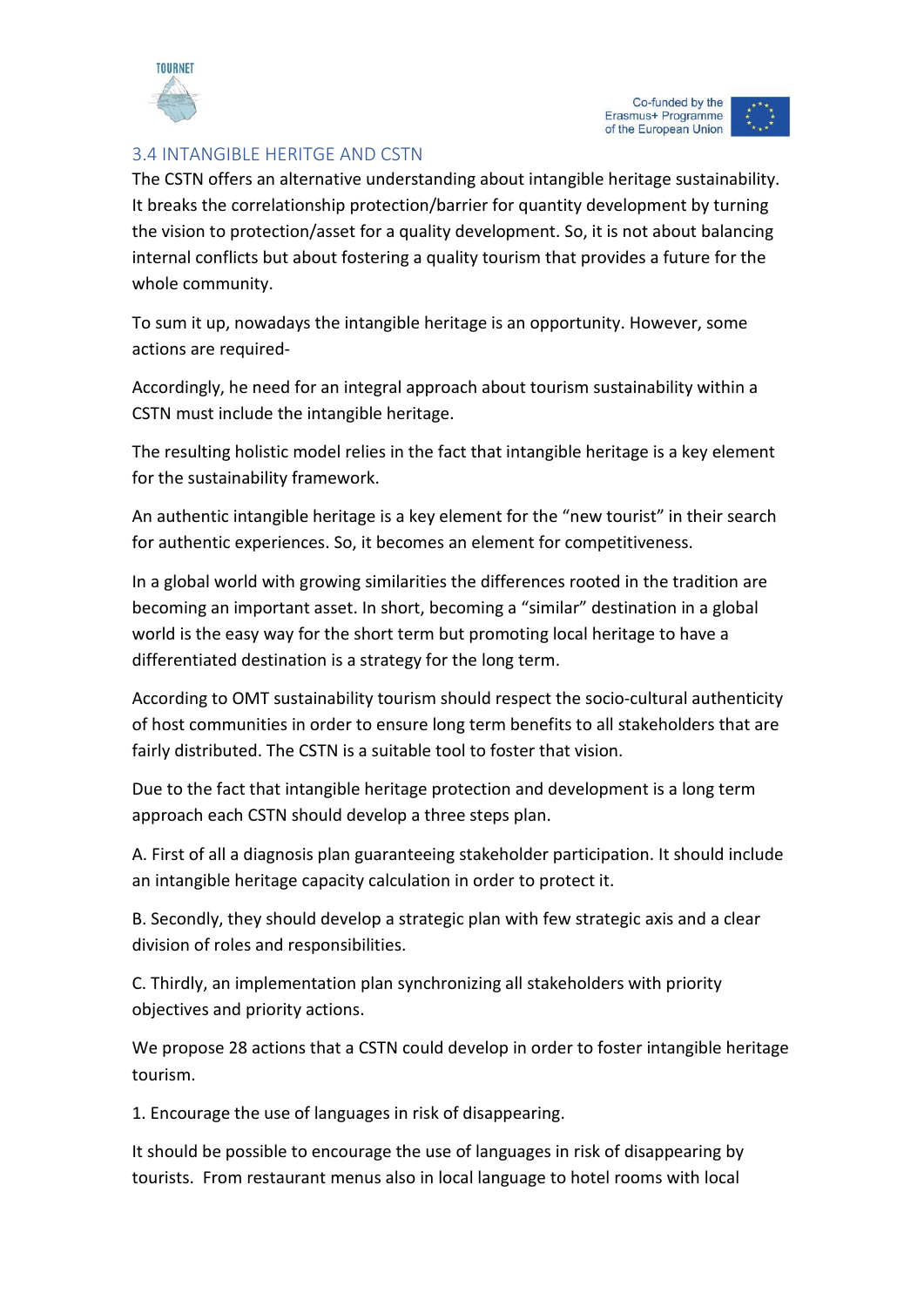



names, a lot of little actions could be developed. Tourist guides should use local names for places and traditions.

2. Encourage to use words that are disappearing.

Language richness is a valuable heritage that should be protected. Some words are disappearing, like old jobs, materials, traditions, etc and its use should be protected.

3. Encourage the understanding of the connection between intangible heritage protection and future positive incomes.

More and more, new tourism is appreaciating authentic experiences. Accordingly, the CSTN should encourage the understanding of the connection between intangible heritage protection and future positive incomes. Sometimes the intangible heritage is neglected by an economic impact in the short time that is ridiculous comparing with the economic revenue in the long term.

4. Intra-education: Local populations should be aware about the importance of protecting their intangible heritage. Prior to this, in many cases they need to know, understand and estimate their intangible heritage.

In many cases, the local population is not aware of their intangible heritage importance. Therefore, the CSTN should remark this prior to ask for protection. It is easier to protect something that is recognized as valuable.

5. Develop inspiring actions to raise awareness: festivals, concerts, heritage days, etc

It is easier to involve both local people and tourist in the intangible heritage protection by developing inspiring actions. Those actions are also a way of tourim promotion and economic revenue for locals. The CSTN should lead those actions.

6. Foster cognitive proximity to foster coopetition. Globalization will help to develop this vision.

Local competition should become coopetition. In order to foster coopetition is important to understand that nowadays other destinations and other kinds of tourism are the new real competitors.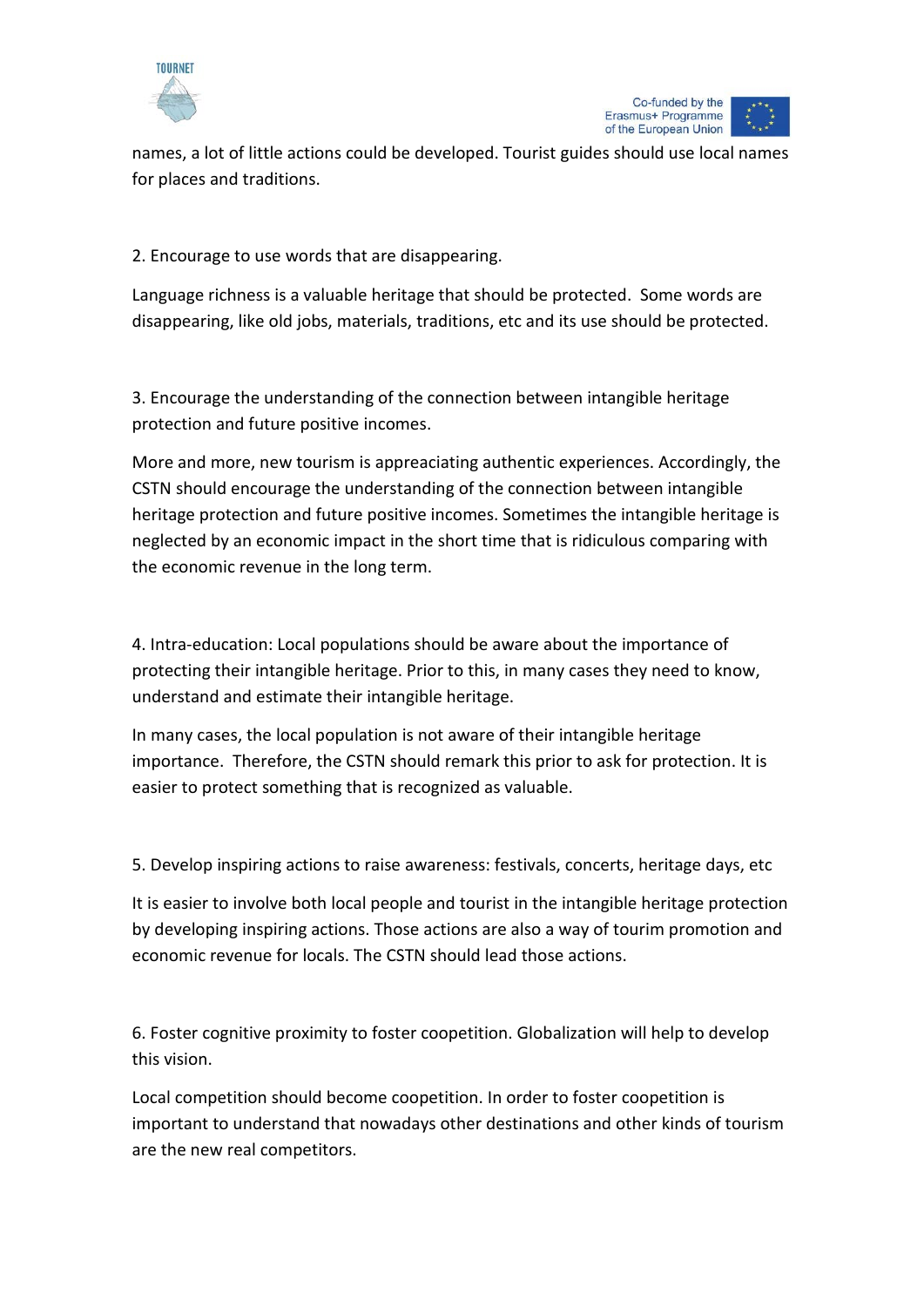

7. Intangible heritage is a key element to foster cooperation between CSTN internal stakeholders and destination stakeholders that did not join the CSTN.

Intangible heritage is usually something understand as "common". So, intangible heritage is a key element to foster cooperation between CSTN internal stakeholders and destination stakeholders that did not join the CSTN.

8. Study intangible heritage deterioration.

Studying the intangible situation is a key element prior to develop protection and promotion actions. It is compulsory to do some research about the intangible heritage deterioration within the destination.

9. Study intangible heritage neglection.

Sometimes, intangible heritage is neglected by local people, tourists or both. Accordingly, it is compulsory to do some research about the intangible heritage neglection within the destination.

10. Reinforcing local artists and artisans.

Local artists and artisans should be promoting by using many little actions. They are the soul of a tourism destination and their art is an added value for the CSTN.

11. Promoting local artists and artisan's participation through festivals and meetings abroad.

The CSTN has the capability to promote local artists and artisan's participation through festivals and meetings abroad. This is one of the best tourism destinations promotion.

12. Local gastronomy cuisine is a trending topic nowadays to foster tourism.

Gastronomy is a trending topic, Therefore, promoting local gastronomy within the CSTN and also externally is the best destination ambassador.

13. Fostering the incorporation of the local intangible heritage into tourism products.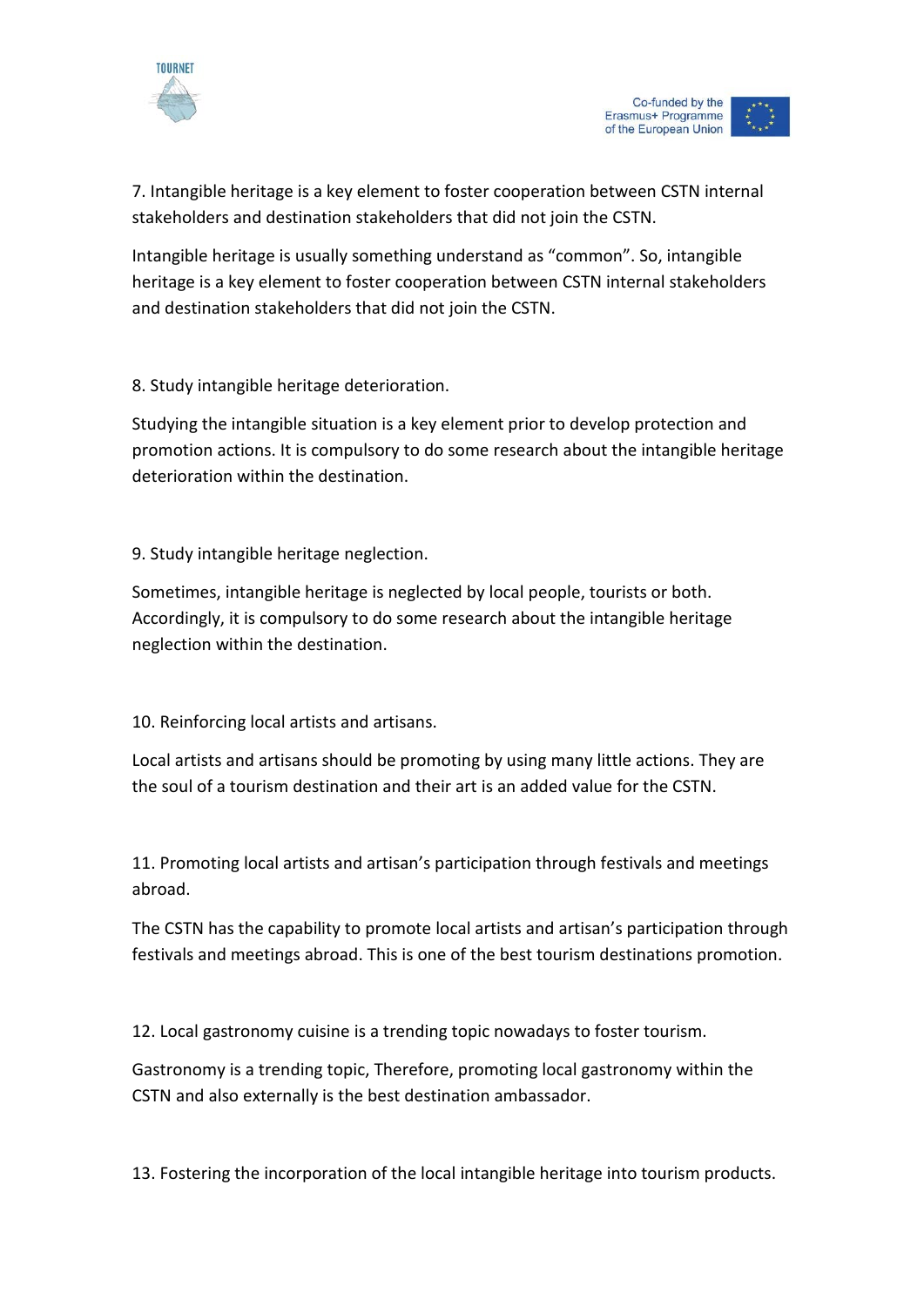



Local intangible heritage should be incorporated as much as possible into all CSTN tourism products.

14. Teaching the tourist guides about the local intangible heritage.

CSTN tourist guides should have a suitable know-how about the local intangible heritage in order to explain and present it to tourists.

15. Offering information about local intangible heritage in websites, brochures, etc.

Promoting the local intangible heritage at all levels should be an absolute CSTN priority.

16. Promoting books, films, pictures and researches about the local intangible heritage.

The CSTN has the capability to promote books, films, pictures and researches about the local intangible heritage. This is one of the best tourism destinations promotions.

17. Promoting together the most known ones with the less known ones in the same guided activities.

The 80/20 law is well known. Usually 80% of tourist visit only 20% of the available tourist attractions. In order to promote a sustainable tourism, the CSTN should promote together the most known ones with the less known ones in the same guided activities.

18. Promote local participation in the intangible heritage activities. It is a key element to protect "authenticity".

New tourism is looking for authentic experiences. However, tourist "destroy" in some way the intangible heritage authenticity. So, the CSTN should promote local participation in the intangible heritage activities in order to keep the alive.

19. Provide formation at all levels.

Formation at all levels is a CSTN priority. Formation is the path.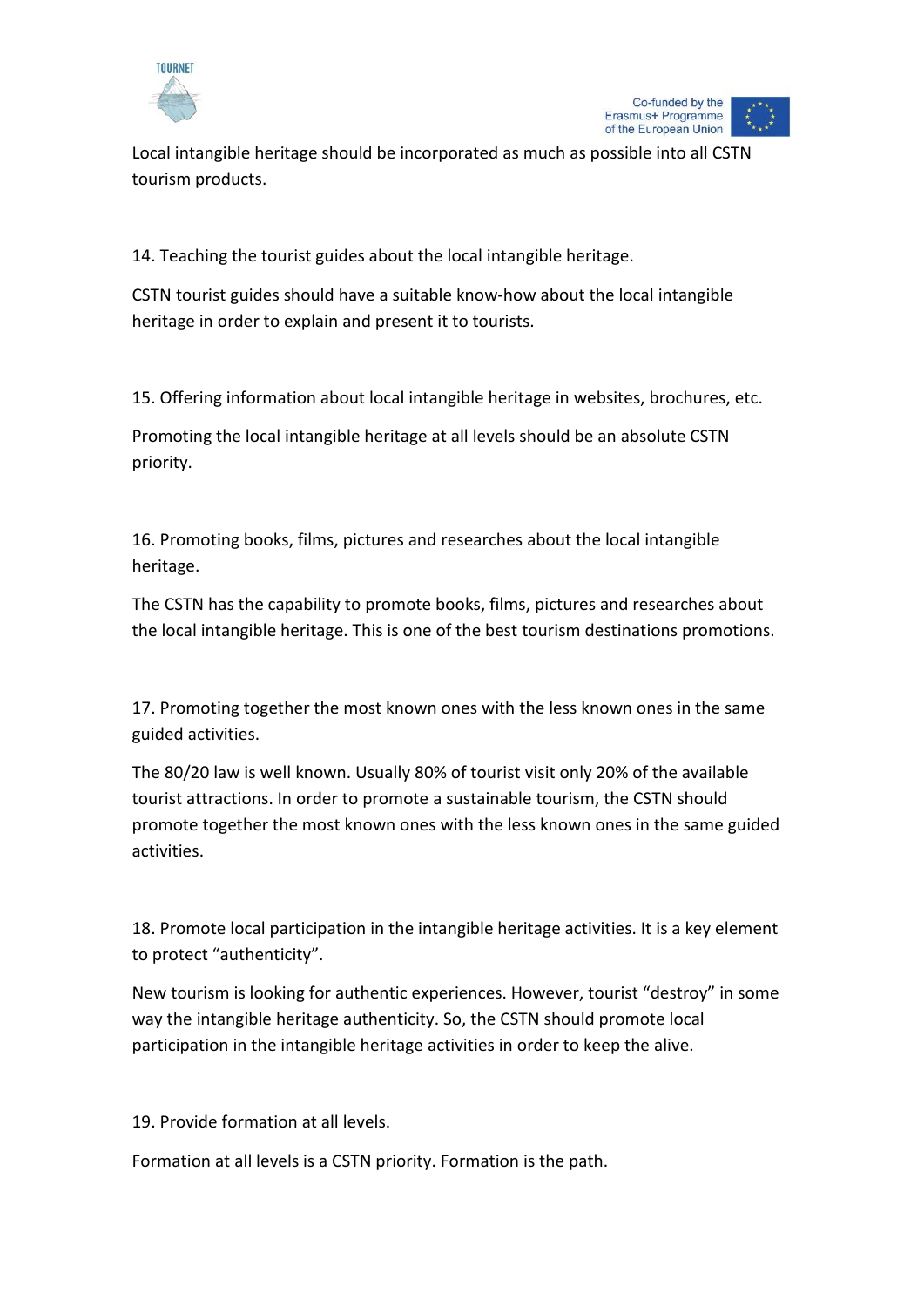



20. Promote both international and local volunteering.

International and local volunteering is a formidable tool to protect intangible heritage. I should be promoted by the CSTN with specific plans.

21. Integrate local modest infrastructures in the circuits rather than building tourist ones.

The key to sustainability is to remain small and fragmented. The CSTN is a network of small existing modest infrastructures rather than building huge new ones.

22. Promote local cultural quarters if they exist.

Many places have cultural quarters. This is a real treasure for a sustainable tourism destination and should be promoted and protected.

23. Create and promote a calendar with activities.

In order to facilitate tourist's participation a calendar with activities should be updated and promoted.

24. Sensitizing tourists.

The CSTN should sensitize tourists about the importance of protect the heritage.

25. Promote the ICT us in order to protect and promote the intangible heritage.

ICT tools are a suitable tool to promote and present the intangible heritage to tourists. CSTNs have the capacity to build them within a holistic approach.

26. Cooperate with national and international organizations with similar aims.

Thinking global and acting local is a key strategy. Therefore, the CSTN should cooperate with national and international organizations with similar aims. Notoriety is also important.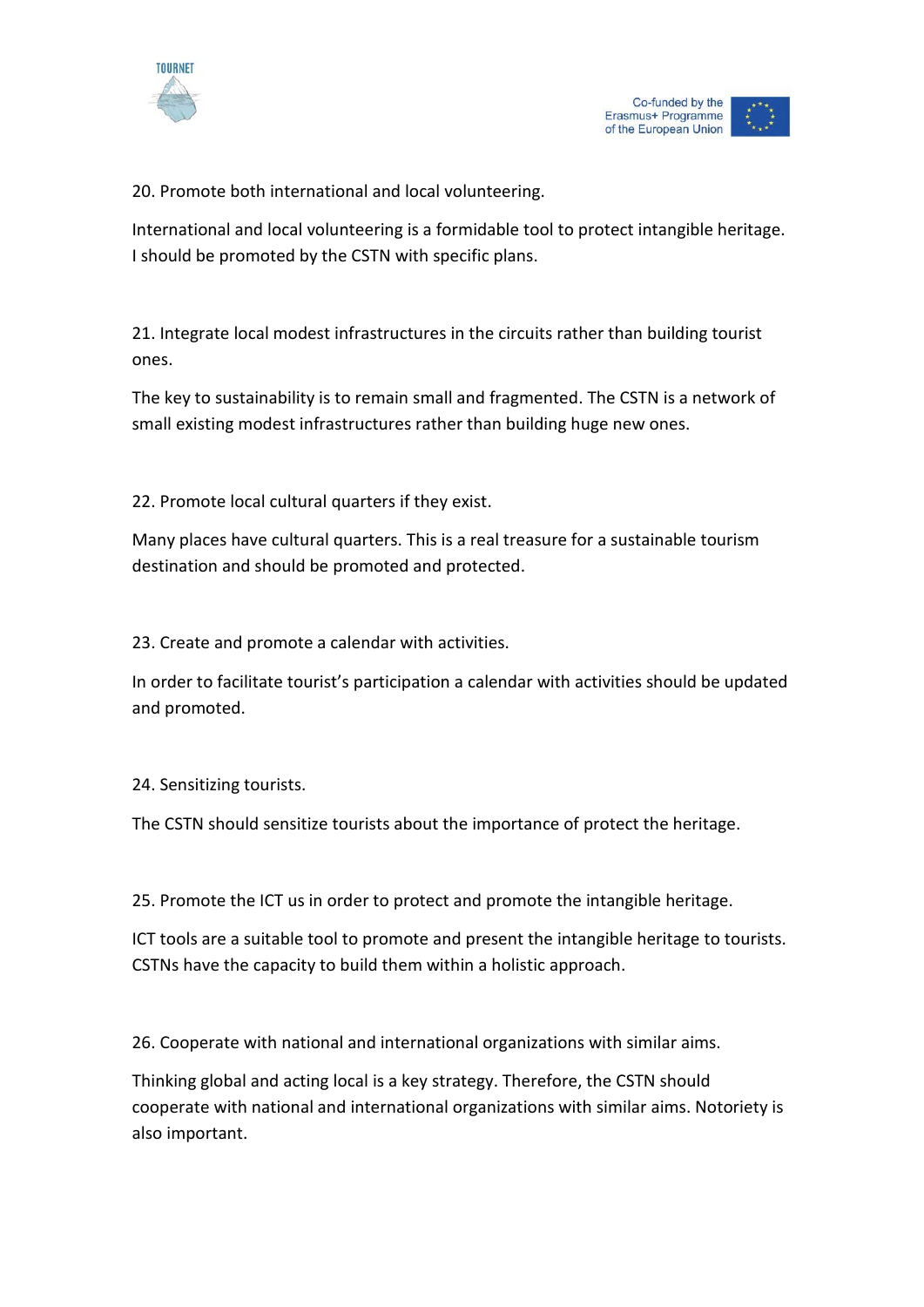



27. Foster the CSTN to integrate the intangible heritage in complex tourism products.

The CSTN is the suitable tool to integrate the intangible heritage in complex tourism products.

28. Foster cooperation with local universities and VET schools to include intangible heritage as part of the curricula.

CSTN philosophy is about integrating local stakeholders within the destination. In that sense, the whole educational sector should be a very active partner in the CSTN.

# <span id="page-35-0"></span>3.5 DIGITAL TOOLS TO SUPPORT SUSTAINABILITY

A number of digital tools can be used in order to continue working on stimulating and re-starting tourism based on sustainability and innovation.

These tools, which are beginning to be related to the industry 4.0, can be extended to many sectors. They can be used to create opportunities to add technology and innovation in tourism, making progress on concepts like Smart Cities and Smart Tourism all while helping to manage and optimize tourism resources as well as caring for and conserving the environment.

# **Smart City and Smart Tourism**

The first concept that appears is the idea of a Smart City, which is aimed at creating economically, socially and environmentally sustainable cities. This is achieved by applying information and communication technologies (ICT) and creating infrastructures that guarantee sustainable development, a higher quality of life for people, enhanced resource management and active citizen participation.

Focusing a bit more on tourism, we're talking about smart tourist destinations which are those that offer innovative solutions and services based on a modern and solid tech infrastructure. This figure is relatively new and is part of the idea of Smart Tourism.

Therefore, Smart Tourism is that which seeks to add modern approaches to forwardlooking strategies aimed at competitiveness and development.

# **What makes a place a smart tourism destination?**

These are some of the main premises: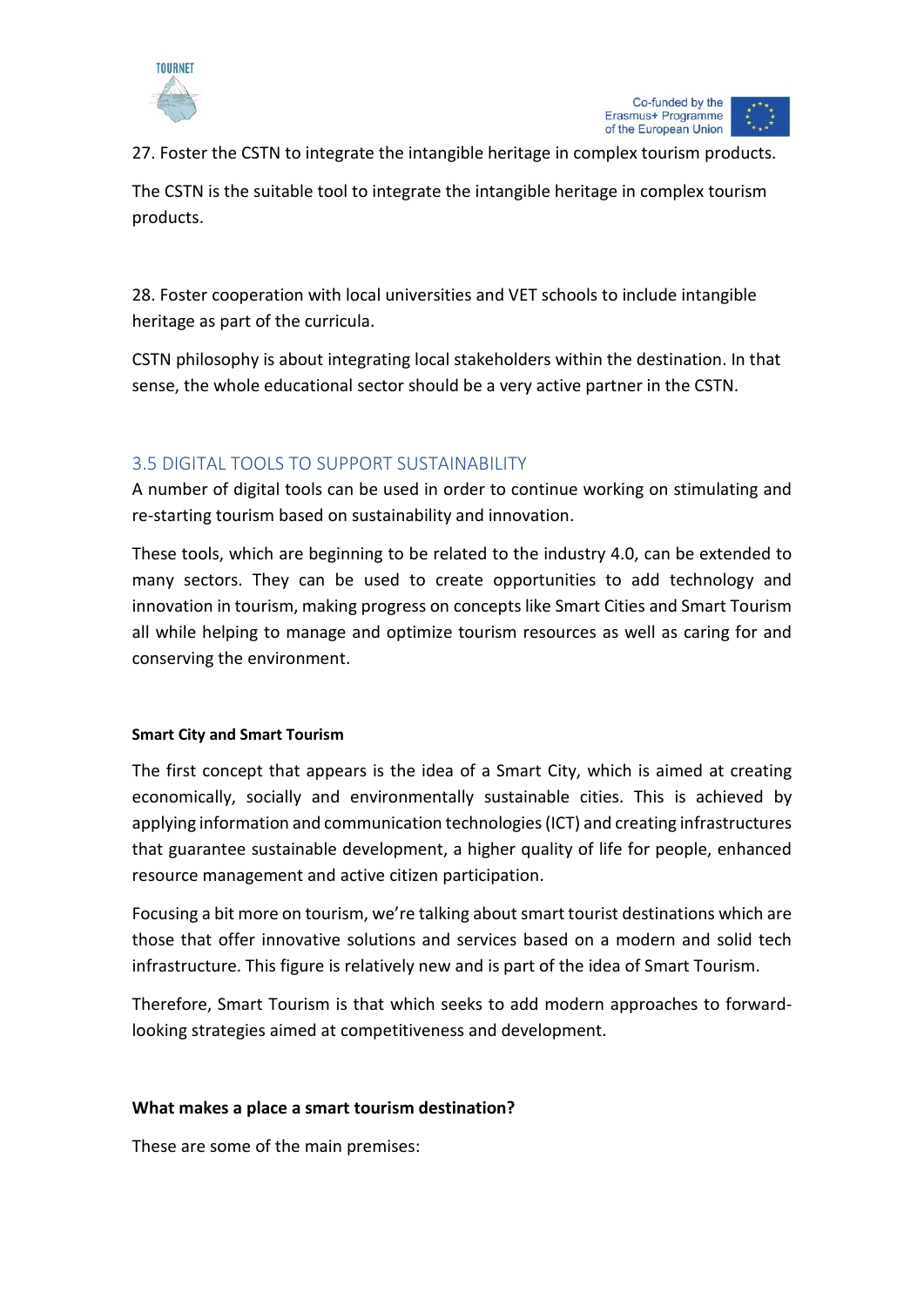

Co-funded by the Erasmus+ Programme of the European Union

- The place must be innovative and offer participatory methodologies.
- The business plan must be developed in a manner that prioritizes or places value on a company's sustainable development, environmental conservation and respect for the local culture.
- The tech infrastructure in the place must make it possible to offer services or products that can be customized for different tourist resources with the best possible quality.
- Stimulating visitor interaction and integration with the environment.
- The facilities must be accessible to all publics; in other words, this includes access for the handicapped, pregnant women, people with restricted mobility and the elderly.
- Seeking customer satisfaction through quality and their response and participation through various social networks.
- The tourism project and all elements must take into account the residents' quality of life and conserving the local cultural values.

# **BIG Data**

There are many definitions but we can say that "Big Data refers to datasets whose size is beyond the ability of typical database software tools to capture, store, manage and analyse". Data are often divided into structured (traditional) and non-structured (Big Data) although the new tools available have led to new categories of non-structured data such as semi-structured.

With Big Data, the tourism sector has the opportunity to transform the way in which services are offered. It use makes it possible to highlight certain data and convert them into useful information for sector companies. Information may be obtained in real time on users, their movements and preferences. Thus, companies can define and optimize their strategies to increase sales.

Furthermore, all the data collected may be subjected to artificial intelligence algorithms to enhance the tourist experience.

# **Artificial Intelligence and Machine Learning**

AI algorithms and, in particular, Machine Learning are becoming a greater part of our daily activities all the time and this includes the tourism sector.

**But what is it "artificial intelligence"?**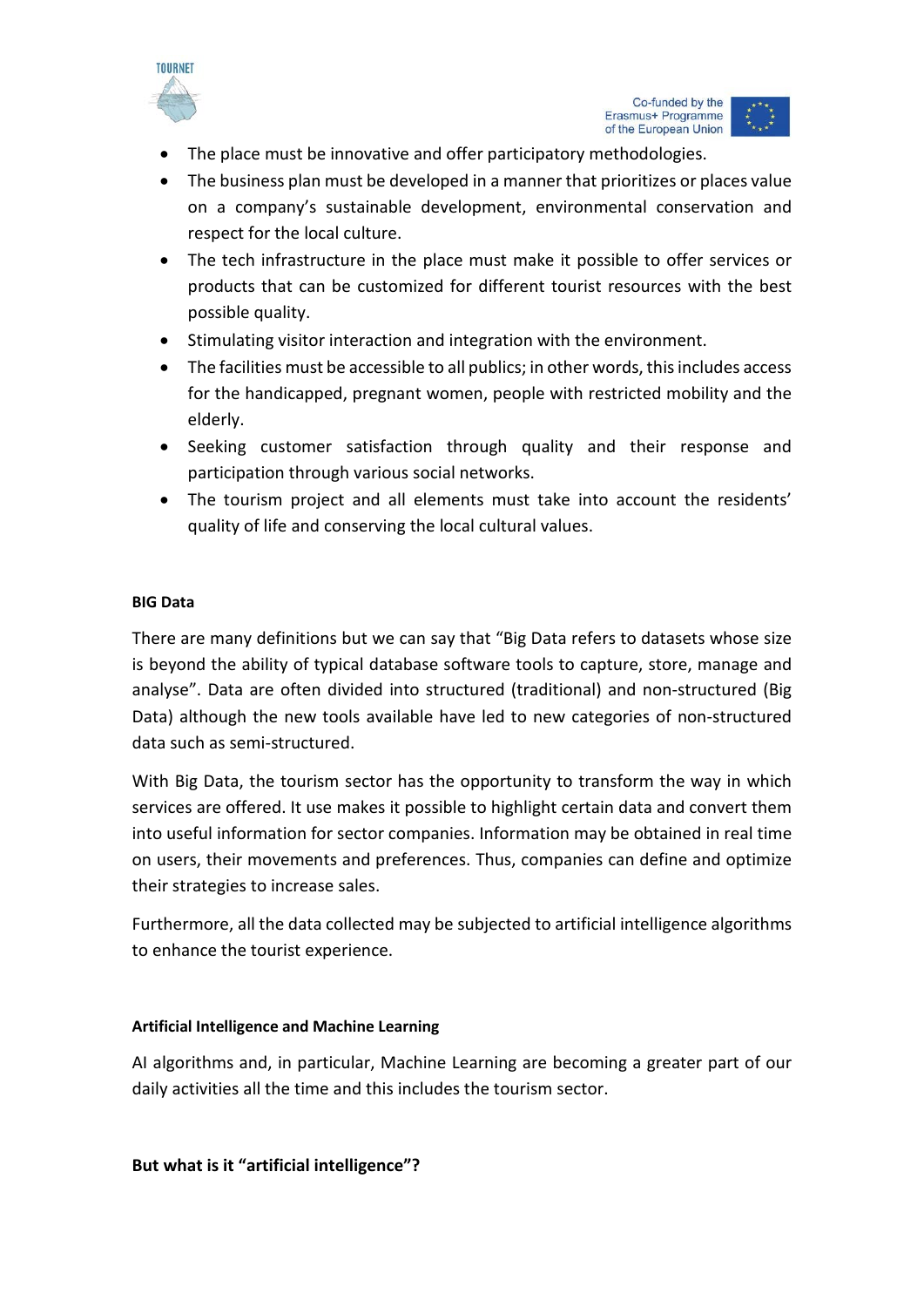

Marvin Minsky, one of the pioneers of artificial intelligence defined it as "the science of making machines do things that would require intelligence if done by men".

Some areas where artificial intelligence is present are:

- Natural language processing: this field includes applications that translate between languages or give orders
- Expert systems: this field covers systems where the experience of qualified personnel is added to these systems to achieve deductions that are closer to reality;
- Robotics: the navigation of mobile robots, etc.;
- Learning: behaviour for later implementation in computers.

Machine learning is often considered a branch of artificial intelligence that seeks to build an algorithm that allows computers to "learn" based on datasets and, as a result, get a model to make predictions based on the data and not on static instructions.

# **How can this be applied to tourism?**

AI makes it possible to create algorithms to identify consumption patterns.

Nowadays, thanks to all the big data sources, we can find out about people's habits, tastes, and preferences for places, meals and activities.

Combined with machine learning, artificial intelligence algorithms learn from people in order to make future personalized recommendations or suggestions on upcoming trips and activities.

Another important example application are bots.

A bot is an artificial intelligence software designed to do a series of tasks on its own without any human assistance such as booking a table at a restaurant, ticking a date on a calendar or collecting and displaying user information.

The most common bot model is a chat bot, a robot that is capable of simulating a conversation with a person.

Such an assistant has the ability to understand and learn from the conversation to offer advice and help the user.

# **IoT Devices**

IoT (Internet of Things) consists of interconnecting devices or objects through the Internet so they're more and more intelligent all the time.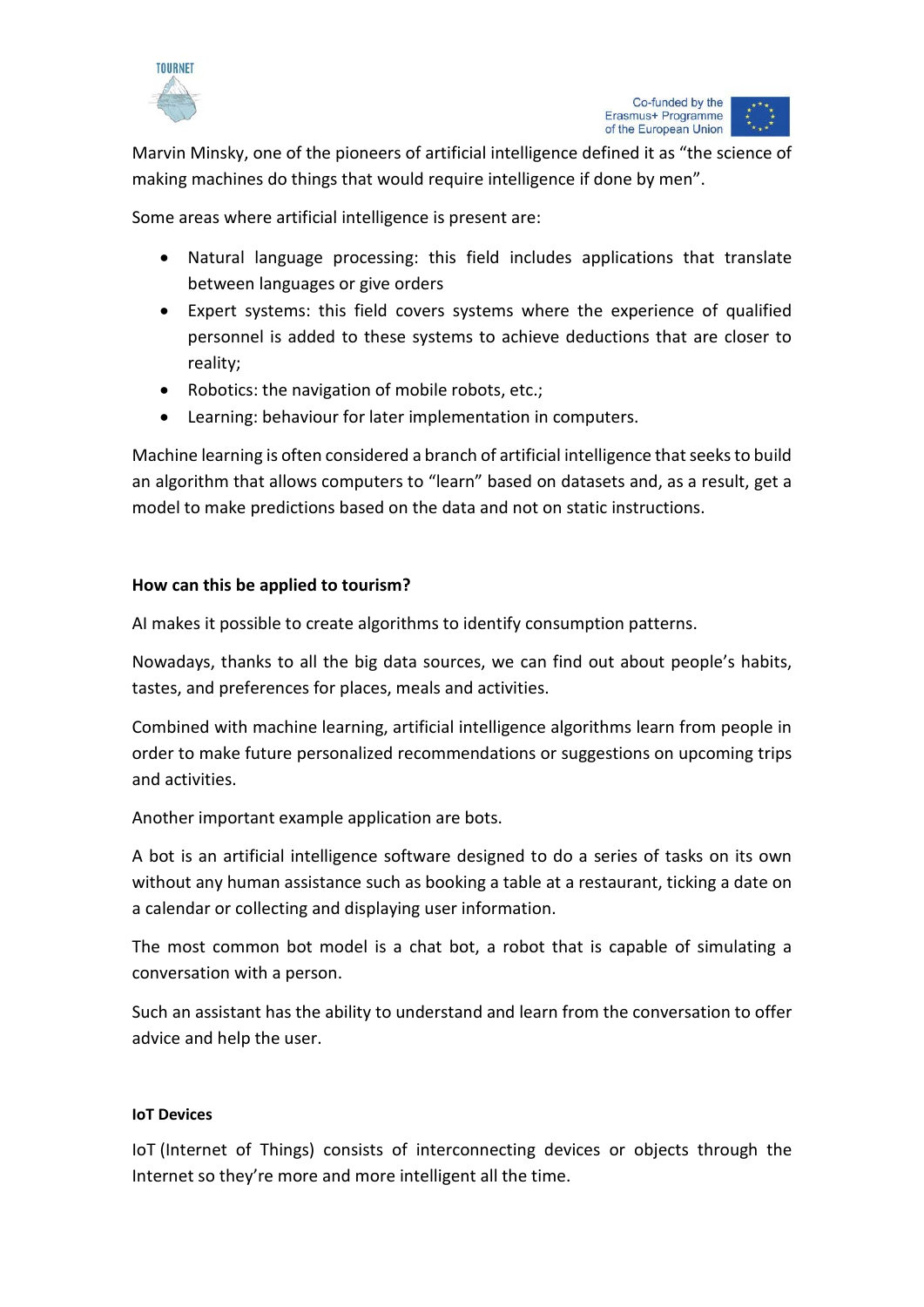

You can get a lot of contextual information during a tourism visit (location-related, environmental, weather-related, etc.) and that's where IoT devices come into play such as sensors or beacons that provide tourists with information.

One example of the use of these devices is geolocating the tourist through a signal to other devices with a screen such as a tablet or smartphone so they can view the corresponding information. This leads to the rise of new smart tourism offices that provide content adapted to the users' needs because of their ability to interact with them. In order to do so, the information must be connected to other networked services such as APPs or websites.

Other devices applied to tourism include sensors that can be used not only to control occupancy but also to measure environmental factors such as temperature and light in order to optimize energy resources and consumption.

# **Drones**

These are uncrewed aerial vehicles capable of autonomously maintaining a controlled and sustained flight level.

When combined with a camera, these devices are mainly used for filming and later for promoting tourism in marketing campaigns as they offer new perspectives.

Another important use is social responsibility and interactive tourism (virtual tours) which help protect environments all while showing tourists inaccessible places.

Plus, in combination with [big](https://www.andalucialab.org/?p=23536) data, data capture can be used to conserve heritage, map cities and [tourist destinations](https://www.andalucialab.org/?p=25603) and manage tourism flows.

# **3D Modelling and 360º Filming**

3D modelling is the process of creating any three-dimensional object or scenario (whether inanimate or alive) using software through a mathematical representation.

 $360<sup>o</sup>$  content (photographed and filmed virtual reality) is the immersive or interactive audiovisual material that began with fixed photography and moving photography (video) for a panoramic vision of the reality.

These concepts are resources that are used in virtual and augmented reality creations.

**Virtual Reality (VR)**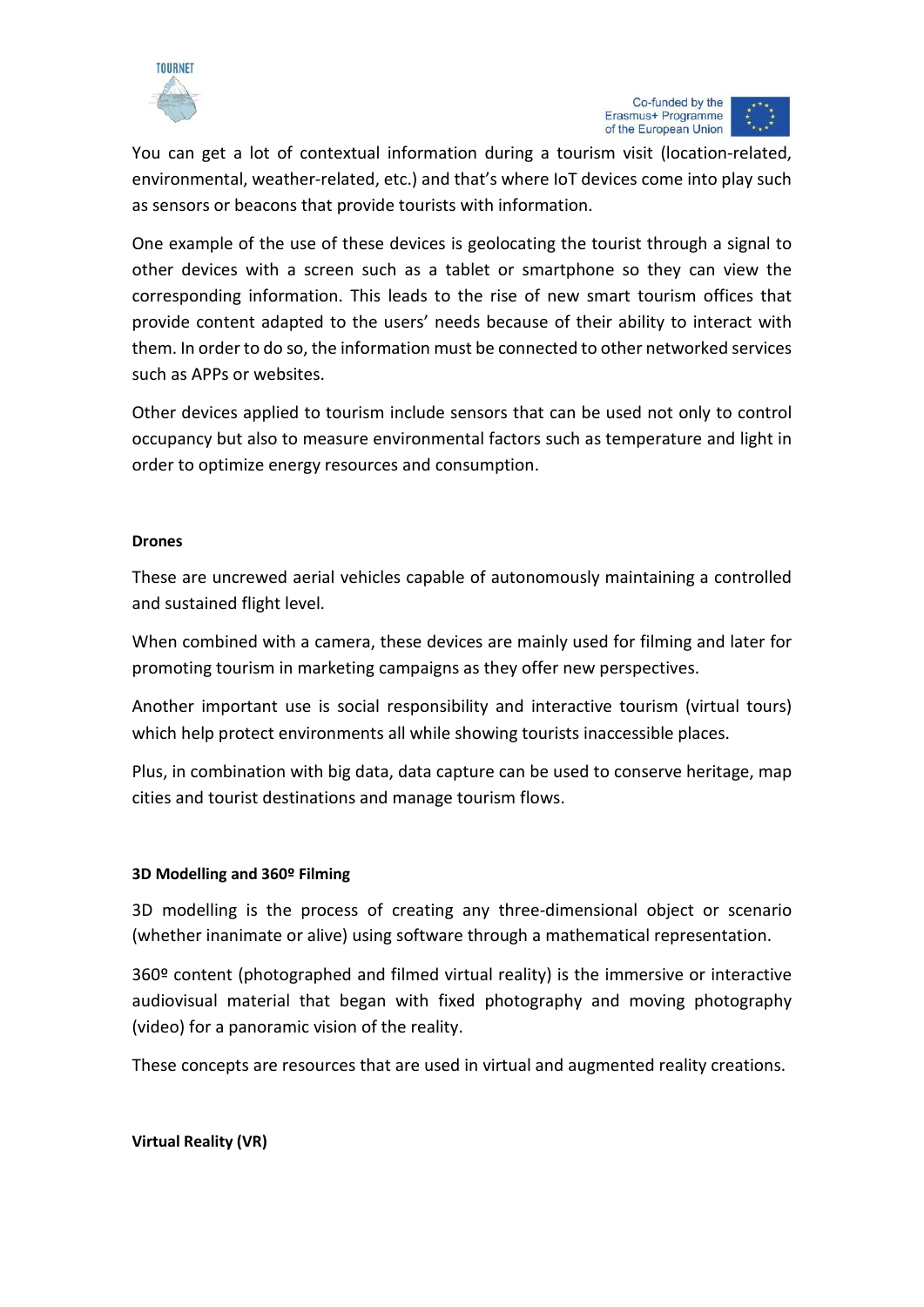

Co-funded by the Erasmus+ Programme of the European Union

This is an interactive experience generated through a computer that produces a complete simulated environment. Virtual reality is a sensorial immersion in a new world, based on real or non-real environments, generated artificially. So, the objective of this technology is to create a fictional world to be part of

The way of perceiving or sensing this reality is usually visual through special glasses, although it may incorporate other senses, such as auditive, touch, etc.

And this is where we get virtual tourism, which provides a new way to travel through which visitors can interact with a virtual guide as well as with tourist and historical information about the place.

Nowadays, you can find historic recreations in virtual reality that take you to past centuries and allow you to view architectural remains in all their glory and submerse yourself in another era.

Moreover, they make it possible to see places all while conserving them which is particularly important when it comes to overcrowded or non-adapted areas. On the other hand, virtual tours make it possible to visit many museums and monuments with 360º itineraries.

# **Augmented Reality (AR)**

AR is an interactive experience of a real-world environment, where objects are "augmented" by a computer, by adding some kind of information. Information is overlaid and it can be added or be a mask to the natural environment.

Information must be perfectly synchronised for it to be perceived as an immersive aspect of the real environment.

Through augmented reality, the user is capable of visualising the real world via a technological device (tablet, mobile phone, computer, etc.) with graphic information added by this device.

With this concept applied to tourism, augmented reality makes it possible to add information in real time to the materiality around us, see recreations of objects or places from life in the past, etc.

Another use for creating interactive tourism is the combination of augmented reality and gamification. In other words, using game dynamics as an incentive for tourists as they gain knowledge.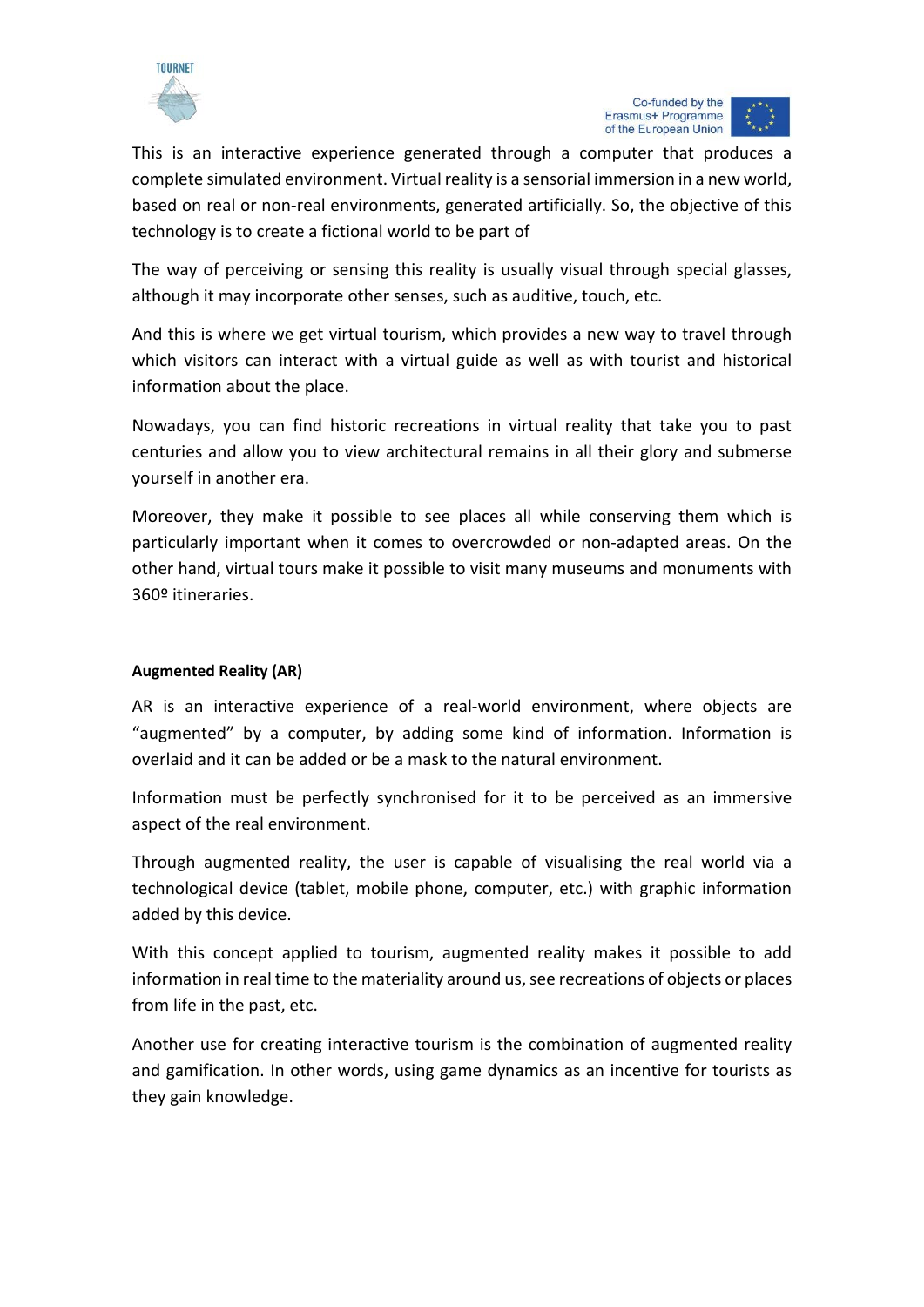

 $\overline{a}$ 

# <span id="page-40-0"></span>4. TOURNET ECOBRAND

In this section of the manual, the TOURNET project proposes the items that can compose the quality label for the members of the CSTN. This quality label is a set of recommendations for the members of the TOURNET network and does not constitute an official recognition of the institutions as sustainable tourism operators.

# **What is Eco Branding? [1](#page-40-1)**

The term "Eco Branding" is one that's fairly new to the eco space and to the marketing world as well. The term is still developing as the awareness of the planet's sustainability continues to grow. In its most basic essence, eco branding is a way to communicate and market environmental issues and goals between companies and consumers.

Eco branding is a marketing approach that allows companies to inform and promote their pledge to the environment's protection. An eco brand can be identified through their products/services, their messaging in campaigns, their company efforts, and their other contributions to the betterment of the environment.

Visually, eco branding can be seen on packaging, advertisement, and the brand's identity. This is the easiest way to see which companies are eco brands. Companies that have taken the initiative to improve the planet have the opportunity to display and market all of their initiatives to attract eco market niches. You'll often see these companies label their products, packaging, advertisements while also using phrases, certifications, and other ways of identifying their brand as eco friendly and eco conscious.

Eco branding can also be seen through the efforts and stances of companies. While sometimes the product or service can't be eco friendly, companies can still choose to support causes that aid the movement. This is where eco branding allows companies to share those efforts with their audiences to educate and encourage their supporters to follow. In addition to that, brands influence culture and how society adapts. Eco branding can also consist of a company's strong stance on a certain eco issue, effort, or initiative. This can be done through events, fundraisers, profit contributions, partnerships, and other ways of connecting their business to an eco issue or movement. Consumers look for companies that are involved and contribute!

**How to build and eco brand in tourism. Recommendations for the members of the TOURNET network:**

<span id="page-40-1"></span><sup>&</sup>lt;sup>1</sup> Pacheco. C. (15<sup>th</sup> April 2021). *What is Eco Branding?* Lucca AM. Available on: [https://www.luccaam.com/perspective/what-is-eco](https://www.luccaam.com/perspective/what-is-eco-branding/#:%7E:text=Eco%20branding%20is%20a%20marketing,the%20betterment%20of%20the%20environment)[branding/#:~:text=Eco%20branding%20is%20a%20marketing,the%20betterment%20of%20the](https://www.luccaam.com/perspective/what-is-eco-branding/#:%7E:text=Eco%20branding%20is%20a%20marketing,the%20betterment%20of%20the%20environment) [%20environment](https://www.luccaam.com/perspective/what-is-eco-branding/#:%7E:text=Eco%20branding%20is%20a%20marketing,the%20betterment%20of%20the%20environment)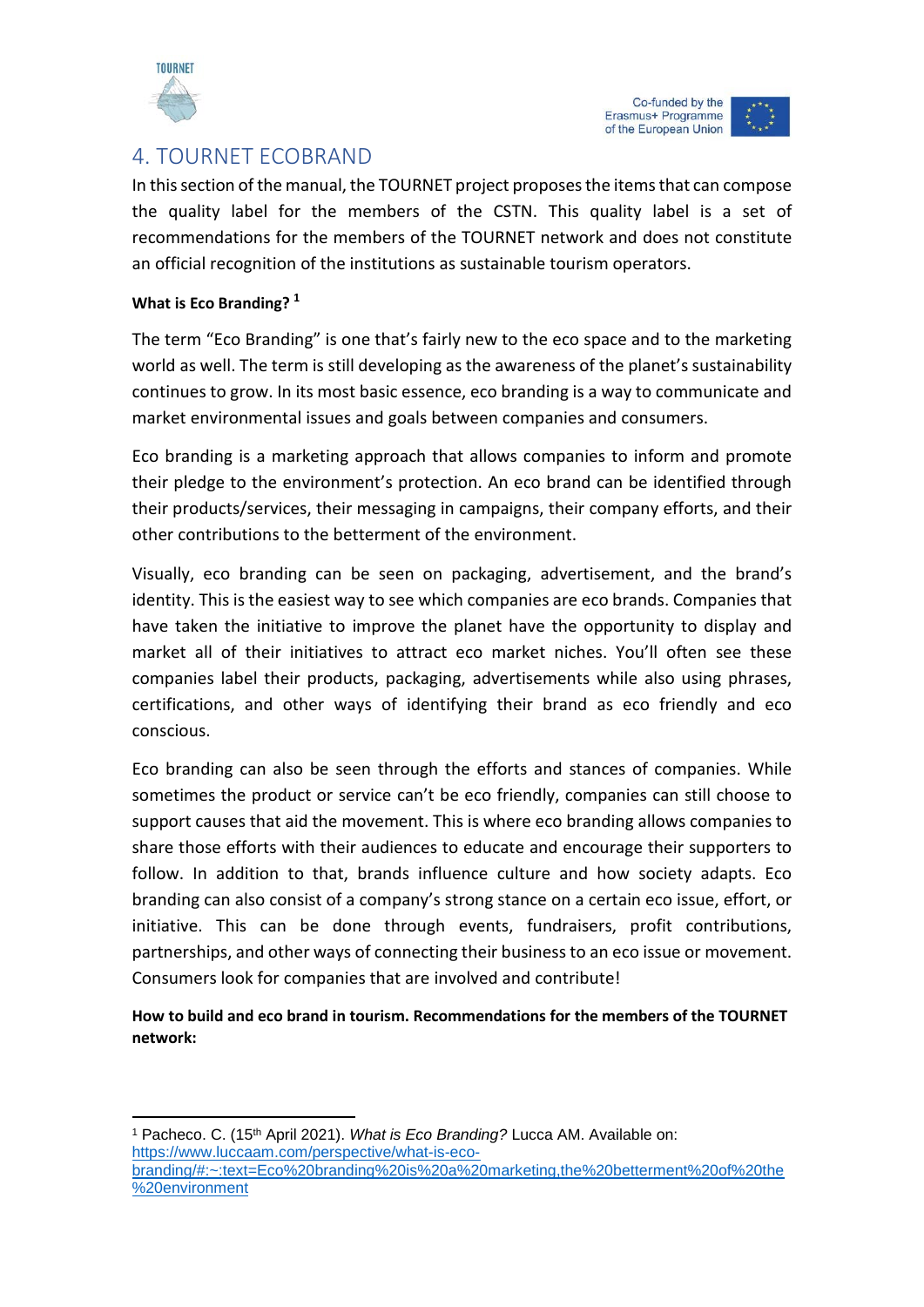

**.** 

Mass tourism has devastating consequences for the urban and natural spaces, thus the change to a more sustainable kind of tourism is really necessary. To achieve this, it is important to start creating an eco brand following these steps: $2$ 

• **Restricting mass tourism and offering sustainable options**: as an example, we can talk about the cruise tourism. It is a kind of tourism really harmful for the environment, for examples in Venice they have limited the entrance of big cruises, in Barcelona they want to do something similar since the city is really suffering the consequences of the pollution from cruises. In the Svalbard Islands, in Norway they have banned the big ships that use diesel motors to keep the ecosystem of the Arctic Ocean.

Climate change is a big issue and the countries and their governments are responsible to act in consequence, also regarding tourism. However, only restricting this kind of tourism is not enough, it is necessary to present new alternatives, promoting a more sustainable kind of tourism that compensates the loss of visitants as well as the economic losses.

These new alternatives should bring higher quality and much more beneficial tourism flows for the country or city. New packages should be created with leisure alternatives from an environmental, sustainable and social perspective.

• **Offering new destinations**: How can we offer new destination as an alternative to high tourist density areas? a summer campaign, for example, for an ecotourism proposal has to involve (and benefit) all the actors involved and able to offer an extra vital experience to the visitor.

The eco formula promotes a type of tourism that encourages interaction with the destination society and avoids large urban developments for visitors, those that "put" tourists in a bubble and a fictitious or forced reality to increase their sense of wellbeing.

For this reason, one of the great challenges tends to be a network of accommodation that is capable of being fully integrated into the natural and urban environment, sustained by local investors and supported by the competent administrations, and which fosters a deep knowledge of the environment and its people.

• **Creating an online site where the tourism operators offer their services together**: this not only means the costs are reduced and the forces are joined, but also to provide a coherent and joint offer, sharing values, missions and a common identity, which includes different types of accommodation and leisure, gastronomic and sporting activities, all aimed at attracting a very specific type of tourism and tourist, based on a shared strategy. For example, the TOURNET app

<span id="page-41-0"></span><sup>2</sup> Ideolab. (19th May 2021). Ecoturismo y branding: cómo gestionar correctamente una estrategia sostenible. Ideolab. Available on:<https://ideolab.com/ecoturismo-y-branding>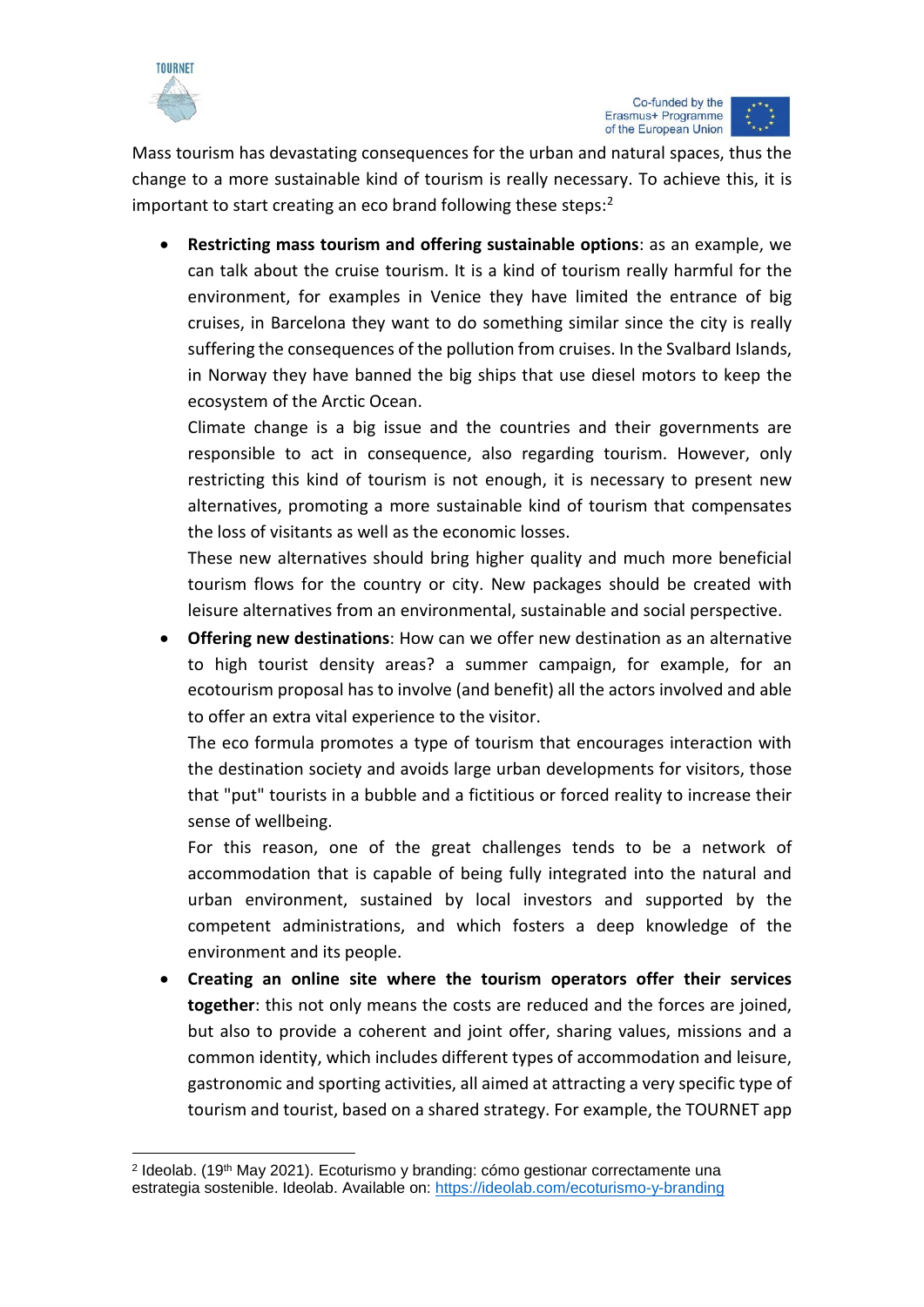

Co-funded by the Erasmus+ Programme of the European Union

aims to have micro operators of each destination together to offer their unique services to the users, our app is based on an eco-perspective, underpinned by respect between communities (of origin and destination) and focused on protecting ecosystems. One of the most important things when we are building our eco brand in tourism is to offer unrepeatable and respectful experiences, and for this, the uniqueness of the territory and its people are really important.

• **Promoting disadvantaged areas and reducing tourism pressure**: One example is the so-called Starlight Reserves, sparsely populated places (and often with great deficiencies in their economic development and infrastructures) that have been certified for the quality of their night sky.

These destinations are often located in natural areas of great beauty and little known. Quiet places that offer a host of advantages to visitors who are unfamiliar with this leisure formula and this particular rural tourism enclave.

There is an enormous potential in making known the existence of a friendlier tourism offer, far from overcrowding and which reconciles us with nature. Attracting visitors to it is a great opportunity for depopulated areas that have been deprived of their traditional livelihood.

• **Marketing: offering tailor-made and unique experiences to tourists**: it is not easy to achieve this, but the effort will be rewarded by a flow of respectful tourists, capable of immersing themselves in the culture and lifestyle of the area, loyal and prescriptive of that country, city or municipality. A destination that the traveller will associate with the word sustainability, that is worth discovering and that is capable of offering a unique experience.

It is not only a matter of working on a specific online strategy, but also of ensuring that this is reflected and supported by the in-situ experience, that it emanates from an ecotourism strategy in which, as we have said, all agents in the sector are involved, and that both can feed back into each other.

For this, the personalisation of online actions and of services and experiences is basic, something that cannot be achieved with mass tourism, but can be achieved with ecotourism, where the quality of the service and the environmental and social sustainability are placed above all else.

Undoubtedly, ecotourism attracts a type of traveller who searches the web before deciding, who trusts the comments of other tourists, who seeks honesty and transparency in information, speed in their queries, who demands valuable services, who advocates proactivity and who wishes, once at the destination, that the place offers what was promised on the internet.

This type of tourist needs an eco-defined and coherent strategy, highly segmented by hobbies, offering highly personalised services...; in short, a strategy that associates a travel experience with a lifestyle.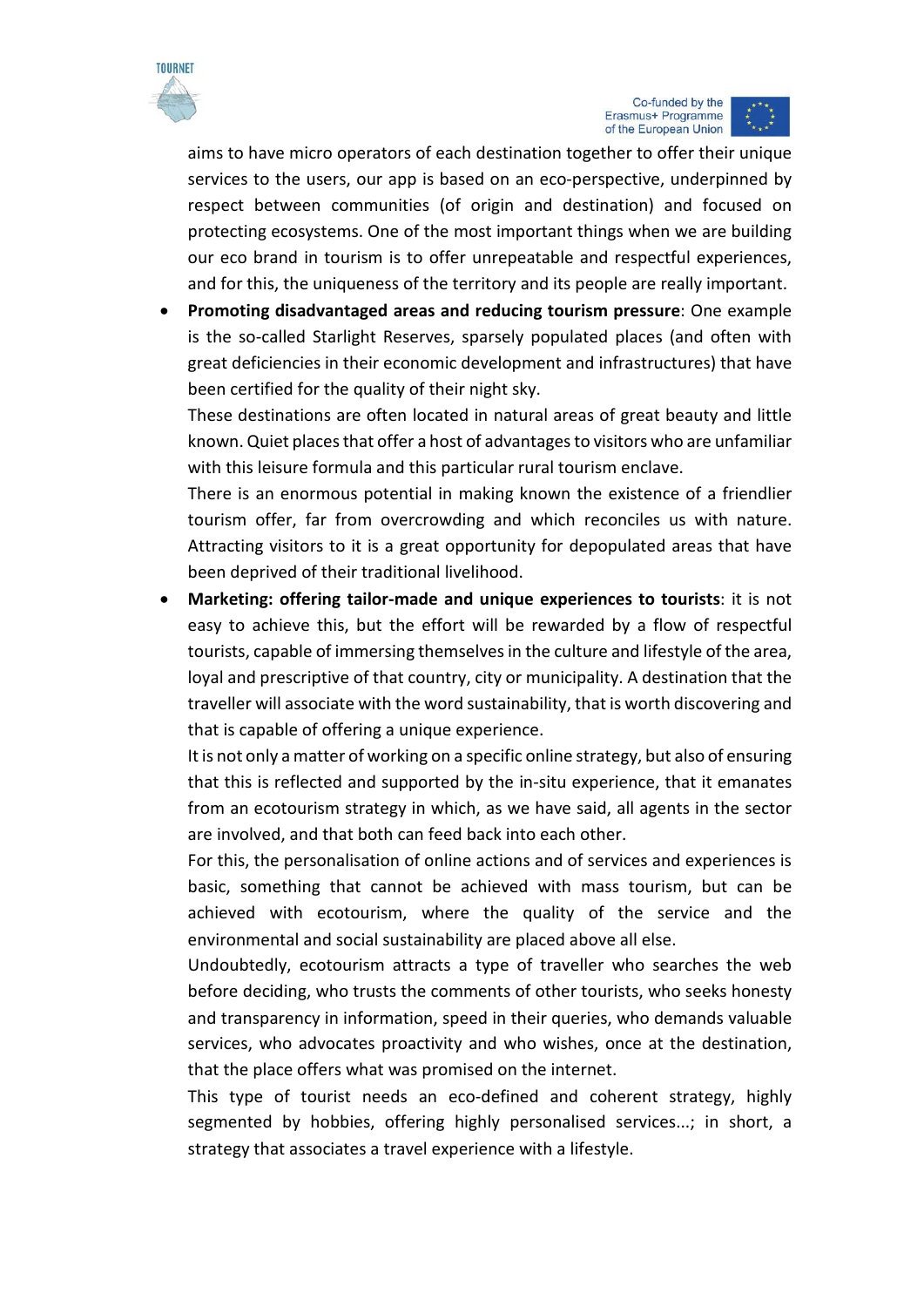

**.** 



• **Acting quickly**: in many parts of the world, tourism is a fundamental pillar of the economy and with the COVID-19 pandemic this sector suffered a lot so it is time to reactivate this sector but it is necessary to do it in a new and more sustainable way. Furthermore, climate change is threatening to change our way of living and of course the way the tourism sector is developing. How can we continue with the current formula of overcrowding on the coast when the sea level is expected to rise by 17 to 25 cm in the short term? The answer lies in sustainability, diversification (of proposals, destinations, seasonal periods) and coherence in a common solution to this great challenge. Due to the different threats that tourism is facing, the moment to act is now, there is no time to delay our actions.

Taking into account the recommendations mentioned above and following the definition of Eco Tourism of the World Tourism Organisation<sup>3</sup>, we have developed the **list of items that an EcoBrand labelled destination developed by a CSTN has to have**:

- All **nature-based forms of tourism** in which the main motivation of the tourists is the **observation and appreciation of nature** as well as the **traditional cultures**.
- **Products** offered are **locally** made.
- It contains **educational** and **interpretation features**.
- It is usually **organised by specialised tour operators for small groups and the experience is tailor-made**. Service provider partners at the destinations tend to be **small, locally** owned businesses.
- It **minimises negative impacts** upon the **natural and socio-cultural environment**. It is **respectful** with the **locals** and their **traditions**.
- It **supports the maintenance of natural areas** by:
	- o Generating **economic benefits** for **host communities, organisations and authorities** managing natural areas with conservation purposes;
	- o Providing **alternative employment and income opportunities** for **local communities**;
	- o **Increasing awareness towards the conservation of natural and cultural assets**, both among locals and tourists.

There are also other small steps that travel agencies, accommodations, tourists etc can take to make travelling eco-friendlier:

- Having an eco-friendly strategy. Researching the current need, identifying challenges and opportunities, setting goals and defining clear actions.
- Offering destinations in the same country. Or avoiding transits, offering destinations that they can fly directly.

<span id="page-43-0"></span><sup>3</sup> UNWTO. *ECOTOURISM AND PROTECTED AREAS*. Available on: <https://www.unwto.org/sustainable-development/ecotourism-and-protected-areas>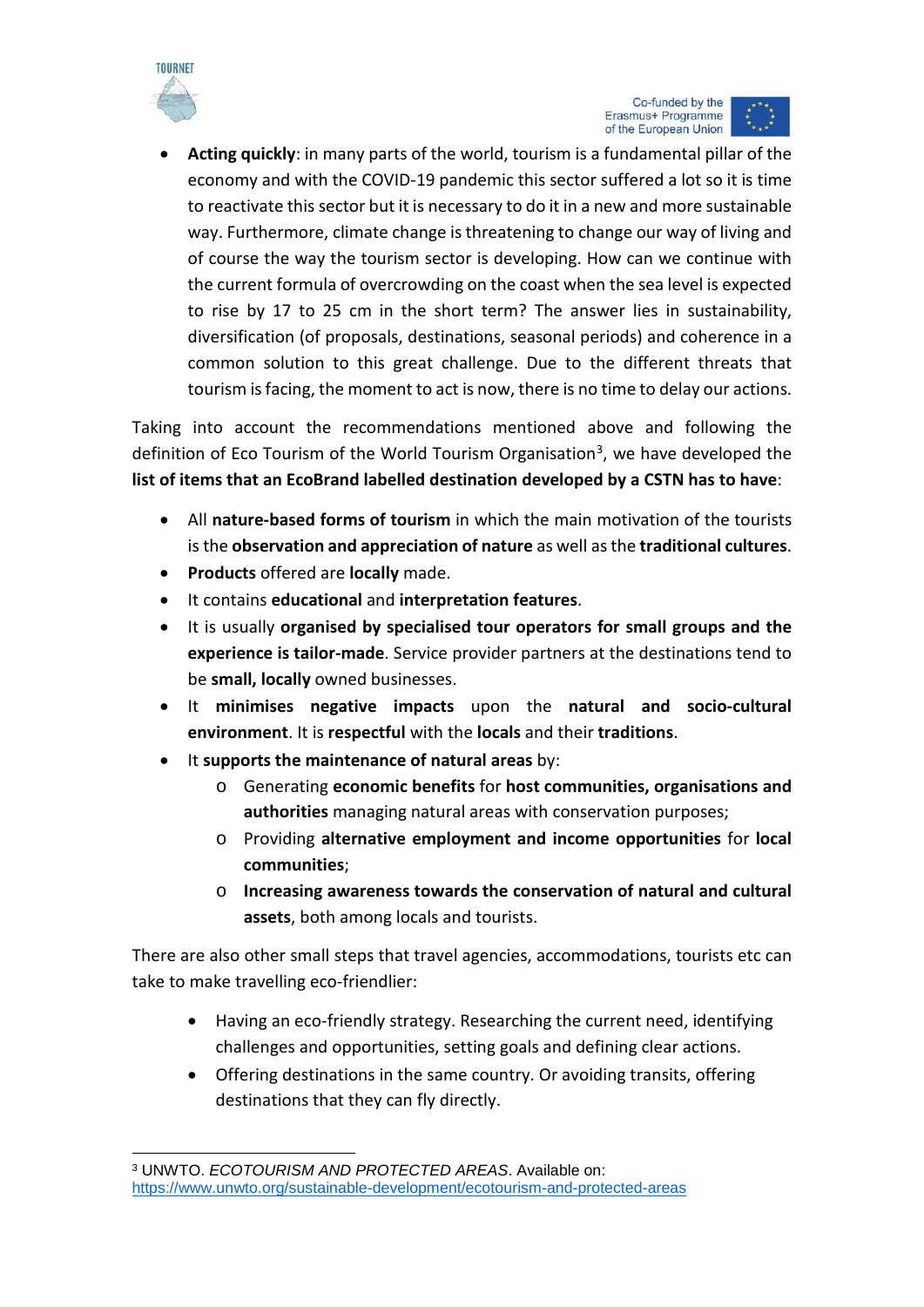



- Working only with eco-friendly brands.
- Offering local products and working with local guides.
- Reducing the consumption of water.
- Avoiding using on-time plastics and recycling.
- Slowing down: spending more time in just one destination to avoid the use of transport.
- Choosing less crowded destinations.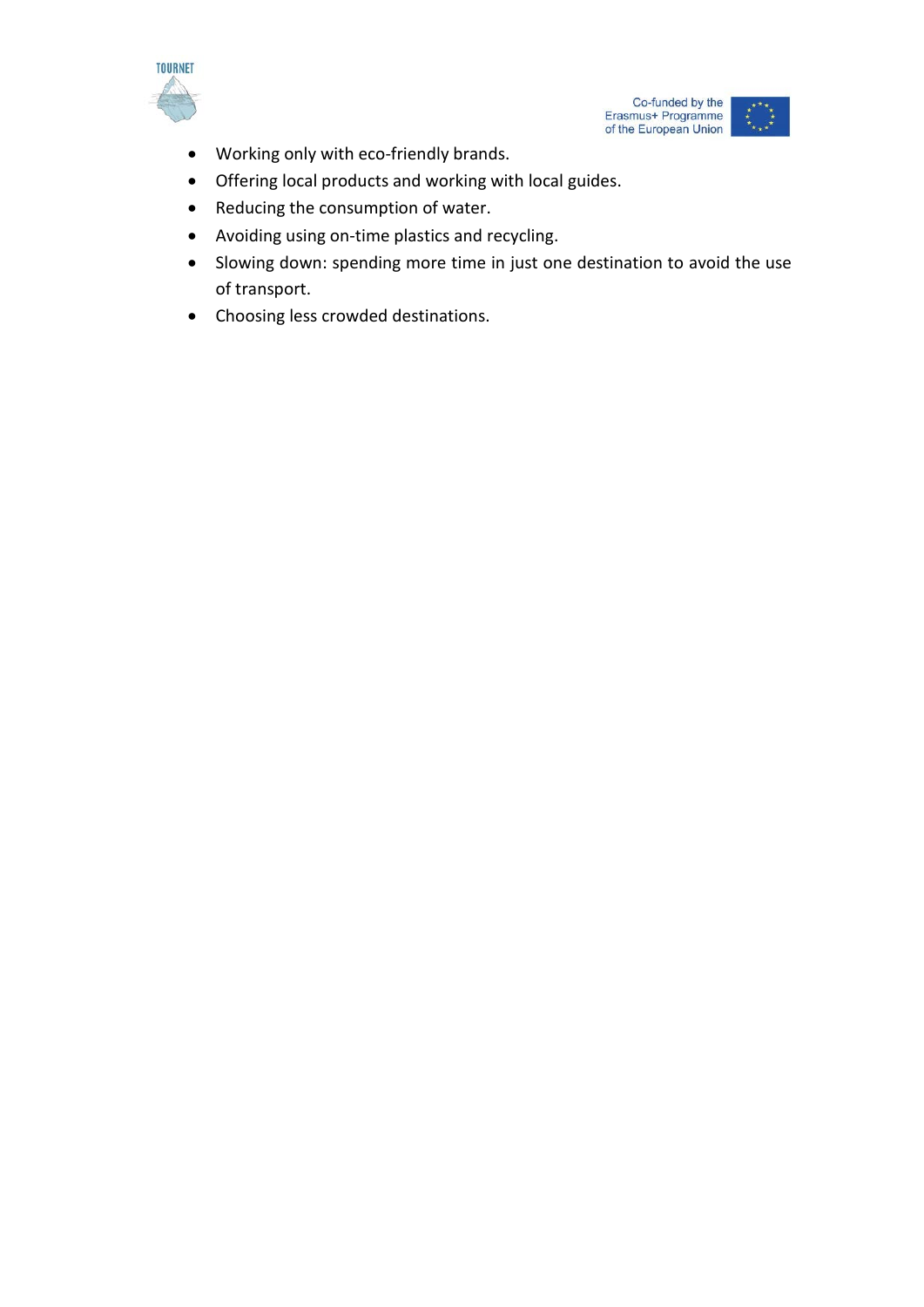

# <span id="page-45-0"></span>5. MARKETING TOOLS

Marketing is a strategy or market research system that seeks to offer greater value and satisfy customers. Through marketing, you look for, promote and serve markets.

It's important to create sales opportunities for products or tourism services; therefore, creating a marketing strategy can help.

What follows is a series of guidelines, exercises and tools that will help create a better marketing strategy.

# **The 8Ps of Marketing**

This technique helps easily identify a few elements that are key when working on a marketing strategy.

- Product: This is the key to satisfying the market demands. In other words, that which you, as a company, can offer them to meet their expectations. Nowadays, consumers needs and motivations are prioritized when defining a product or service.
- Place: This refers to the place of commercialization, including the physical location, an online shop, etc. The aim of the distribution strategy is to help potential customers easily access the product or service.
- Price: The price is a very important decision as various factors depend on it such as the profit margin, the economic goals, trends, etc.
- Promotion: All of the communication actions taken to spread awareness for the characteristics and benefits of a product or service.
- People: There is no marketing and sales process without people. They are the professionals responsible for giving it value.
- Physical Evidence: The ease with which a consumer may look at it, touch it and try it.
- Process: This has to do with the user experience behind the brand and values.
- Partners: Having allies in your marketing strategy will help you achieve your goals faster.

# **TAM, SAM and SOM**

This technique helps identify and study the market size and customers.

The market is made up of all consumers or buyers (current or potential in the future) of your product.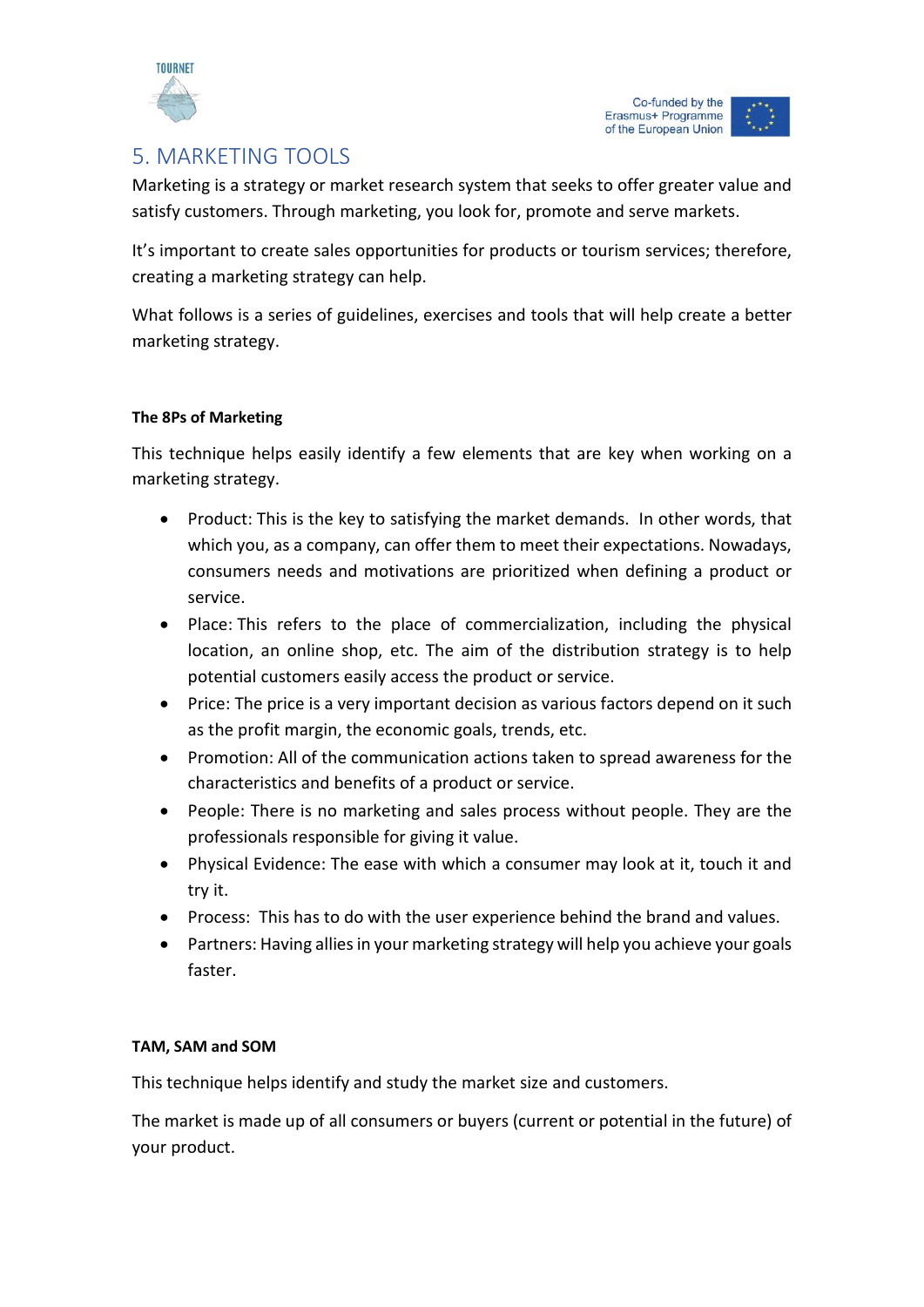

The customer will be the person or company that buys your product or service. The main types of customers you'll find are loyal or recurrent, impulsive, needs-based, those that are guided by discounts or special offers and errant customers.

TAM, SAM and SOM will help you get an initial estimate of the market opportunity.

- TAM Total Addressable Market: refers to the total possible market. It's an estimate of the annual volume of revenue representing the business opportunity you have.
- SAM Served Available Market: a sub-set of the above which represents the available market or the market you can serve in the medium term with the initial business model.
- SOM Serviceable Obtainable Market: the SOM is another sub-set of the SAM which represents the target market. It's the estimate of who the product buyers will be now.

# **Positioning**

It's not only important to create a good brand image; with positioning, you create a reference image in the consumers' minds.

This positioning is built based on the perception or image consumers have individually and with respect to the competition.

Therefore, a positioning strategy is the process by which a strategy is developed to take the brand or product from the current image to the desired image.

There are many types of positioning strategies:

- Based on an attribute that leads to differentiation
- Highlighting the benefits
- Based on other experiences
- Based on users, specific profiles classified by tastes and preferences
- Highlighting the competitive advantages
- Focusing on quality or price

# **Porter's 5 Forces**

Your product or service is not the only one on the market; there will be products with similar characteristics or features, competitive prices, etc. Thus, another important point is doing an analysis of the competition.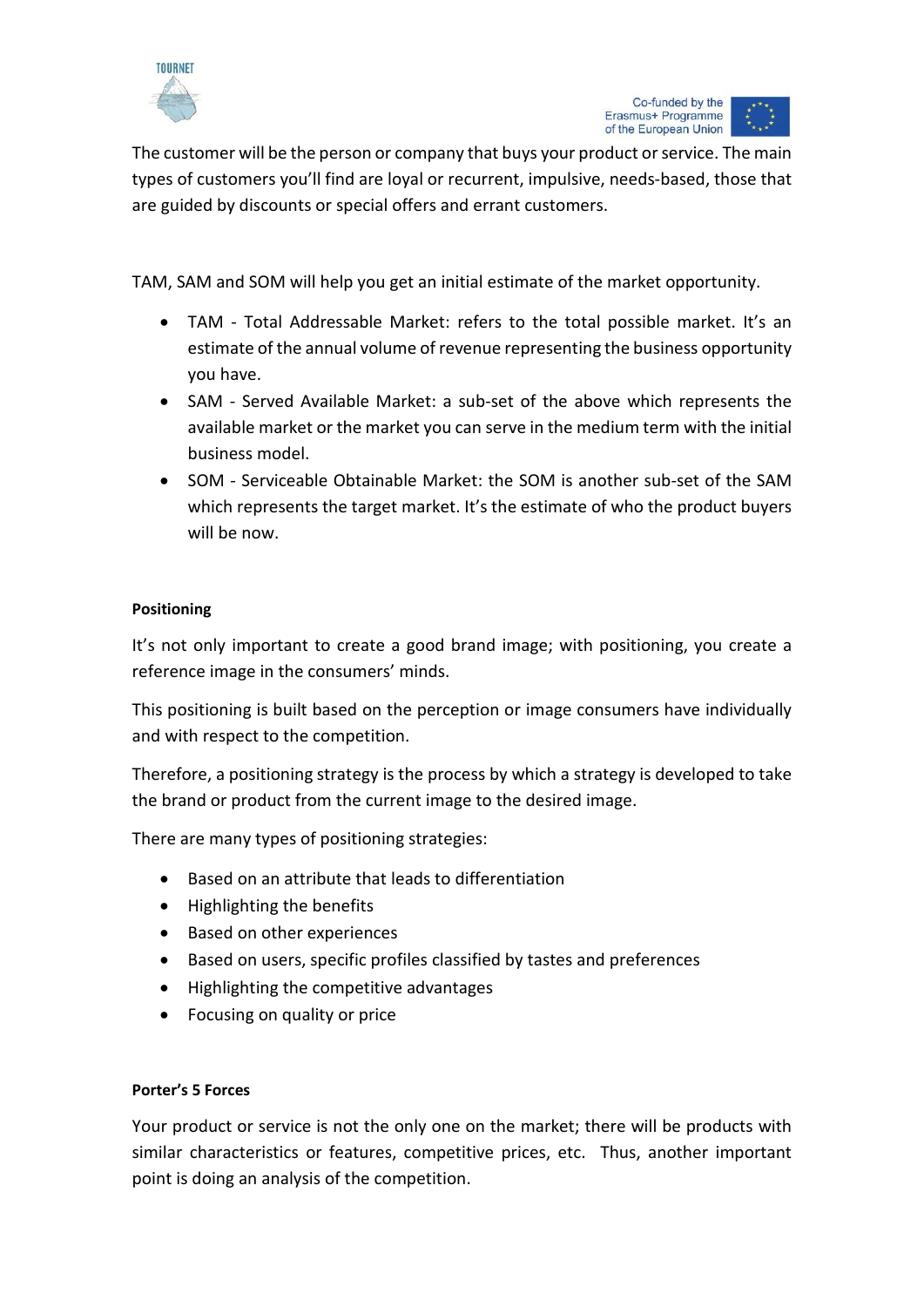



This tool will help evaluate the competitiveness and innovation of your company.



# **What are Porter's 5 forces?**

# **Power of customers**

If you have only a few customers or they are well-organized, you run the risk that they will enter into agreements as far as the prices they are willing to pay, the quality or services. This becomes a threat as the price will likely be lower than what the company is willing to accept.

# **Power of suppliers**

The better your suppliers are organized, the more attractive the market will be.

A battle for power between companies and their suppliers arises when suppliers want to charge high prices for their products. The advantage moves to the side with more options and less to lose if the relationship ends.

# **Potential of new entrants into the industry**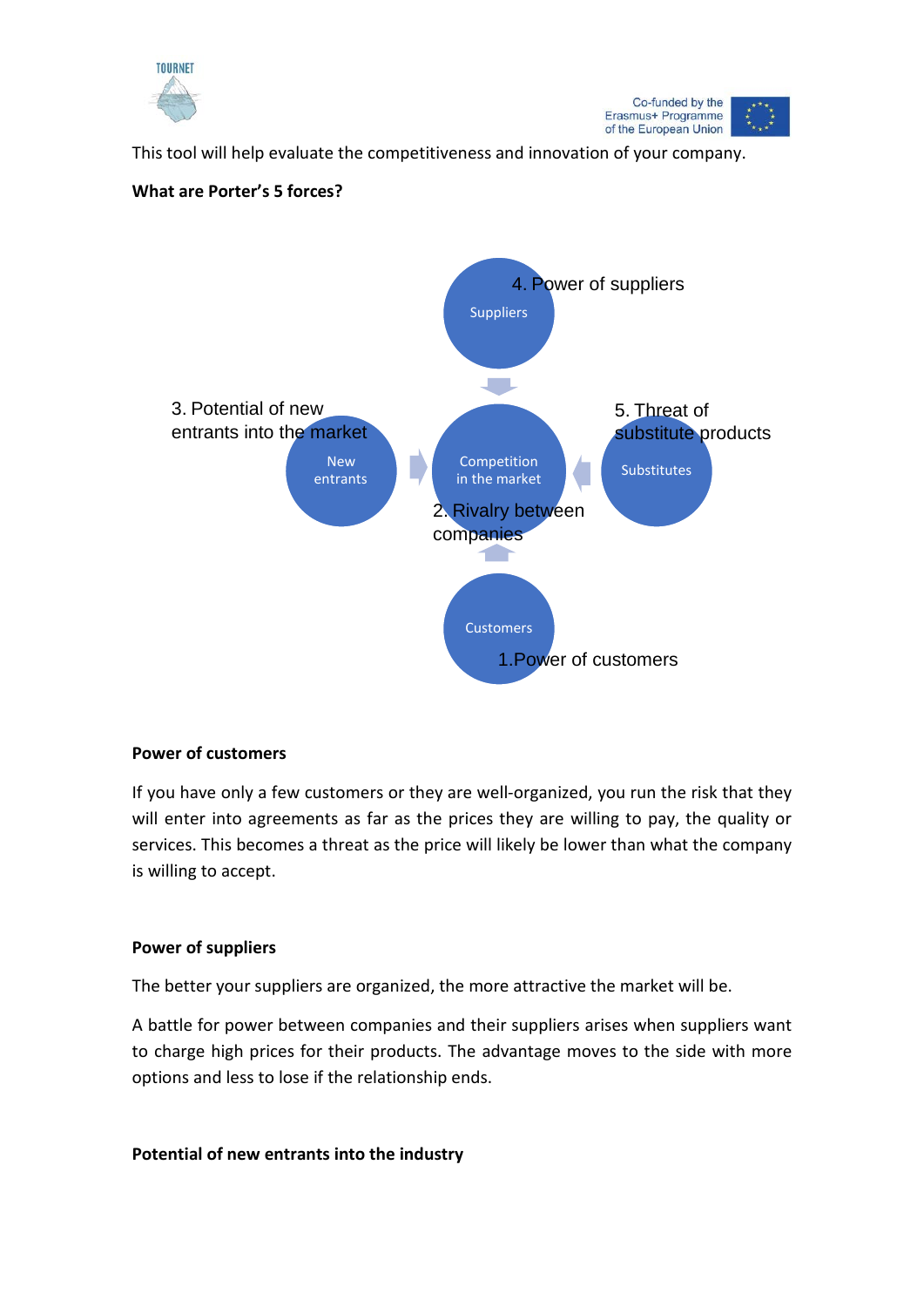

The barriers of entry for new products are evaluated here. The easier it is to enter the market where your company is located, the greater the threat is.

The most important barriers are: product differentiation, capital investments. (the more resources you need to begin, the bigger the barrier) or legal barriers

# **Threat of substitute products**

The competition depends on the extent to which the products in an industry may be replaced. When there are very similar products, the profitability will be lower due to price restrictions.

# **Rivalry between companies**

This is the result of the foregoing forces. Rivalry defines the profitability and this is where strategies are established to stand out in the market.

# **McKinsey's Strategy**

The McKinsey Matrix is a tool for evaluating a product or service based on various variables that share positioning considering the long-term market attractiveness and its competitiveness.

The result of such evaluation is verifying exactly where your product or service is and **whether it is a good idea to keep it in the market.**

The following table can be used to evaluate the main variables which comprise the final result of the matrix.

| <b>VARIABLES</b> | Ξ<br><b>bo</b><br>c         | <b>Assessment</b> |             |  |                  | ৰ<br>ဥ | F<br>ᄝ<br>മ<br>. .<br>Ο<br><u>ဖ</u><br>я | ω<br>$\overline{\mathfrak{a}}$<br>ää<br><u>Rei</u> |
|------------------|-----------------------------|-------------------|-------------|--|------------------|--------|------------------------------------------|----------------------------------------------------|
|                  | ш<br>ಹ<br><u>َ آهَ</u><br>ξ | -1                | $\mathbf 0$ |  | <b>Valu</b><br>e |        |                                          |                                                    |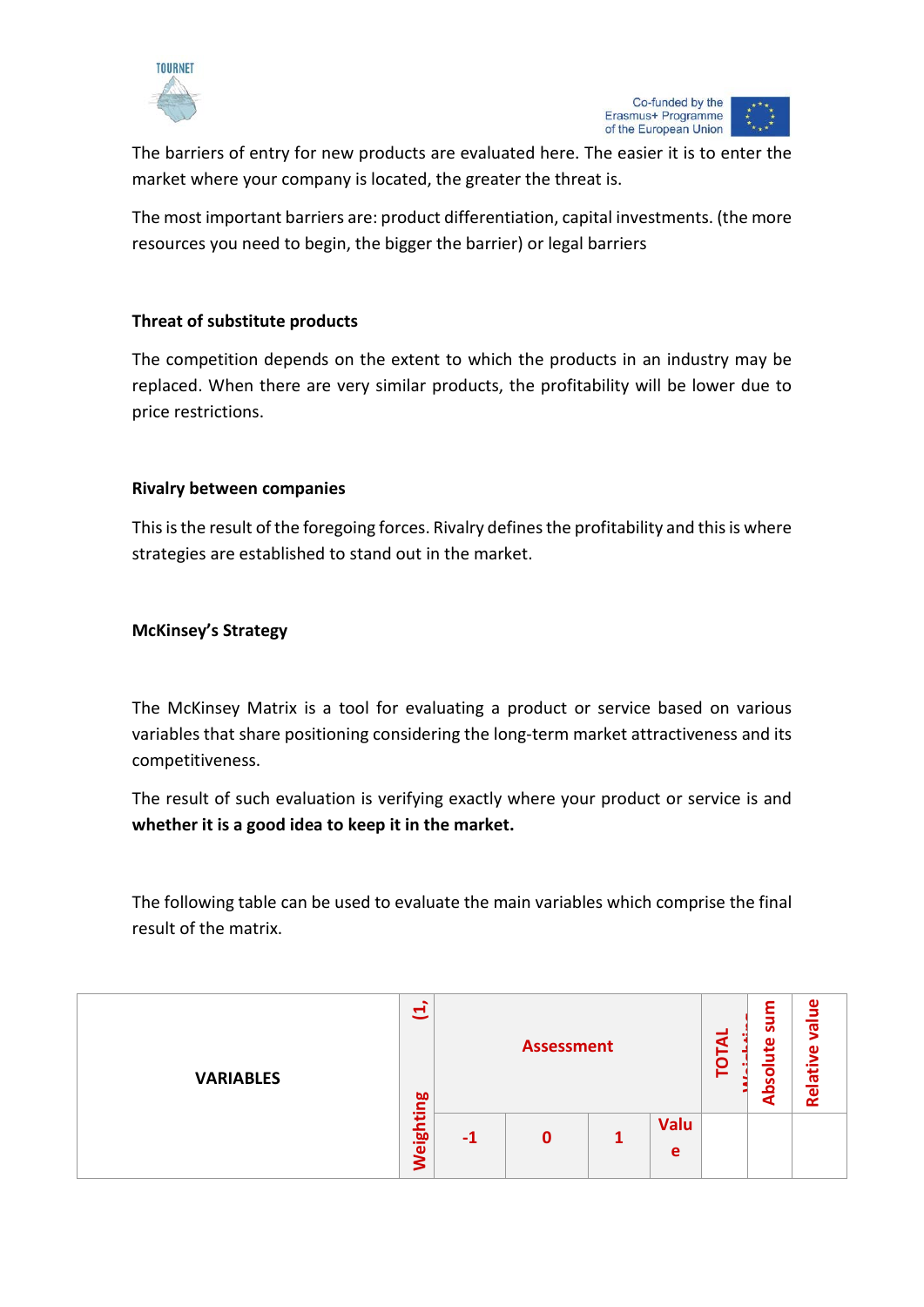

۰

|                                          | Co-funded by the<br>Erasmus+ Programme<br>of the European Union |  |              |               |              |  |             |          |
|------------------------------------------|-----------------------------------------------------------------|--|--------------|---------------|--------------|--|-------------|----------|
|                                          | Market size                                                     |  | <b>Small</b> | <b>Medium</b> | <b>Large</b> |  | $\mathbf 0$ |          |
|                                          | Market growth rate                                              |  | Low          | <b>Medium</b> | <b>High</b>  |  | $\bf{0}$    |          |
|                                          | Sales seasonality                                               |  | <b>High</b>  | <b>Medium</b> | Low          |  | 0           |          |
|                                          | Price sensitivity                                               |  | <b>High</b>  | <b>Medium</b> | Low          |  | $\bf{0}$    |          |
|                                          | International competition                                       |  | <b>High</b>  | <b>Medium</b> | Low          |  | $\bf{0}$    |          |
|                                          | Technological development                                       |  | <b>High</b>  | <b>Medium</b> | Low          |  | $\bf{0}$    | $\bf{0}$ |
|                                          | Legal regulations                                               |  | <b>High</b>  | <b>Medium</b> | Low          |  | $\bf{0}$    |          |
|                                          | Average profitability level                                     |  | <b>High</b>  | <b>Medium</b> | Low          |  | $\bf{0}$    |          |
| ATTRACTIVENESS IN THE SECTOR OF BUSINESS | Degree of environmental<br>turbulence                           |  | <b>High</b>  | <b>Medium</b> | Low          |  | $\bf{0}$    |          |
|                                          | <b>Entry barriers</b>                                           |  | Low          | <b>Medium</b> | <b>High</b>  |  | $\bf{0}$    |          |
|                                          | Market share                                                    |  | Low          | <b>Medium</b> | <b>High</b>  |  | $\bf{0}$    |          |
|                                          | Sales growth                                                    |  | Low          | <b>Medium</b> | <b>High</b>  |  | $\mathbf 0$ |          |
|                                          | Customer loyalty                                                |  | Low          | <b>Medium</b> | <b>High</b>  |  | $\bf{0}$    |          |
|                                          | Internationalization-related<br>attitudes and skills            |  | Low          | <b>Medium</b> | <b>High</b>  |  | $\bf{0}$    |          |
| TIVENESS                                 | Distribution system                                             |  | Low          | <b>Medium</b> | <b>High</b>  |  | $\bf{0}$    |          |
|                                          | Technological level, R&D capability                             |  | Low          | <b>Medium</b> | <b>High</b>  |  | $\bf{0}$    |          |
| COMPANY'S COMPETI                        | Financial resources and access to<br>them                       |  | Low          | <b>Medium</b> | <b>High</b>  |  | $\bf{0}$    | 0        |
|                                          | Product/service quality and image                               |  | Low          | <b>Medium</b> | <b>High</b>  |  | $\mathbf 0$ |          |
|                                          | Level of costs versus the<br>competition                        |  | <b>High</b>  | <b>Medium</b> | Low          |  | $\bf{0}$    |          |
|                                          | Quality/price ratio                                             |  | Low          | <b>Medium</b> | <b>High</b>  |  | $\bf{0}$    |          |
|                                          | Profitability                                                   |  | Low          | <b>Medium</b> | <b>High</b>  |  | $\bf{0}$    |          |
|                                          | Production capacity available                                   |  | Low          | <b>Medium</b> | <b>High</b>  |  | $\bf{0}$    |          |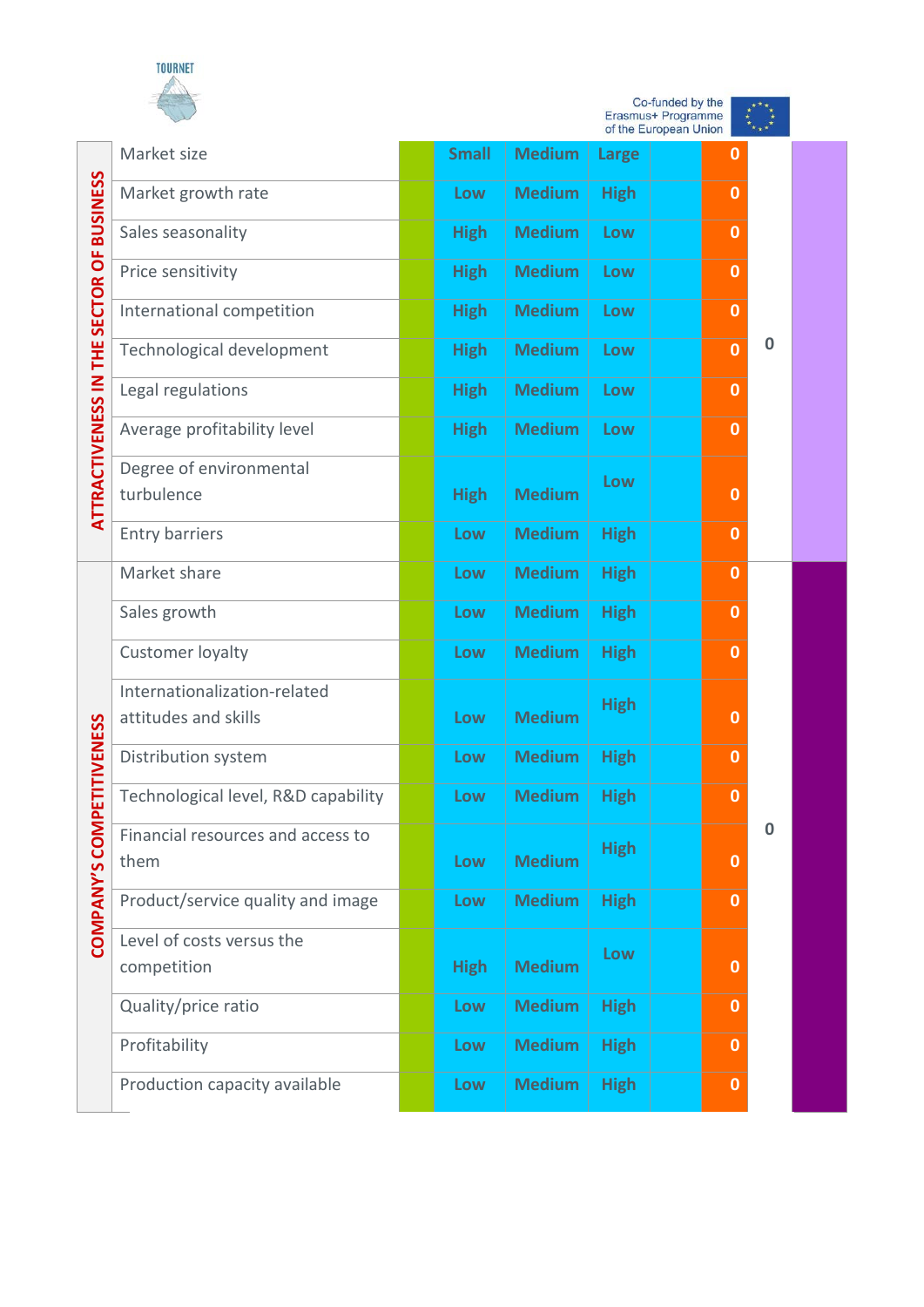



Therefore, the McKinsey Matrix has two axes: a horizontal one with the competitiveness; and a vertical one with the market attractiveness. Both are evaluated as: high, medium, low.

The most significant results are:

# **ATTRACTIVENESS**

| High   | Double or<br>nothing | <b>Develop</b>                   | Grow           |                        |
|--------|----------------------|----------------------------------|----------------|------------------------|
| Medium | <b>Rethink</b>       | Reorganize                       | Hold           |                        |
| Low    | Abandon              | Leave in an<br>orderly<br>manner | <b>Harvest</b> |                        |
|        | Low                  | Medium                           | High           | <b>COMPETITIVENESS</b> |

- A combination of low attractiveness and low competitiveness means you should divest or abandon.
- The idea is to keep a low profile in a situation with low market attractiveness yet high competitiveness. Holding the same positioning is recommended without making large investments.
- A combination of high market attractiveness yet low competitiveness implies the best choice is to develop selectively. In other words, invest with caution while seeking profitable opportunities.
- A high market attractiveness and high competitiveness situation is a clear indication you should engage in an offensive strategy.
- The rest are intermediate situations requiring additional analysis which can be done by reviewing the scores.